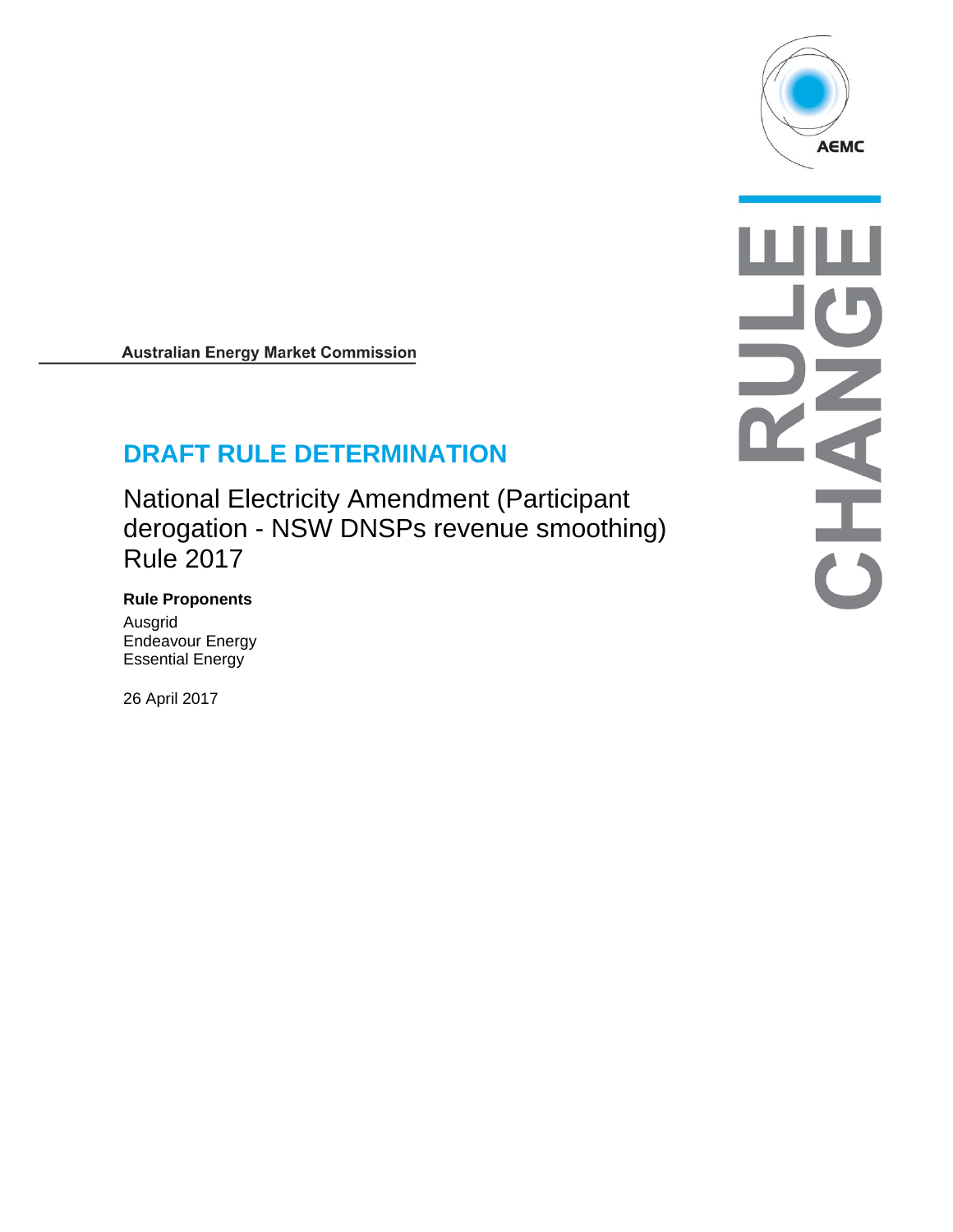#### **Inquiries**

Australian Energy Market Commission PO Box A2449 Sydney South NSW 1235

**E**: aemc@aemc.gov.au **T**: (02) 8296 7800 **F**: (02) 8296 7899

Reference: ERC0210

#### **Citation**

AEMC 2017, Participant derogation - NSW DNSPs revenue smoothing, Draft Rule Determination, 26 April 2017, Sydney

#### **About the AEMC**

The AEMC reports to the Council of Australian Governments (COAG) through the COAG Energy Council. We have two functions. We make and amend the national electricity, gas and energy retail rules and conduct independent reviews for the COAG Energy Council.

This work is copyright. The Copyright Act 1968 permits fair dealing for study, research, news reporting, criticism and review. Selected passages, tables or diagrams may be reproduced for such purposes provided acknowledgement of the source is included.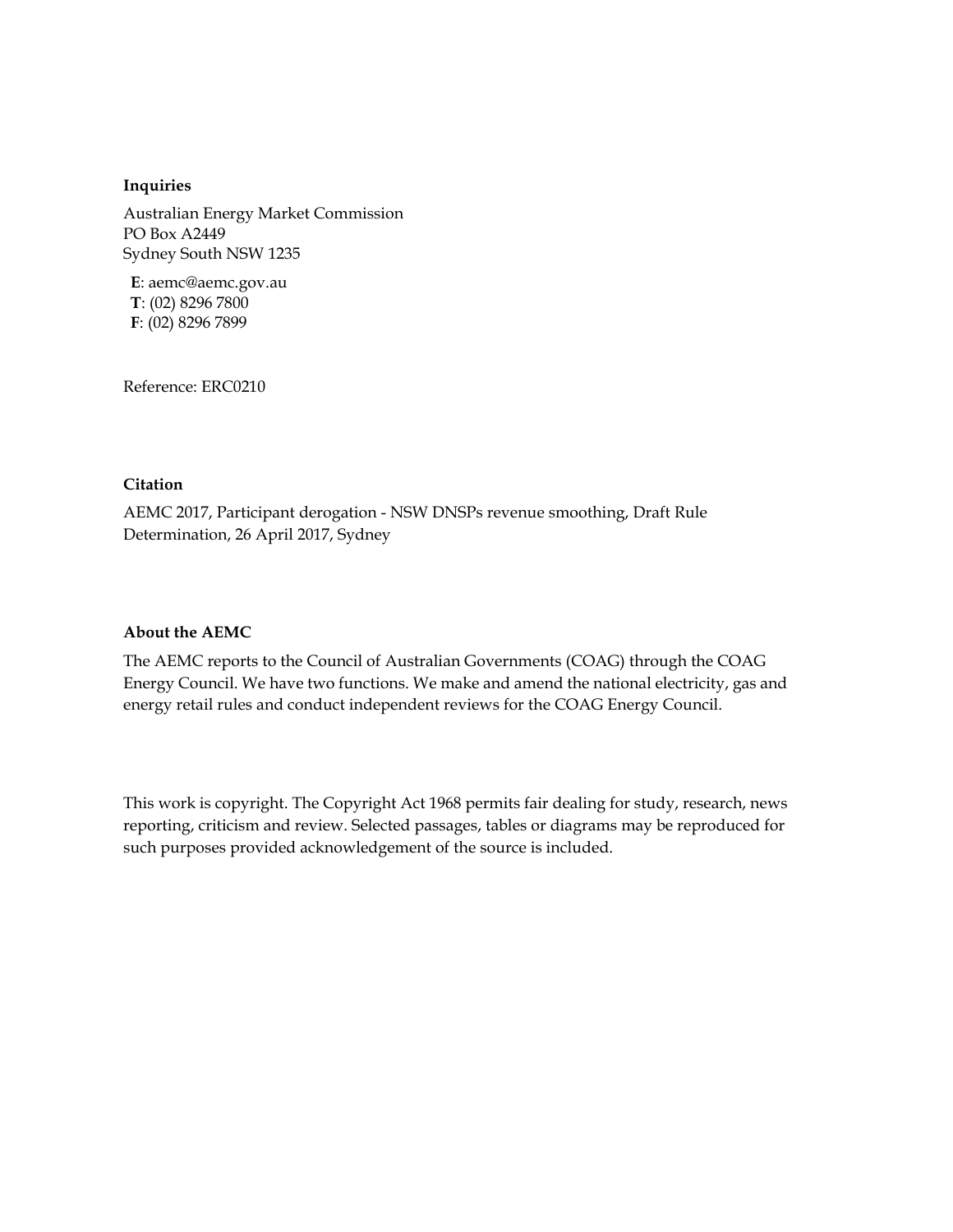## **Summary**

The Australian Energy Market Commission (Commission) has made a draft rule in response to a joint request for a participant derogation from Ausgrid, Endeavour Energy and Essential Energy (NSW DNSPs). The rule change request has sought to minimise price volatility for NSW DNSP customers that may occur as a result of the outcome of the judicial review proceedings in relation to the NSW DNSPs' 2014-19 distribution determinations.<sup>1</sup>

The draft rule, which is a more preferable rule, provides a process that allows for any increased or decreased revenue as a result of the outcome of the judicial review proceedings to be recovered over the current regulatory control period2 and the subsequent regulatory control period.<sup>3</sup> The process provides a mechanism that:

- minimises price volatility for consumers that may occur as a result of the outcome of the judicial review proceedings
- allows the proponents to recover the revenue that they are entitled to for the current regulatory control period.

The Commission invites submissions on this draft determination and draft more preferable rule by **20 June 2017**.

#### **Overview of the draft rule**

 $\overline{a}$ 

The draft rule incorporates elements of the proposed rule, and is designed to achieve the same outcome of minimising price volatility for NSW DNSP customers. The key features of the draft rule are:

- The draft rule allows the proponents to recover any increased or decreased revenue as a result of the outcome of the judicial review proceedings over the current regulatory control period and/or the subsequent regulatory control period. The draft rule is designed to allow each proponent to recover only the revenue that it is entitled to recover, and not derive any windfall gains or losses as a result of the application of the draft rule.
- The draft rule provides the Australian Energy Regulator (AER) with the discretion to determine whether any revenue adjustments should be made in order to smooth revenue across the current regulatory control period and the

<sup>1</sup> The NSW DNSPs applied to the Australian Competition Tribunal (Tribunal) for merits review of the 2014-19 distribution determinations under s.71B of the NEL. On 26 February 2016, the Tribunal set aside the determinations and remitted them to the AER. The AER subsequently sought judicial review in the Full Federal Court of the Tribunal's decision. At the time of this draft determination's publication, the Full Federal Court has yet to decide on the matter.

<sup>2</sup> This is the period between 1 July 2014 and 30 June 2019.

<sup>&</sup>lt;sup>3</sup> This period will start on 1 July 2019. The length of the regulatory control period will be determined as part of the AER's distribution determination. The AER is currently consulting on the framework and approach for this distribution determination.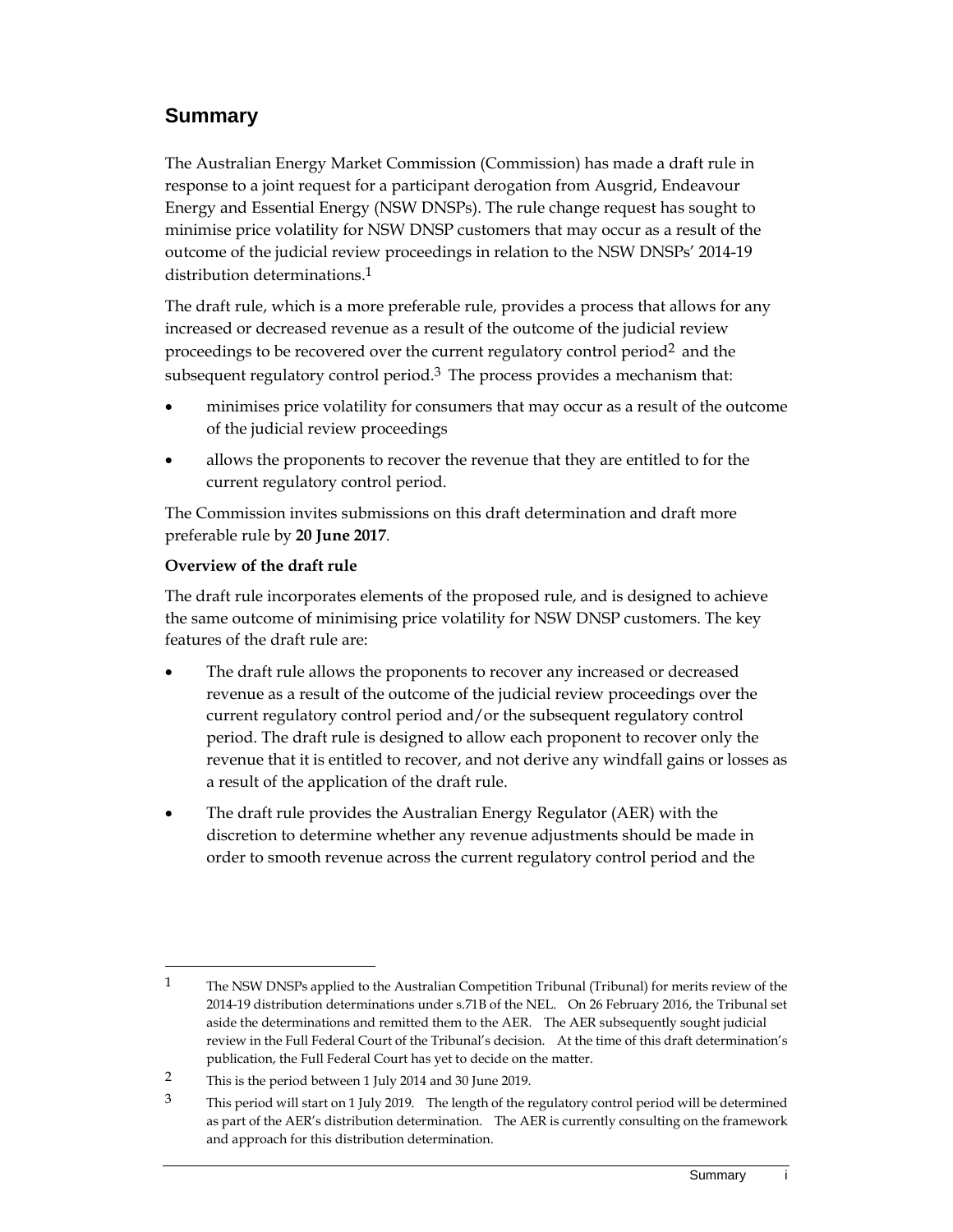subsequent regulatory control period, $4$  including the allocation of amounts between the two periods.

 The AER is required to make a separate decision on revenue smoothing. The decision will be given effect through the pricing proposal and distribution determination processes. The AER's determination on revenue smoothing will not affect the remaking of the 2015 distribution determination (if remaking is required), or the terms of the 2015 distribution determination (if it is affirmed or varied by the Tribunal), or the terms of the subsequent distribution determination (other than to include the variation amount).

The main differences between the proponents' proposed rule and the draft rule are as follows:

- The draft rule gives the AER greater discretion to decide how any revenue adjustments are made.
- The draft rule distinguishes more clearly between the processes that need to apply based on:
	- o the outcome of the judicial review proceedings
	- o the timeframe for the outcome of the judicial review proceedings.

The draft rule also sets out a process to be followed if the AER is required to reopen the distribution determination for the subsequent regulatory control period. This would be required if the outcome of the judicial review proceedings is not known in time to be incorporated when the distribution determination for the subsequent regulatory control period is issued.

#### **Reasons for the Commission's draft determination**

The Commission considers that the draft rule is in the long term interest of consumers, because it provides stable prices for consumers, outlines a mechanism that best minimises price volatility and enables NSW DNSPs to recover the efficient costs of providing network services.

#### *Providing stable prices*

 $\overline{a}$ 

The need for this draft rule is brought about by a set of circumstances that the National Electricity Rules (NER) do not contemplate. Significant price volatility in a short period of time has the potential to distort consumers' budgetary decisions on energy spending, as well as investment decisions on energy usage. This distortion could lead to long term inefficient outcomes for consumers.

A process that smooths any revenue increase or decrease as a result of the outcome of the judicial review proceedings is likely to lead to more stable prices which would allow consumers to make better informed decisions. The Commission considers that this is in the long term interests of consumers.

<sup>&</sup>lt;sup>4</sup> This is applicable where the timing of the judicial review outcome provides the opportunity for revenue adjustment to be smoothed across two regulatory control periods.

ii Participant derogation - NSW DNSPs revenue smoothing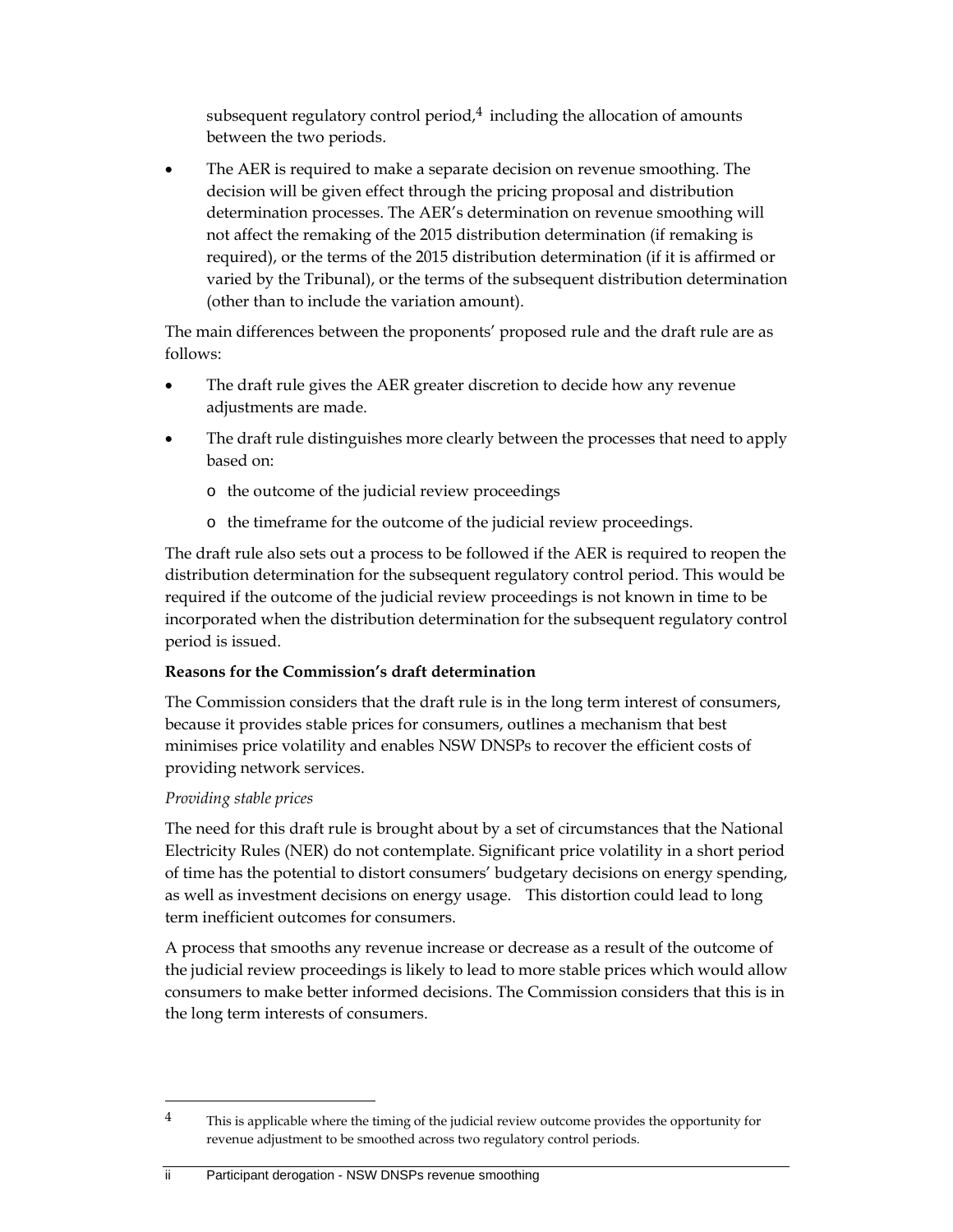#### *Outlining a mechanism that best minimises price volatility*

The Commission considers that the draft rule is better able to minimise price volatility than the proposed rule. The draft rule avoids prescribing an adjustment process that may not be flexible enough in responding to uncertain outcomes from the judicial review proceedings.

The Commission considers that the AER, in consultation with the proponents and other relevant stakeholders, is in the best position to make informed decisions as to how to smooth revenue across two regulatory control periods to minimise price volatility. The draft rule provides the AER with the discretion to make these decisions in accordance with a set of requirements on net present value neutrality and consultation with the proponents and stakeholders the AER considers relevant.

#### *Enabling NSW DNSPs to recover the efficient costs of providing network services*

As the outcome of the judicial review proceedings may not be known until after the current regulatory control period ends, the draft rule provides a reasonable opportunity for the proponents to recover the efficient costs of providing network services during the current regulatory control period and subsequent regulatory control period. The proponents will not derive any windfall gains or losses through the smoothing of revenue across two regulatory control periods.

#### **Related rule change**

 $\overline{a}$ 

ActewAGL, the distribution network service provider for the Australian Capital Territory, submitted a rule change request seeking a participant derogation to provide a mechanism to similarly minimise price volatility for customers in the Australian Capital Territory. The draft determination in relation to ActewAGL's rule change request was published on the same date as this draft determination, and is available on the Commission's website.5

<sup>5</sup> www.aemc.gov.au/Rule-changes/Participant -derogation-ACT-DNSP-Revenue-Smoothing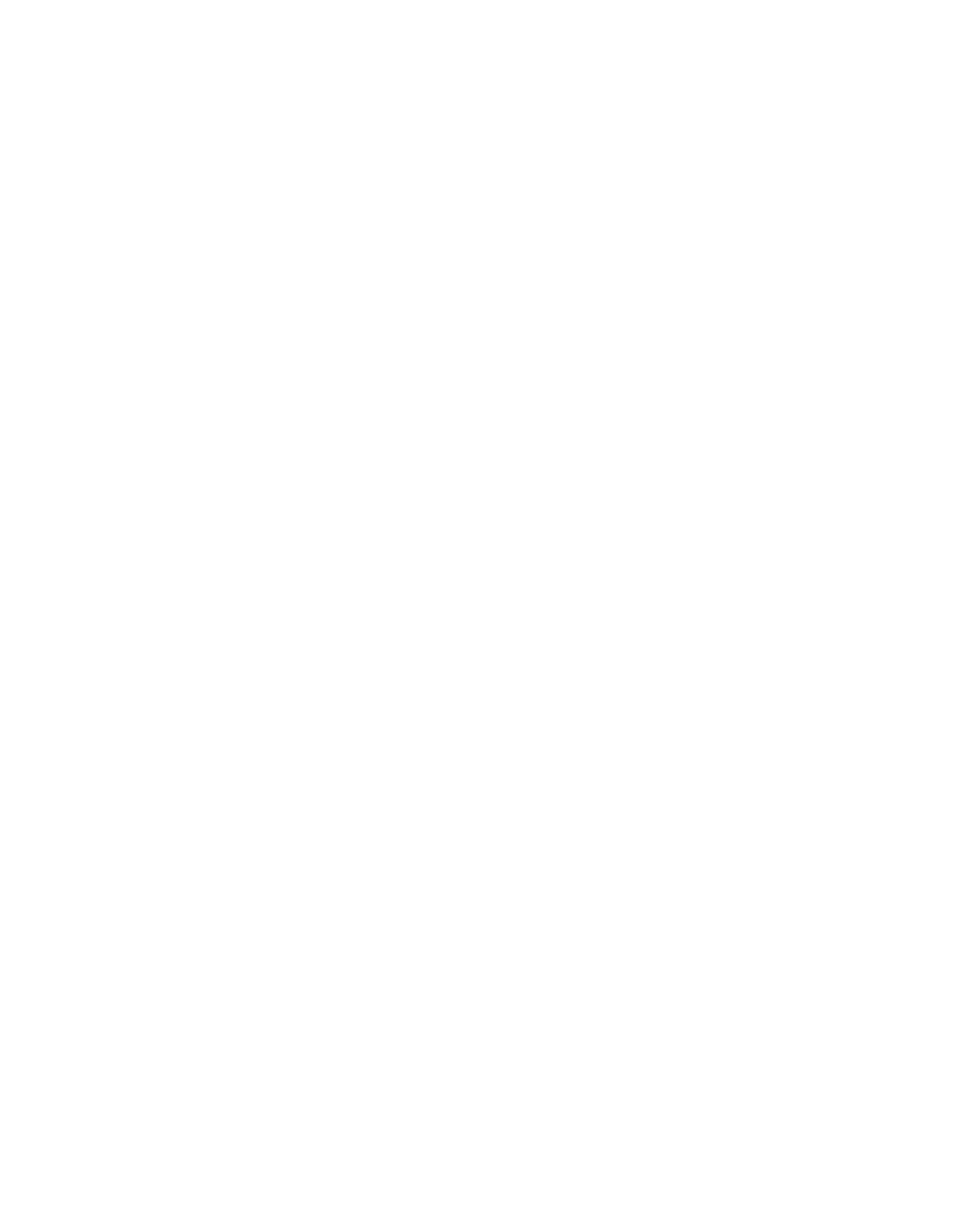# **Contents**

| $\mathbf{1}$ |            |                                                                                                                                                                        |  |
|--------------|------------|------------------------------------------------------------------------------------------------------------------------------------------------------------------------|--|
|              | 1.1        |                                                                                                                                                                        |  |
|              | 1.2        |                                                                                                                                                                        |  |
|              | 1.3        |                                                                                                                                                                        |  |
|              | 1.4        |                                                                                                                                                                        |  |
|              | 1.5        |                                                                                                                                                                        |  |
|              | 1.6        |                                                                                                                                                                        |  |
| 2            |            |                                                                                                                                                                        |  |
|              | 2.1        |                                                                                                                                                                        |  |
|              | 2.2        |                                                                                                                                                                        |  |
|              | 2.3        |                                                                                                                                                                        |  |
|              | 2.4        |                                                                                                                                                                        |  |
|              | 2.5        |                                                                                                                                                                        |  |
| 3            |            |                                                                                                                                                                        |  |
|              | 3.1        |                                                                                                                                                                        |  |
|              | 3.2        |                                                                                                                                                                        |  |
|              | 3.3        |                                                                                                                                                                        |  |
| 4            |            |                                                                                                                                                                        |  |
|              | 4.1        |                                                                                                                                                                        |  |
|              | 4.2        |                                                                                                                                                                        |  |
|              | 4.3        |                                                                                                                                                                        |  |
|              | 4.4        | Operation of the draft rule under scenario 1 - recovery of revenue in both current<br>regulatory control period and the subsequent regulatory control period29         |  |
|              | 4.5        | Operation of the draft rule under scenario 2 - recovery of revenue in the subsequent<br>regulatory control period only and no reopening of the subsequent distribution |  |
|              | 4.6        | Operation of the draft rule under scenario 3 - recovery of revenue in the subsequent<br>regulatory control period only and reopening of distribution determination is  |  |
|              |            |                                                                                                                                                                        |  |
| $\mathbf{A}$ |            |                                                                                                                                                                        |  |
| B            |            |                                                                                                                                                                        |  |
|              | B.1        |                                                                                                                                                                        |  |
|              | B.2        |                                                                                                                                                                        |  |
|              | B.3        |                                                                                                                                                                        |  |
|              | B.4        |                                                                                                                                                                        |  |
|              | B.5        |                                                                                                                                                                        |  |
|              | <b>B.6</b> |                                                                                                                                                                        |  |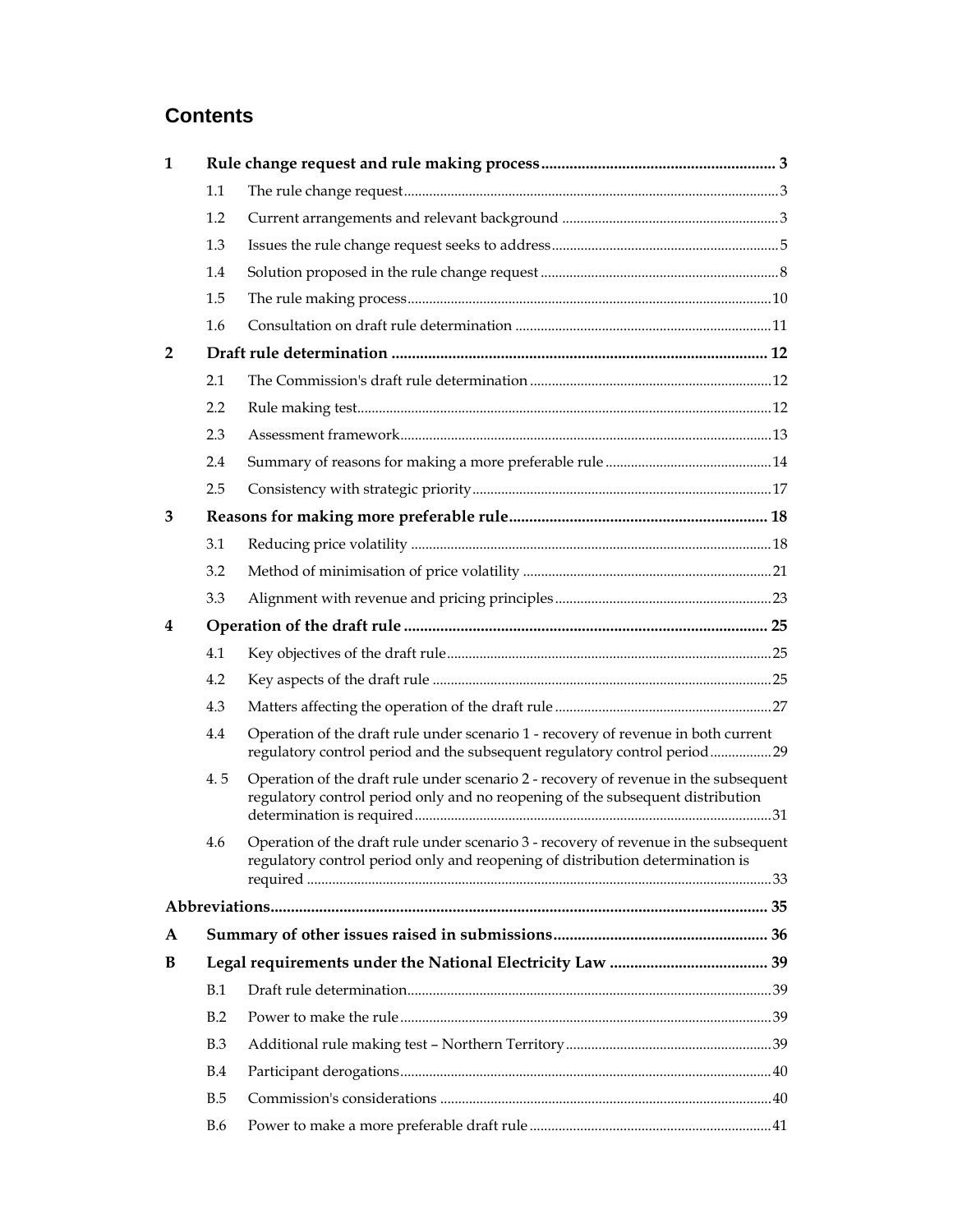| B.7 |  |  |
|-----|--|--|
|-----|--|--|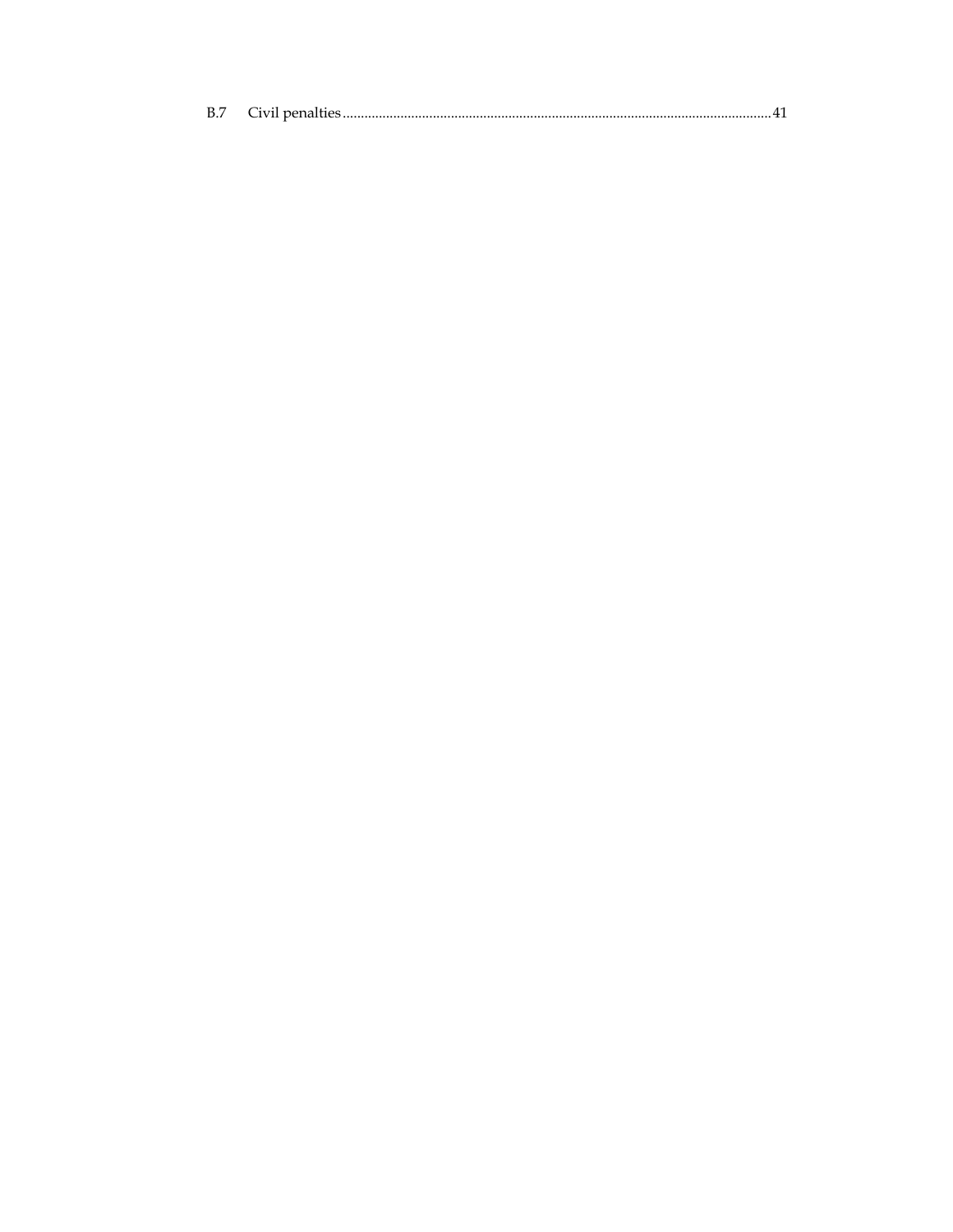# **1 Rule change request and rule making process**

## **1.1 The rule change request**

On 18 July 2016, the New South Wales distribution network service providers Ausgrid, Endeavour Energy and Essential Energy (NSW DNSPs) submitted a joint rule change request to the Australian Energy Market Commission (Commission) seeking a participant derogation to amend the National Electricity Rules (NER).<sup>6</sup> The rule change request has sought to provide a mechanism to minimise price volatility for NSW DNSP customers that may occur at the conclusion of the judicial review proceedings in relation to the NSW DNSPs 2014-19 distribution determinations.7 The rule change request proposes to allow any required adjustments to the NSW DNSPs' revenues for the 2014-19 regulatory control period to be recovered over two regulatory control periods.

ActewAGL, the distribution network service provider for the Australian Capital Territory, submitted a rule change request seeking a participant derogation to provide a mechanism to similarly minimise price volatility for customers in the Australian Capital Territory on 23 September 2016. The draft determination in relation to ActewAGL's rule change request was published on the same date as this draft determination and is available on the Commission's website.8

## **1.2 Current arrangements and relevant background**

## **1.2.1 Regulation of distribution network service provider revenue**

As monopoly service providers, the revenue of distribution network service providers, such as the NSW DNSPs, is regulated by the Australian Energy Regulator (AER). The AER regulates the distribution network service provider's revenue through the making of distribution determinations.<sup>9</sup> A distribution determination covers a regulatory control period, which is usually a five year period.

A distribution determination is a 'reviewable regulatory decision' under the National Electricity Law (NEL).<sup>10</sup> Parties that are affected<sup>11</sup> by the AER's distribution

10 Refer to section 71A of the NEL.

 $\overline{a}$ 

11 Section 71A of the NEL provides the definition of 'affected or interested person or body' for the purposes of a reviewable regulatory decision. The definition includes: the network service provider to which the decision applies; a network service provider, network service user, prospective

 $6$  A participant derogation is a rule made at the request of a person who is conferred a right, or is subject to an obligation, under the NER that exempts that person or a class of person of which that person is a member, from complying with a provision of the NER; or modifies or varies the application of a provision of the NER to that person or that class of person. Refer to section 91(5) of the NEL.

<sup>7</sup> The NSW DNSPs applied to the Australian Competition Tribunal (Tribunal) for merits review of the 2014-19 distribution determinations under s.71B of the NEL. On 26 February 2016, the Tribunal set aside the determinations and remitted them to the AER. The AER subsequently sought judicial review in the Full Federal Court of the Tribunal's decision. At the time of this Draft Determination's publication, the Full Federal Court has yet to decide on the matter.

<sup>8</sup> www.aemc.gov.au/Rule-changes/Participant-derogation-ACT-DNSP-Revenue-Smoothing

<sup>9</sup> The AER's duty to make distribution determinations is set out in clause 6.2.4 of the NER.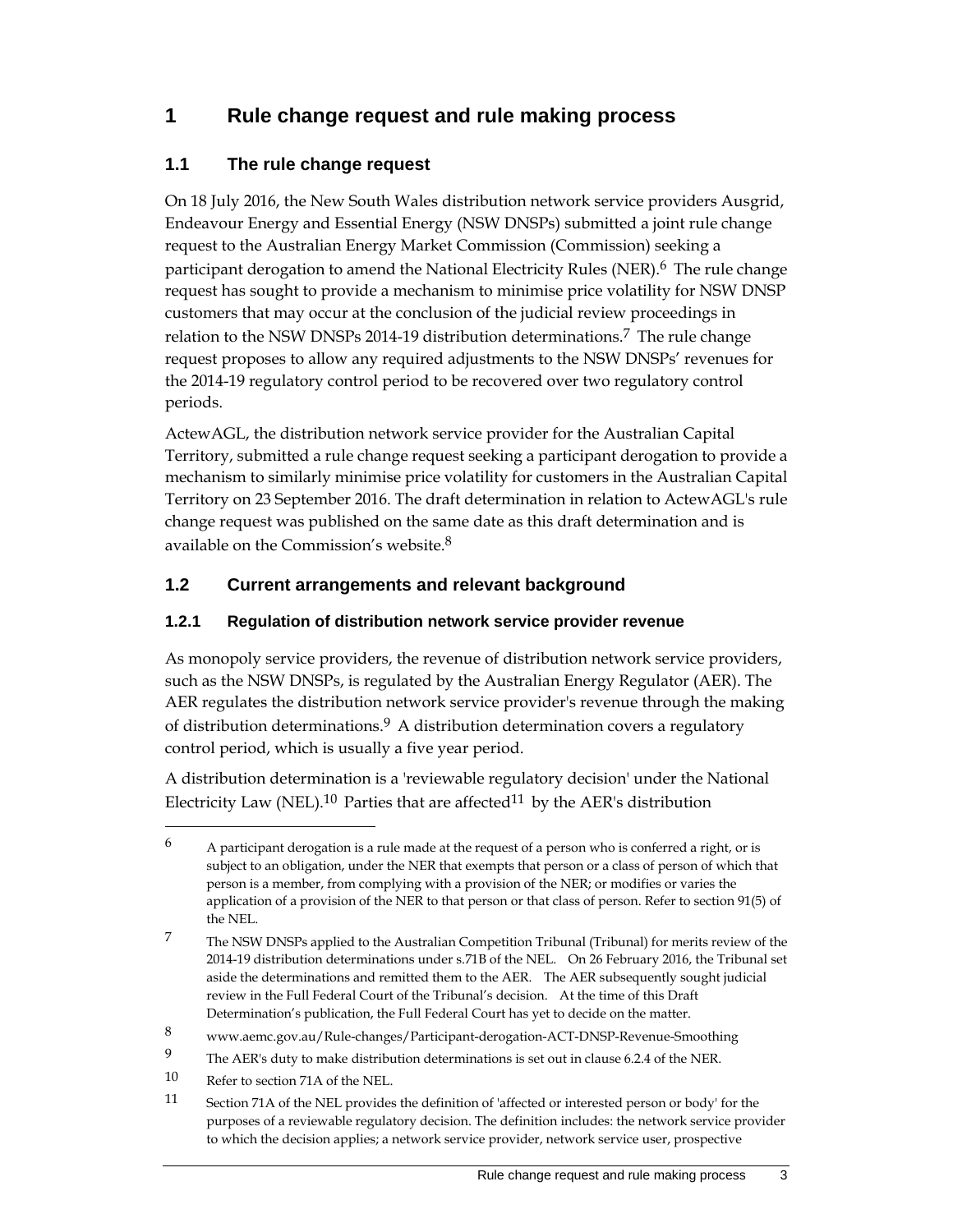determination can apply to the Australian Competition Tribunal (Tribunal) for a review of the decision under the limited merits review framework in Division 3A of the NEL. In general terms, the applicant must demonstrate an error of fact, incorrect exercise of discretion, or unreasonableness by the AER in respect of the distribution determination.12 In addition, the applicant must demonstrate why the Tribunal varying or setting aside that decision on the basis of one or more of those grounds would, or is likely to, result in a decision that is materially preferable to the existing decision in terms of making a contribution to the achievement of the national electricity objective (NEO). If the affected party or the AER is not satisfied with the decision of the Tribunal, it may apply to the Federal Court of Australia for judicial review of the Tribunal's decision.

#### **1.2.2 Distribution determinations and undertakings relevant to this rule change request**

#### **Status of determinations and reviews**

 $\overline{a}$ 

The final distribution determinations relevant to the rule change request were made by the AER in April 2015. These distribution determinations are referred to as the 2015 distribution determinations by the NSW DNSPs in their rule change request and they cover the period from July 2015 to June 2019.13

The NSW DNSPs applied for merits review of the AER's final determinations in May 2015. The Tribunal made its decision on 26 February 2016 to set aside the AER's decisions.14 The decision required the AER to remake its final determination in accordance with the Tribunal's directions. Subsequent to the Tribunal's decision, the AER has applied to the Federal Court for judicial review of the Tribunal's decision. The judicial review proceedings are still ongoing.

network service user or end user whose commercial interest are materially affected by the decision; a user or consumer association; and a reviewable regulatory decision process participant (e.g. stakeholders who have provided submission to the determination process).

12 The grounds for review available under the limited merits review framework are: (a) the AER made an error (or more than one error) of fact in its findings and that error of fact (or, if more than one error, those errors in combination) was material to the making of the decision; (b) the exercise of the AER's discretion was incorrect, having regard to all the circumstances; (c) the AER's decision was unreasonable, having regard to all the circumstances. Refer to s. 71C of the NEL.

13 There are two distribution determinations covering the 2014-19 period. The first covers the 'transitional regulatory control period' of 2014-15 and the second covers the 'subsequent regulatory control period' of 2015-19. The requirement to have two distribution determinations for the 2014-19 period is set out in Part ZW, Division 2 of Chapter 11. This is to allow the AER and DNSPs to transition to changes made to Chapter 6 of the NER under the Commission's 2012 rule change on the economic regulation of network service providers. The 2015 distribution determinations as referred to by the proponents are the distribution determinations covering the 2015-19 period. Refer to s. 71A of the NEL.

<sup>14</sup> The application for review made by the NSW DNSPs and ActewAGL were heard together by the Tribunal.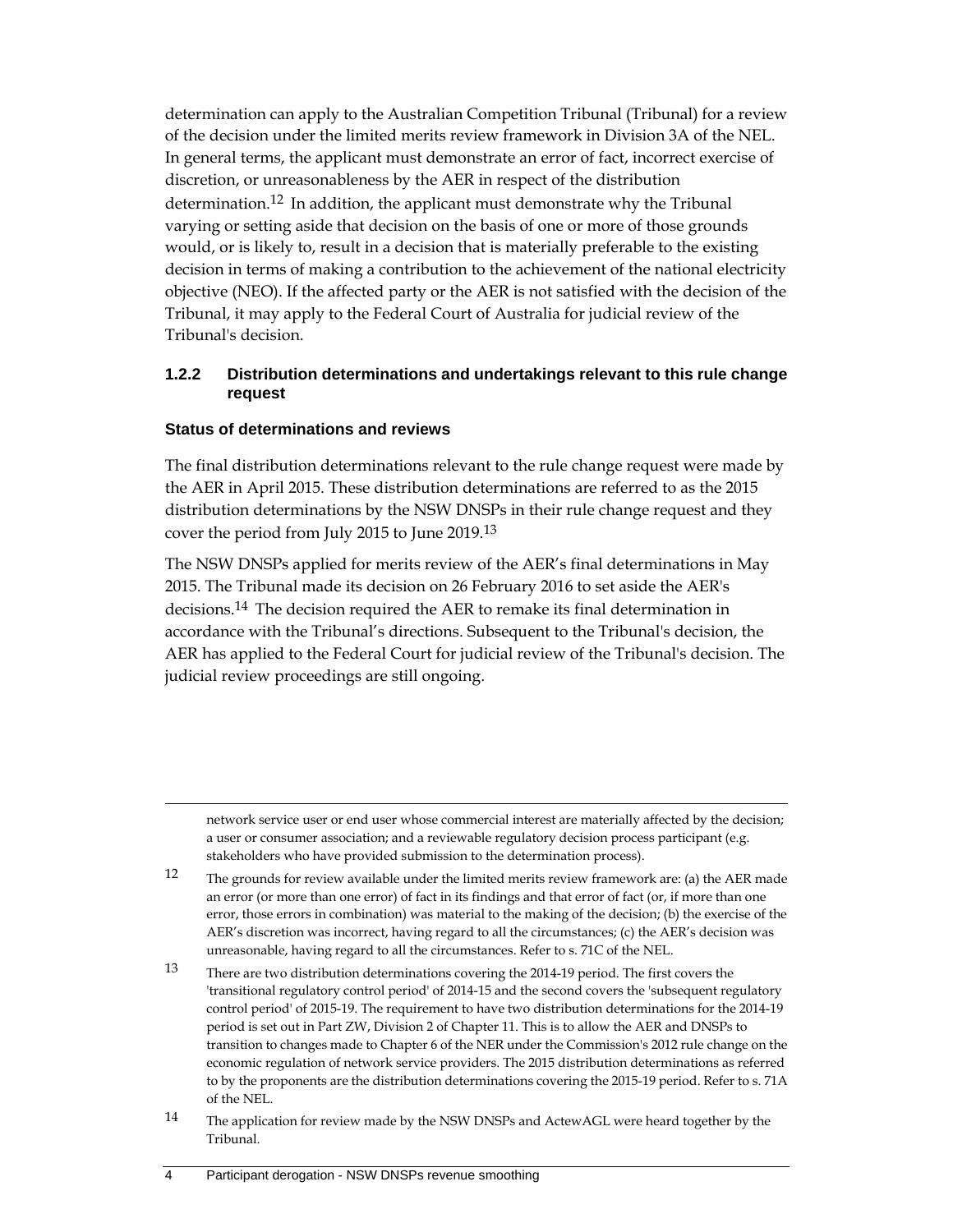#### **Undertakings provided to the AER by the NSW DNSPs**

In May 2016, the NSW DNSPs gave undertakings<sup>15</sup> to the AER under section 59A of the NEL that set out how network prices will be determined in 2016/17. The undertakings mean that the revenue recovered by the proponents during 2016/17 is likely to be different from the amount they are entitled to recover once the outcomes of the judicial review proceedings are known, and the processes of finalising distribution determinations are completed (if the AER remakes the final determinations). The Commission understands that the NSW DNSPs are expected to provide undertakings for 2017/18 network prices.

#### **1.3 Issues the rule change request seeks to address**

#### **1.3.1 Potential for significant price volatility in the absence of a rule change**

The NSW DNSPs submit that when the judicial review proceedings conclude, NSW DNSP customers may experience a price shock in the final year of the current regulatory control period $16$ in the absence of a rule change.

The reasons for this potential price shock are explained below. In summary, the NSW DNSPs consider that under current NER provisions, it is likely that the outcome of the judicial review proceedings will result in customers facing either one of the following:

- large price increase in 2018/19, followed by a large price decrease in 2019/20; or
- large price decrease in in 2018/19, followed by a large price increase in 2019/20.

The NSW DNSPs consider that either of these outcomes is not in the long term interests of consumers. The NSW DNSPs consider that it is preferable to instead smooth out any price increase or decrease over a longer period.

The rule change request further explains this issue under the two possible outcomes of the judicial review proceedings:

• **The AER is required to remake the 2015 determinations.**17 Under the current rules, any adjustment to total revenue requirements as a result of the AER's remaking of the 2015 distribution determination must be recovered within the regulatory control period.<sup>18</sup> As it is unlikely that the remade 2015 distribution

<sup>15</sup> The Ausgrid and Endeavour Energy undertakings provide for the 2016/17 network use of system (NUOS) charges to be set as 2015/16 approved prices adjusted to include changes in consumer price index in 2015/16. Essential Energy undertook to comply with the 2015 distribution determination when setting prices for 2016/17.

<sup>16</sup> The rule change request defines the current regulatory control period as the period between 1 July 2014 to 30 June 2019. Refer to Ausgrid, Endeavour Energy and Essential Energy, *Request for a rule change relating to derogation for the current regulatory control period and subsequent regulatory control period to minimize pricing volatility following the Australian Competition Tribunal's decision*, p.36.

<sup>17</sup> This situation could arise as a consequence of Tribunal's decisions. Refer to Ausgrid, Endeavour Energy and Essential Energy, *Request for a rule change relating to derogation for the current regulatory control period and subsequent regulatory control period to minimize pricing volatility following the Australian Competition Tribunal's decision*, p. 5.

<sup>18</sup> Ausgrid, Endeavour Energy and Essential Energy, *Request for a rule change relating to derogation for the current regulatory control period and subsequent regulatory control period to minimize pricing volatility following the Australian Competition Tribunal's decision*, p. 2.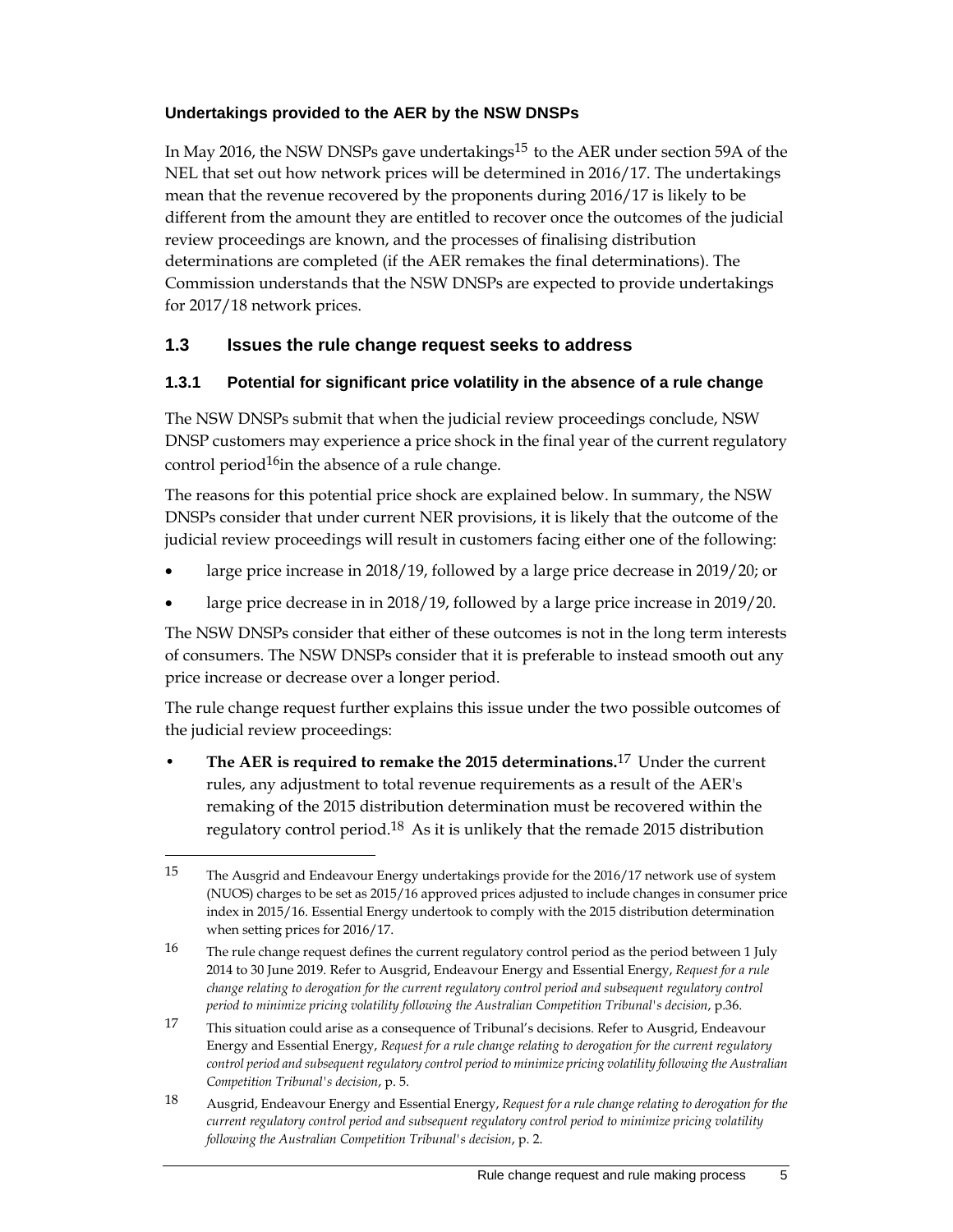determinations will be in place until the fifth year of the current regulatory control period,<sup>19</sup> any adjustment to total revenue requirements would need to be fully recovered in the 2018/19 regulatory year. This is likely to lead to significant network price volatility. The NSW DNSPs submit that in the absence of a rule change, it is unclear whether the significant price volatility that results from the change in the revenue requirement can be managed by spreading the revenue impact over a longer period.20

• **The AER is not required to remake the 2015 distribution determinations.**21 The rule change request states that price volatility may occur even if the AER is not required to remake the 2015 determinations, for example, if the AER is successful on all grounds in the judicial review. The price volatility results from a combination of the undertakings for 2015/16 and the revenue cap form of regulation that limits the amount of revenue a network business could earn over a regulatory control period. If the NSW DNSPs have collected higher or lower revenues over the first four years of the regulatory control period, then the allowed revenue for the fifth year of the current regulatory control period will need to be reduced or increased to meet the total revenue requirement allowed by the AER in the 2015 distribution determination. This creates the potential for volatile network prices.

Figure 1.1 illustrates the potential for a price shock in the absence of a rule change. In this figure, the NSW DNSPs indicate the potential revenue change that would have a direct flow on effect to 2018/19 prices.

<sup>19</sup> The fifth year is the final year of the 2014-19 regulatory control period.

<sup>20</sup> Ausgrid, Endeavour Energy and Essential Energy, *Request for a rule change relating to derogation for the current regulatory control period and subsequent regulatory control period to minimize pricing volatility following the Australian Competition Tribunal's decision*, p. 2.

<sup>21</sup> This situation could arise if the Full Federal Court finds in favour of the AER in its judicial review application. Refer to Ausgrid, Endeavour Energy and Essential Energy, *Request for a rule change relating to derogation for the current regulatory control period and subsequent regulatory control period to minimize pricing volatility following the Australian Competition Tribunal's decision*, p.17.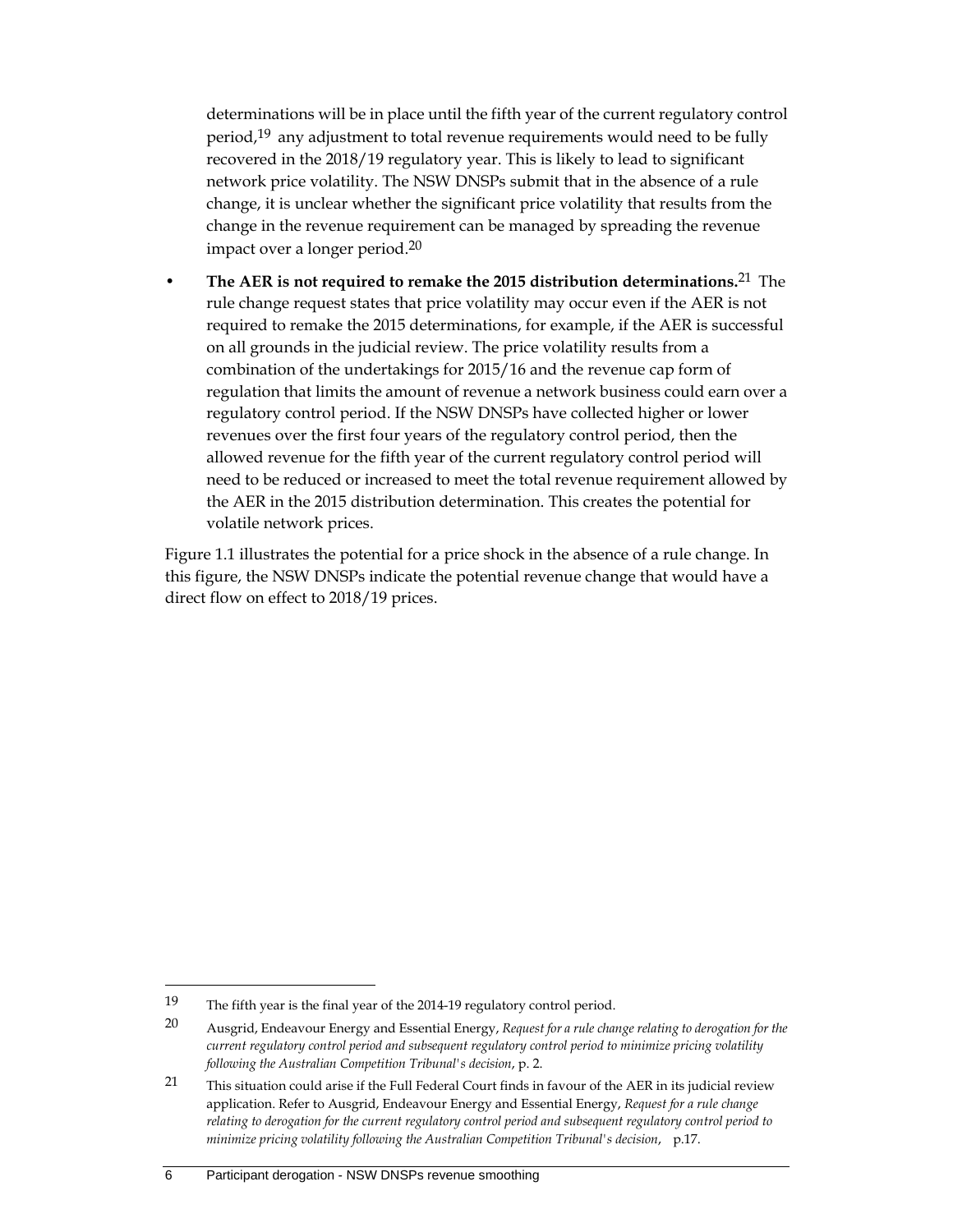### **Figure 1.1 Potential for price shock without a rule change**



Source: Ausgrid, Endeavour Energy and Essential Energy, *Request for a rule change relating to derogation*  for the current regulatory control period and subsequent regulatory control period to minimize pricing *volatility following the Australian Competition Tribunal's decision*, p.5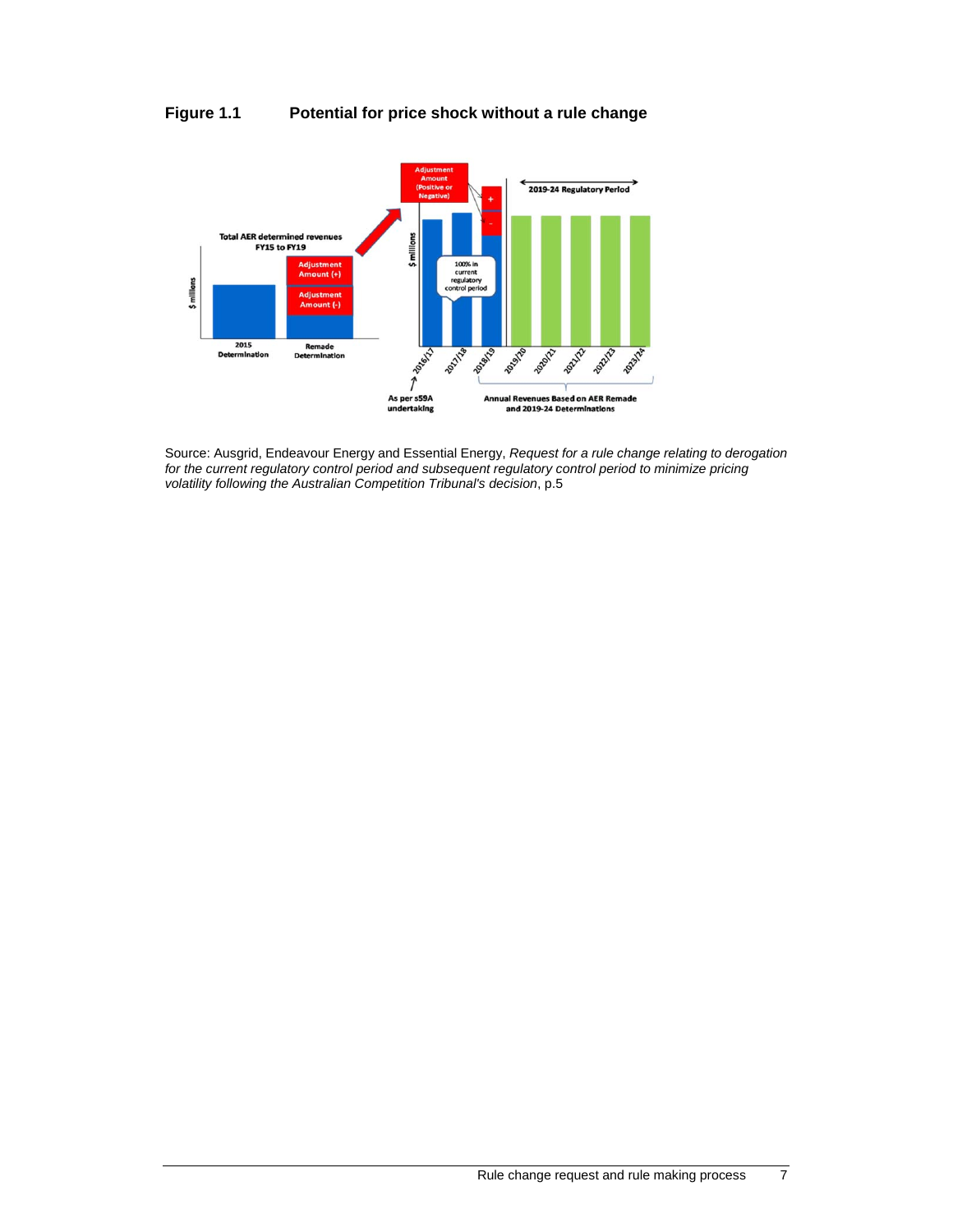#### **1.3.2 NER does not address the issue**

The rule change request states that the NER does not contemplate the implications of extended judicial review proceedings on the recovery of revenue within and between regulatory control periods.22 Two clauses were identified as limiting the NSW DNSPs' ability to reduce price volatility by allowing adjustments to revenue to be recovered over two regulatory control periods. These clauses are:

- **Clause 6.5.9 The X factor**. The X factor is set by the AER for each regulatory year to determine a smooth price path over a regulatory control period. Clause 6.5.9 requires X factors to be set so that the total revenue requirement for a distribution network service provider for a regulatory control period is recovered within that regulatory control period. The NSW DNSPs contend that under the scenarios discussed in section 1.3.1 above, the AER would be required to set the X factor for the final year of the current regulatory control period such that the total revenue requirement for the DNSPs falls under their respective revenue caps and this would cause significant price volatility.<sup>23</sup>
- **Clause 6.4.3 Building block approach.** While this clause allows revenue increments and decrements from the previous regulatory control period to be included in the revenue building blocks of a subsequent determination, the NSW DNSPs contend that such inclusion is limited to amounts arising from the operation of a control mechanism in the previous regulatory control period. The proponents also consider that it is not clear whether this clause applies to the recovery of revenue adjustments that result from judicial review proceedings.<sup>24</sup>

### **1.4 Solution proposed in the rule change request**

The NSW DNSPs have sought to resolve the issues discussed above by proposing a rule that allows them to recover any increase in their annual revenue requirements for the current regulatory control period over two regulatory control periods.<sup>25</sup>

The proponents consider that the proposed rule would:

- allow the proponents to recover the revenue that they are entitled to recover, by providing a reasonable opportunity to recover at least their efficient costs (as determined by the AER)
- avoid price shocks for consumers

<sup>22</sup> Ausgrid, Endeavour Energy and Essential Energy, *Request for a rule change relating to derogation for the current regulatory control period and subsequent regulatory control period to minimize pricing volatility following the Australian Competition Tribunal's decision*, p. 25.

<sup>23</sup> Ausgrid, Endeavour Energy and Essential Energy, *Request for a rule change relating to derogation for the current regulatory control period and subsequent regulatory control period to minimize pricing volatility following the Australian Competition Tribunal's decision*, p. 5.

<sup>24</sup> Ausgrid, Endeavour Energy and Essential Energy, *Request for a rule change relating to derogation for the current regulatory control period and subsequent regulatory control period to minimize pricing volatility following the Australian Competition Tribunal's decision*, p. 2, pp. 24-25.

<sup>25</sup> Ausgrid, Endeavour Energy and Essential Energy, *Request for a rule change relating to derogation for the current regulatory control period and subsequent regulatory control period to minimize pricing volatility following the Australian Competition Tribunal's decision*, pp. 26-30.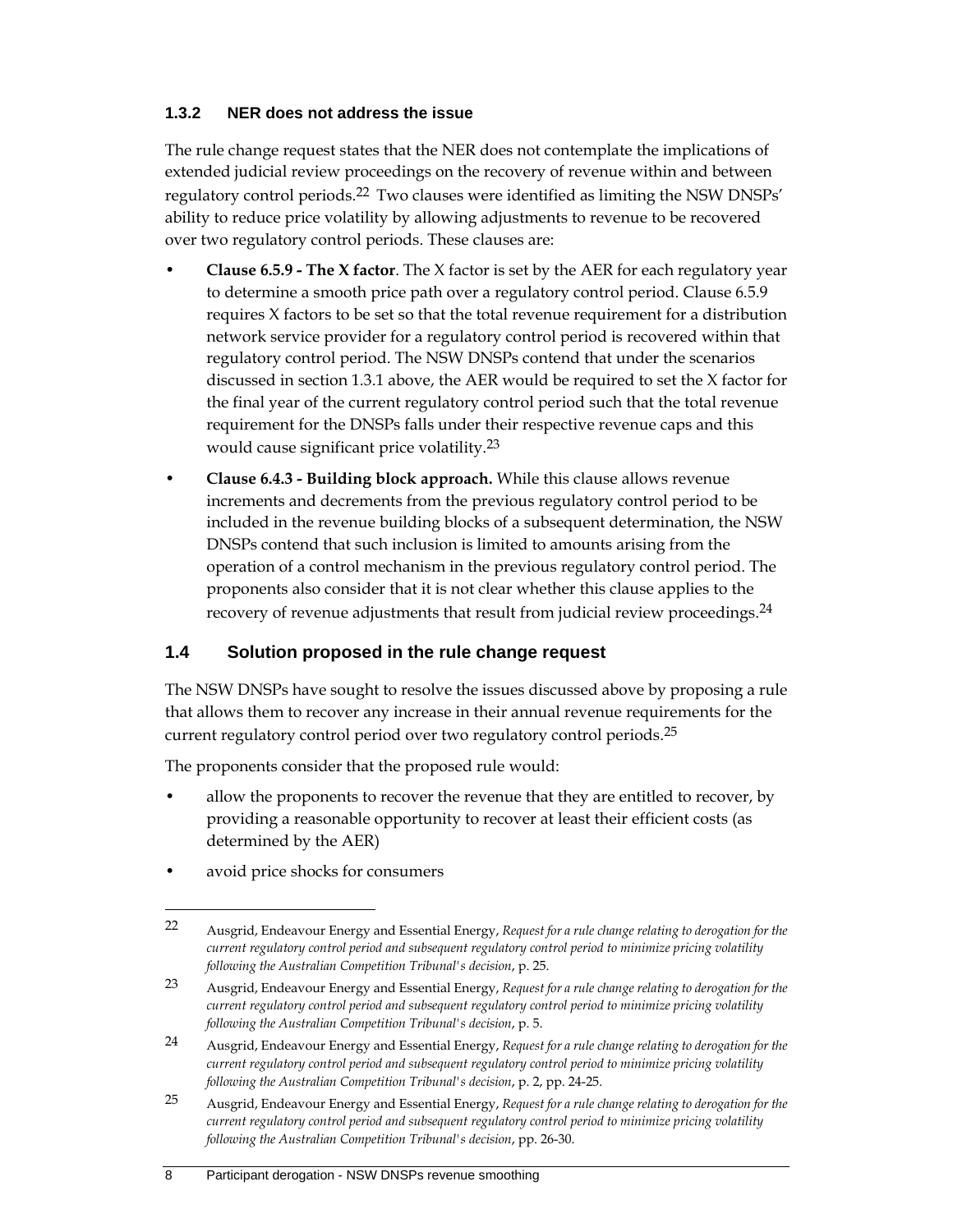increase regulatory certainty

 $\overline{a}$ 

enable efficient investment in and efficient use of electricity services.

The proponents outlined the following process for revenue recovery in the rule change request, under the assumption that the AER will remake the distribution determinations for the current regulatory control period as a result of the judicial review proceedings:26

- determine the "adjustment amount", which the proponents defined as the change in the sum of the annual revenue requirements approved by the AER in the remade 2015 distribution determinations compared to the sum of the annual revenue requirements approved by the AER in the original 2015 distribution determination for the current regulatory control period<sup>27</sup>
- determine the adjustment allocation between regulatory control periods based on recovering a default 20 per cent of the adjustment in the final year of the current regulatory control period (2018/19) and the remaining 80 per cent to be smoothed over the subsequent regulatory control period
- make any required adjustments in the current regulatory control period through the annual pricing proposal process for 2018/19
- make any required adjustments in the subsequent regulatory control period through the building block process
- apply a specified formula to make the adjustment equivalent in net present value terms28
- make a separate "adjustment amount allocation determination" at the time of remaking the 2015 distribution determination that sets out the various decisions that the AER needs to make to implement the above approach.

The below figure illustrates the mechanism that was proposed by the NSW DNSPs in the rule change request.29

<sup>26</sup> Ausgrid, Endeavour Energy and Essential Energy, *Request for a rule change relating to derogation for the current regulatory control period and subsequent regulatory control period to minimize pricing volatility following the Australian Competition Tribunal's decision*, pp. 8-18.

<sup>27</sup> Ausgrid, Endeavour Energy and Essential Energy, *Request for a rule change relating to derogation for the current regulatory control period and subsequent regulatory control period to minimize pricing volatility following the Australian Competition Tribunal's decision*, Figure 4.

<sup>28</sup> Ausgrid, Endeavour Energy and Essential Energy, *Request for a rule change relating to derogation for the current regulatory control period and subsequent regulatory control period to minimize pricing volatility following the Australian Competition Tribunal's decision*, pp. 12-13.

<sup>29</sup> Ausgrid, Endeavour Energy and Essential Energy, *Request for a rule change relating to derogation for the current regulatory control period and subsequent regulatory control period to minimize pricing volatility following the Australian Competition Tribunal's decision*, Figure 5.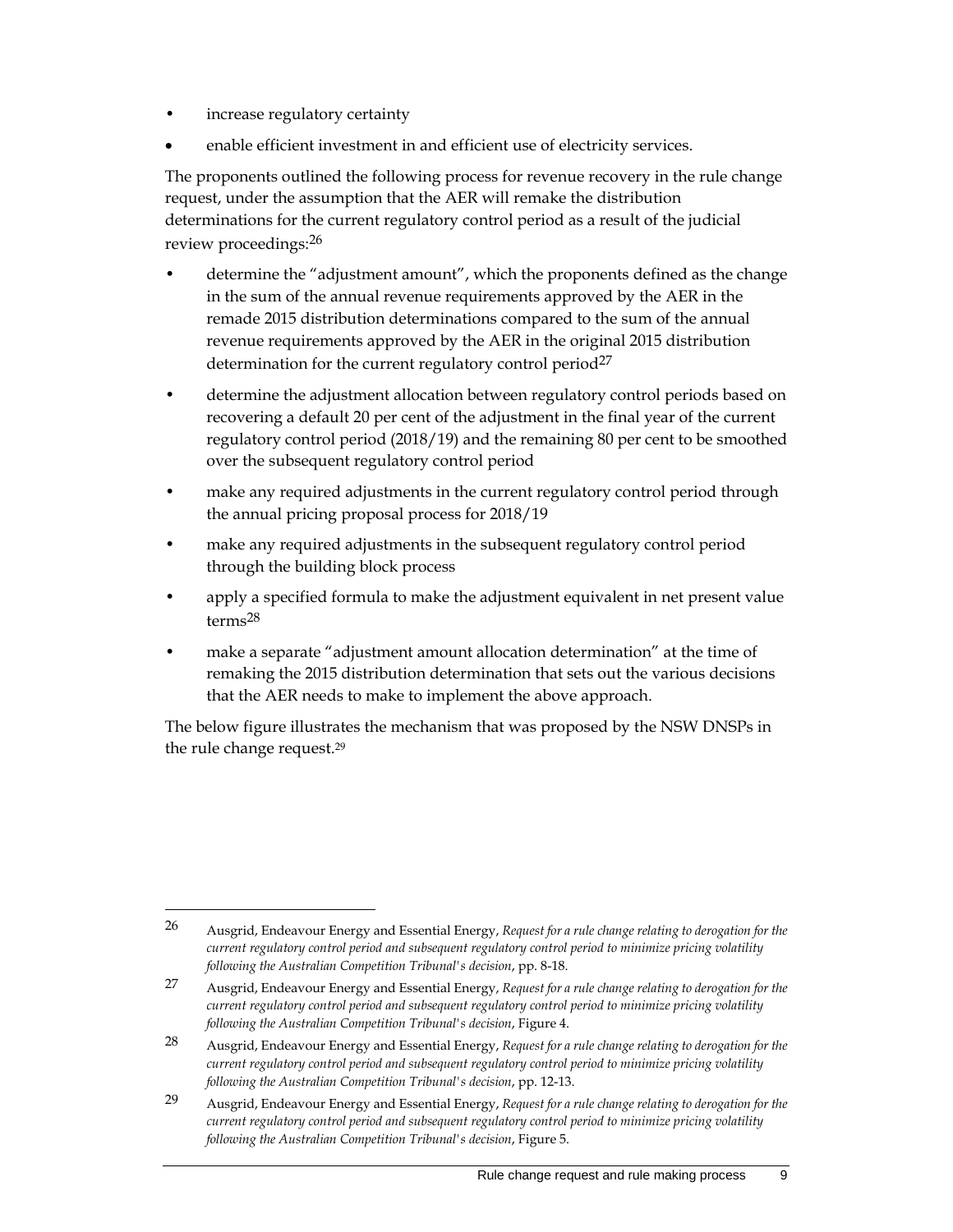#### **Figure 1.2 NSW DNSPs Calculation of Adjustment Amount**



The proponents considered that the proposed participant derogation would be included in Chapter 8A of the NER.

### **1.5 The rule making process**

On 17 November 2016, the Commission published a notice advising of its commencement of the rule making process and consultation in respect of the rule change request.30 The Commission also published a consultation paper that identified specific issues for consultation. Submissions closed on 15 December 2016. On 7 February 2017, the Commission extended the deadline for the draft determination to 27 April 2017.

The Commission received seven submissions as part of the first round of consultation. The Commission has considered all issues that have been raised by stakeholders in submissions, and key issues are discussed throughout the draft determination. Appendix A sets out a summary of all the other issues that the submissions have raised, in addition to the Commission's response to each issue.

-

<sup>30</sup> This notice was published under section 95 of the NEL.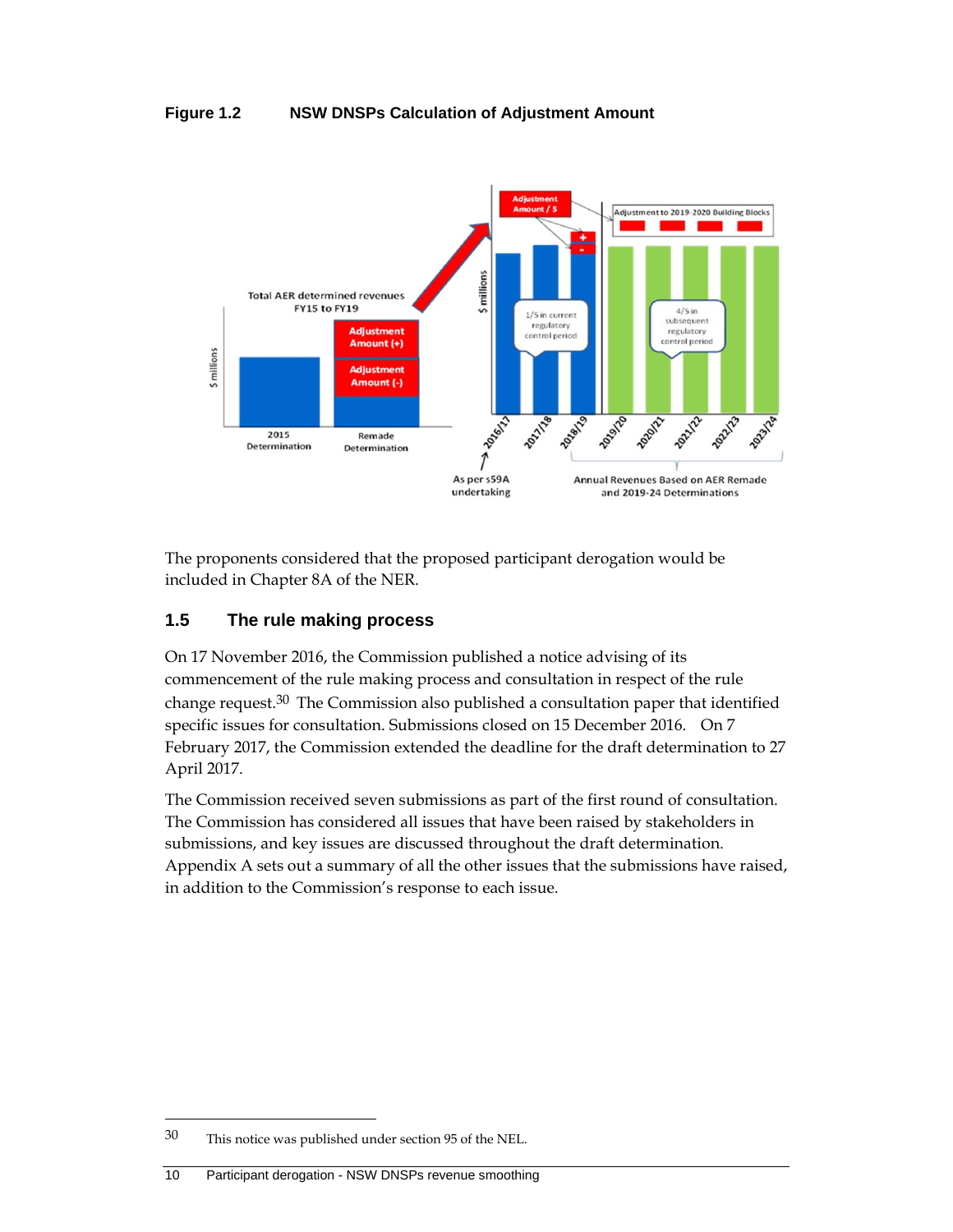### **1.6 Consultation on draft rule determination**

The Commission invites submissions on this draft rule determination by 20 June 2017.

Any person or body may request that the Commission hold a hearing in relation to the draft rule determination. Any request for a hearing must be made in writing, and must be received by the Commission no later than 3 May 2017.

Submissions and requests for a hearing should quote project number ERC0210, and may be lodged online at www.aemc.gov.au or by mail to:

Australian Energy Market Commission PO Box A2449 SYDNEY SOUTH NSW 1235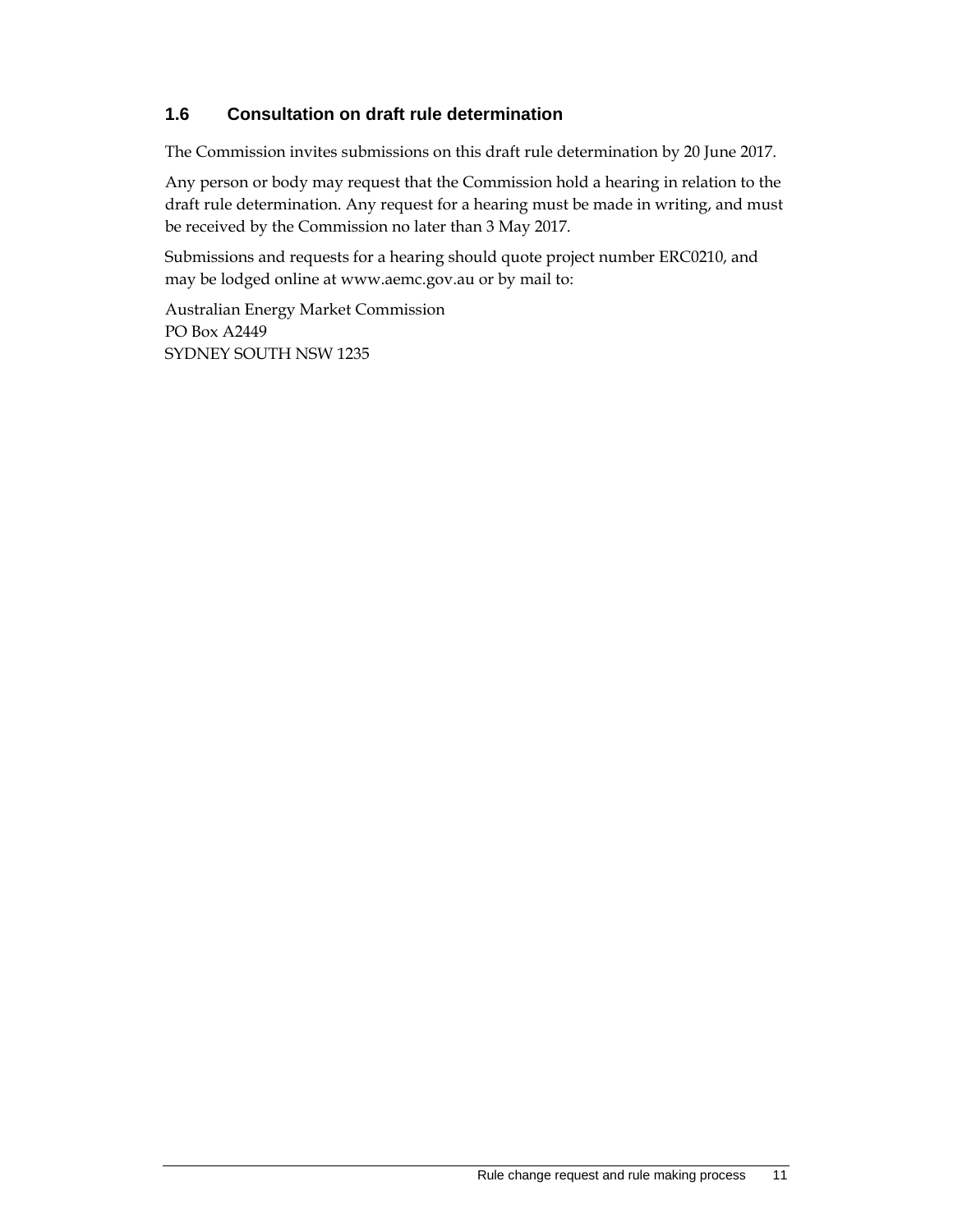# **2 Draft rule determination**

### **2.1 The Commission's draft rule determination**

The Commission's draft rule determination is to make a more preferable draft rule, under which:

- the AER may determine that the revenue a NSW DNSP is entitled to recover in the current regulatory control period as a result of the judicial review proceedings, be recovered over the current regulatory control period and the subsequent regulatory control period in a way that minimises price volatility for consumers<sup>31</sup>
- the AER may determine that the revenue a NSW DNSP is entitled to recover for the current regulatory control period as a result of the judicial review proceedings (but which it has not been able to recover during that period), be included in the revenue allowance of that NSW DNSP for the subsequent regulatory control period.32

The Commission's reasons for making this draft determination are set out in Chapter 3.

This chapter outlines:

- the rule making test for changes to the NER and Commission's consideration of the draft rule against the national electricity objective (NEO)
- the assessment framework for considering the rule change request
- the Commission's consideration of the draft rule against its strategic priorities.

### **2.2 Rule making test**

### **2.2.1 Achieving the national electricity objective (NEO)**

Under the NEL, the Commission may only make a rule if it is satisfied that the rule will, or is likely to, contribute to the achievement of the NEO.<sup>33</sup> This is the decision making framework that the Commission must apply.

The NEO is:

 $\overline{a}$ 

"to promote efficient investment in, and efficient operation and use of, electricity services for the long term interests of consumers of electricity with respect to:

- (a) price, quality, safety, reliability and security of supply of electricity; and
- (b) the reliability, safety and security of the national electricity system." $34$

#### 12 Participant derogation - NSW DNSPs revenue smoothing

<sup>31</sup> Sections 4.1.2 and 4.2.2 of this draft determination provide further details on the circumstances under which the AER may determine the allocation of revenue across the two regulatory control periods.

<sup>32</sup> Sections 4.2.2, 4.4 and 4.5 provide further details on the circumstance in which a revenue increment or decrement is made in respect of the subsequent regulatory control period.

<sup>33</sup> Refer to section 88 of the NEL.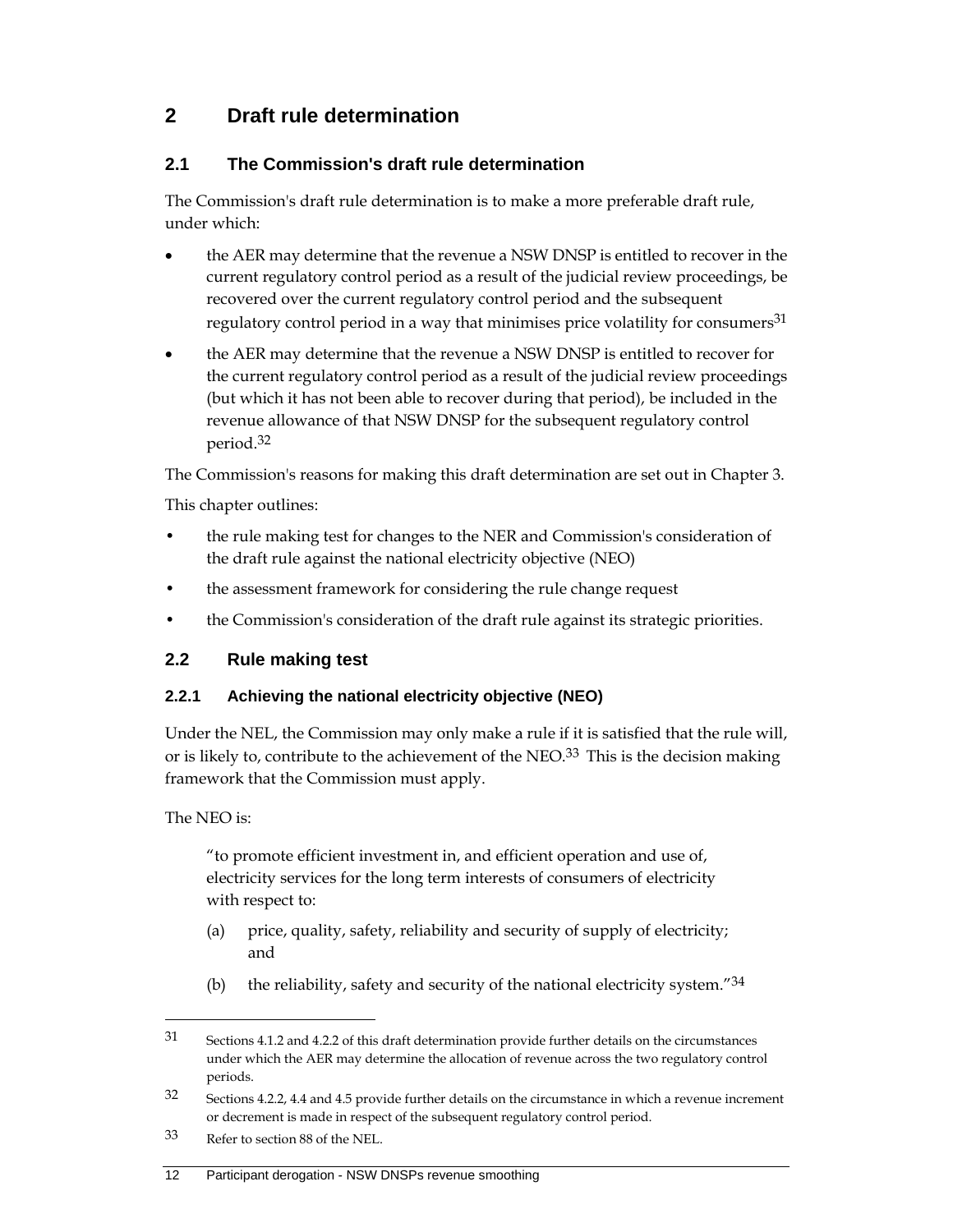The Commission considers that the most relevant aspects of the NEO are the efficient operation and use of electricity services with respect to the price of electricity.

### **2.2.2 Revenue and pricing principles**

In addition to having regard to the NEO, the Commission must take into account the revenue and pricing principles in making a rule with respect to (amongst other things) the regulation of revenue earned, or that may be earned, by DNSPs from provision of services that are the subject of a distribution determination.<sup>35</sup>

## **2.3 Assessment framework**

In assessing the rule change request against the NEO, the Commission has considered the following criteria:

• **Is reducing price volatility in the long term interests of consumers?**

A significant revenue adjustment could result from the outcome of the judicial review proceedings. This may lead to consumers experiencing a large network price increase or decrease between 2018/19 and 2019/20.<sup>36</sup> This price volatility may lead some consumers to make inefficient budgetary decisions on energy spending, or inefficient investment decisions on the use of electricity services. The Commission has considered whether minimising price volatility would be in the long term interests of consumers in this case.

### • **If so, what is the best method to minimise price volatility?**

If minimising price volatility is in the long term interests of consumers, the Commission has assessed the best method to achieve minimisation of price volatility.

### • **Is enabling the proponents to recover the revenue that they are entitled to aligned with the revenue and pricing principles?**

The Commission has considered whether the draft rule is consistent with the following revenue and pricing principles:37

- A regulated network service provider should be provided with a reasonable opportunity to recover at least the efficient costs of providing direct control services.
- A regulated network service provider should be provided with effective incentives in order to promote economic efficiency with respect to its direct control services.

37 Refer to section 7A of the NEL.

<sup>34</sup> Refer to section 7 of the NEL.

<sup>35</sup> Refer to section 88B and Items 25-26J of Schedule 1 of the NEL. The revenue and pricing principles are set out in section 7A of the NEL.

<sup>&</sup>lt;sup>36</sup> 2018/19 is the final year in the current regulatory period and 2019/20 is the first year of the next regulatory period.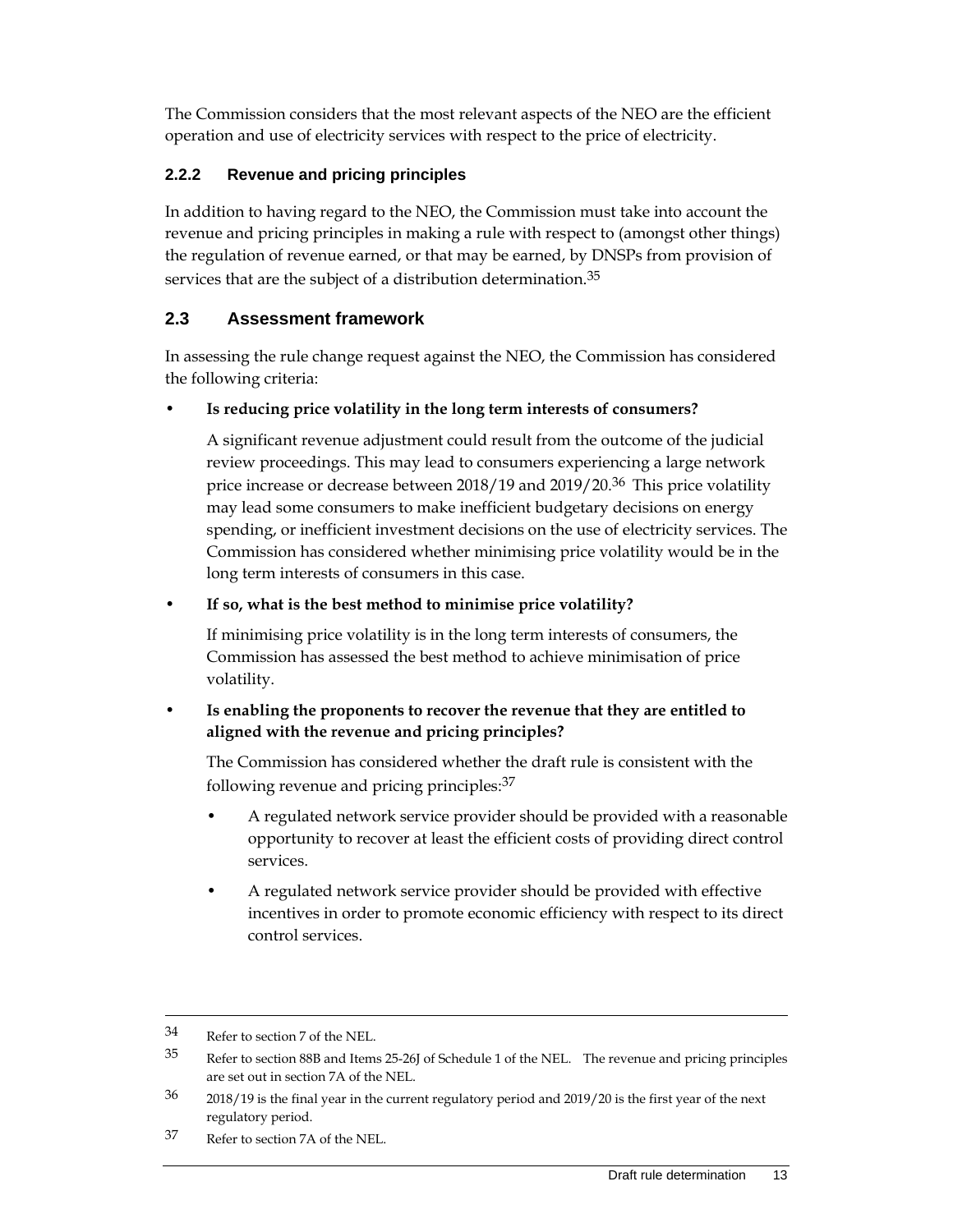• A price or charge for the provision of a direct control service should allow for a return commensurate with the regulatory and commercial risks involved in providing the service to which that price or charge relates.

## **2.4 Summary of reasons for making a more preferable rule**

### **2.4.1 Key features of the draft rule**

Having considered the rule change request against the assessment framework set out in section 2.3, the Commission has decided to make a draft rule. The draft rule is published with this draft determination. The key features of the draft rule are:

- The draft rule allows the proponents to recover any increased or decreased revenue as a result of the outcome of the judicial review proceedings over the current regulatory control period and/or subsequent regulatory control period. The draft rule is designed to allow each proponent to recover only the revenue that it is entitled to recover, and not derive any windfall gains or losses as a result of the application of the draft rule.
- The draft rule provides the AER with the discretion to determine whether any revenue adjustments should be made in order to smooth revenue across the current regulatory control period and the subsequent regulatory control period, 38 including the allocation of amounts between the two periods.
- The AER determination under the draft rule will be finalised and issued separately. The AER determination will be given effect through the pricing proposal and distribution determination processes. The AER determination will not affect the remaking of the 2015 distribution determination (if remaking is required), or the terms of the 2015 distribution determination (if it is affirmed or varied by the Tribunal), or the terms of the 2020 determination (other than to include the variation amount).

The Commission is satisfied that the draft rule will, or is likely to, contribute to the achievement of the NEO.

### **2.4.2 How the draft rule compares with the proposed rule**

Under section 91A of the NEL, the Commission may make a rule that is different (including materially different) from a proposed rule if it is satisfied that, having regard to the issues raised by the rule change request, the more preferable rule will, or is likely to, better contribute to the achievement of the NEO than the proposed rule.

The Commission is satisfied that the draft rule, which is a more preferable rule, will, or is likely to, better contribute to the achievement of the NEO for the following reasons:

 The draft rule incorporates elements of the NSW DNSPs' proposed rule and is designed to achieve the same outcome of minimising price volatility for consumers. The main difference between the proposed rule and the draft rule is that the draft rule gives the AER greater discretion to decide whether smoothing

#### 14 Participant derogation - NSW DNSPs revenue smoothing

<sup>&</sup>lt;sup>38</sup> This is applicable where the timing of the judicial review outcome provides the opportunity for revenue adjustment to be smoothed across two regulatory control periods.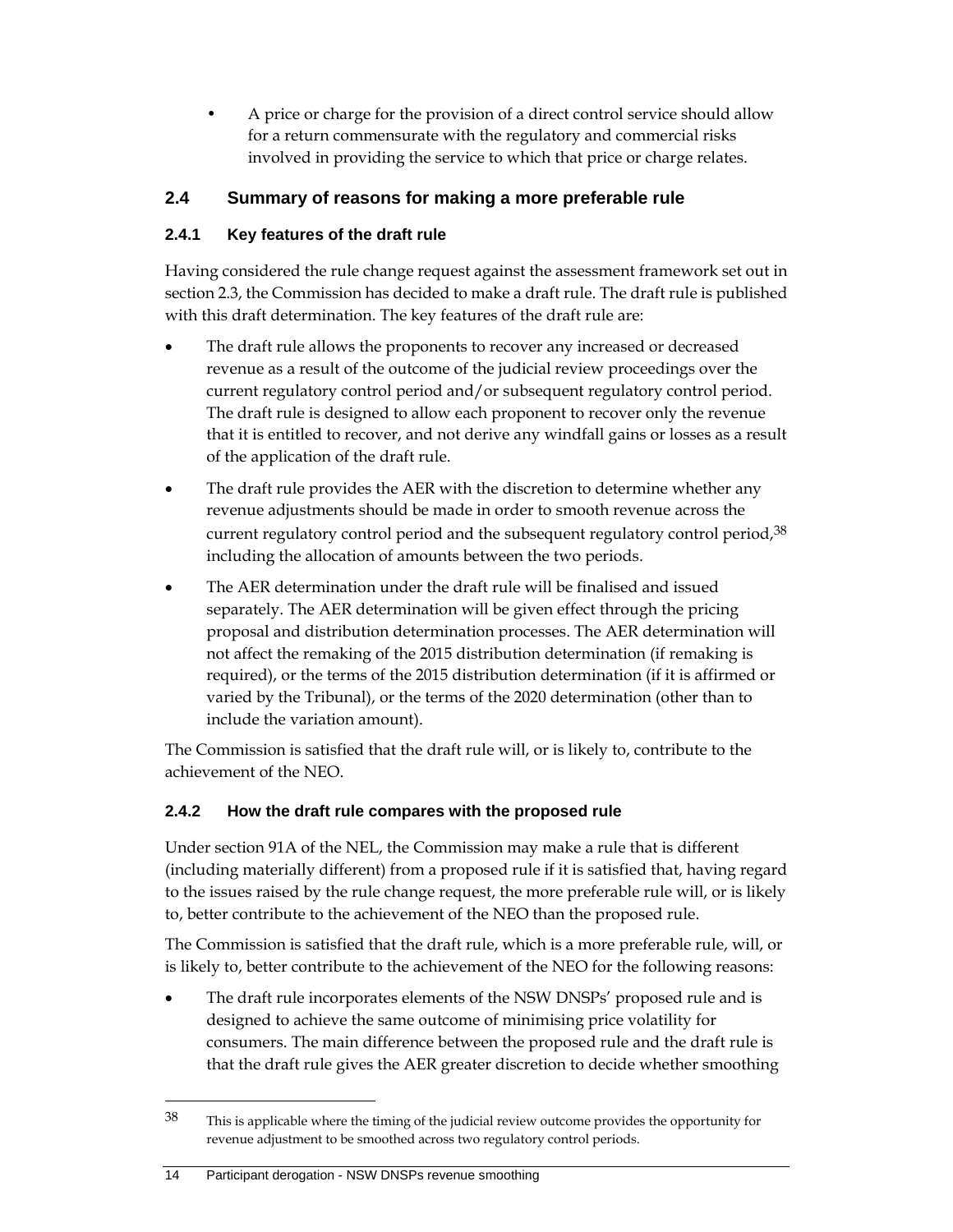should occur between the current regulatory control period and the subsequent regulatory control period. If the AER decides to smooth revenue across periods, the draft rule provides the AER discretion as to how to make any necessary revenue adjustments. The draft rule also sets out a process to be followed if the AER is required to reopen the subsequent distribution determination to incorporate adjustment to revenue for that period.<sup>39</sup>

 The draft rule also more clearly distinguishes between the different processes that need to apply depending on when the final outcome of the judicial review proceedings is known.

### **2.4.3 Key reasons for this decision**

This section outlines the reasons for the Commission's decision.

### **Reducing price volatility**

 $\overline{a}$ 

The Commission considers that the smoothing of any increase or decrease in revenue across two regulatory control periods will minimise price volatility. The Commission also considers that the minimisation of price volatility is in the long term interest of consumers.

In the absence of a rule change, prices could:

- rise significantly in the final year of the current regulatory control period followed by a sharp decrease in the first year of the subsequent regulatory control period; or
- fall significantly in the final year of the current regulatory control period followed by a sharp increase in the first year of the subsequent regulatory control period.<sup>40</sup>

Under these circumstances, consumers may incorrectly make the assumption that the price increase/decrease in the final year of the current regulatory control period will continue and act accordingly. The assumption may lead consumers to inefficient long term outcomes:

- consumers may spend more or less money on electricity with inefficient long term budgetary outcomes; and/or
- make/refrain from making investments in alternative energy sources or technologies based on a temporary price rise/drop.

The Commission considers that stable prices allow consumers to make informed decisions as to their energy spending and usage. If revenue recovery occurs over a longer period and the adjustment amount is smoothed over two regulatory control periods, prices would be more stable. The Commission considers that, in this case, the benefits of smoothing revenue across two regulatory control periods outweigh any costs of revenue recovery over a longer period.

 $39$  This is the distribution determination of the subsequent regulatory control period.

 $40$  Price trajectory would depend on the outcome of the judicial review proceedings in relation to the distribution determination for the current regulatory control period, and the distribution determination for the subsequent regulatory control period.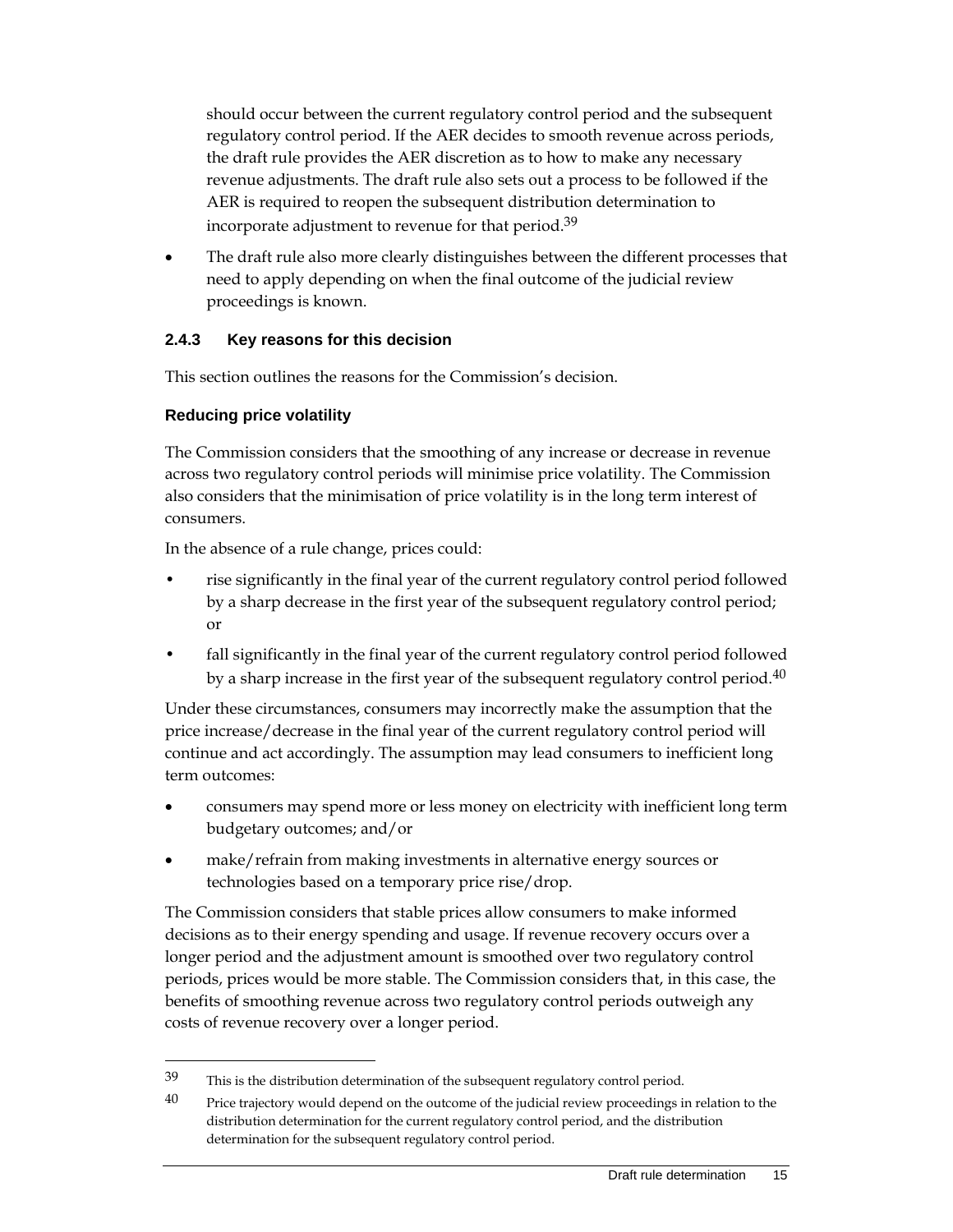#### **Method of minimisation**

The Commission considers that the draft more preferable rule is better able to minimise price volatility than the proposed rule for the following reasons:

- The proponents set out a detailed revenue smoothing mechanism in their rule change request. However, as the outcome of the judicial review proceedings is uncertain, a variety of potential scenarios could eventuate. Therefore, the Commission considers that the use of a prescriptive mechanism, as outlined in the proposed rule, is unlikely to provide sufficient flexibility to provide an efficient outcome for consumers.
- The Commission considers that the AER, in consultation with the proponents and other relevant stakeholders, is in the best position to make informed decisions as to whether and how to smooth revenue across periods to minimise price volatility. The draft rule provides the AER with the discretion to make these decisions in accordance with the requirements of the draft rule:
	- The AER must set out in its determination on revenue smoothing the amount that is to be carried over across two regulatory control periods, where relevant.
	- The impact of the AER's determination under the draft rule must be neutral in terms of net present value.
	- The AER may only decide to smooth revenue across two regulatory control periods if it is satisfied that doing so is reasonably likely to minimise the variance in Network Use of System charges between regulatory years and regulatory control periods.
	- The AER must consult with the NSW DNSPs and any stakeholders that it considers appropriate, as part of its decision making process.

#### **Alignment with revenue and pricing principles**

The Commission considers that the draft rule is compatible with the application of the following relevant revenue and pricing principles:

- A regulated network service provider should be provided with a reasonable opportunity to recover at least the efficient costs of providing direct control services.
- A regulated network service provider should be provided with effective incentives in order to promote economic efficiency with respect to its direct control services.
- A price or charge for the provision of a direct control service should allow for a return commensurate with the regulatory and commercial risks involved in providing the service to which that price or charge relates.

The Commission considers that allowing the AER discretion to determine any revenue adjustment across two regulatory control periods in accordance with the requirements set out in the draft rule would: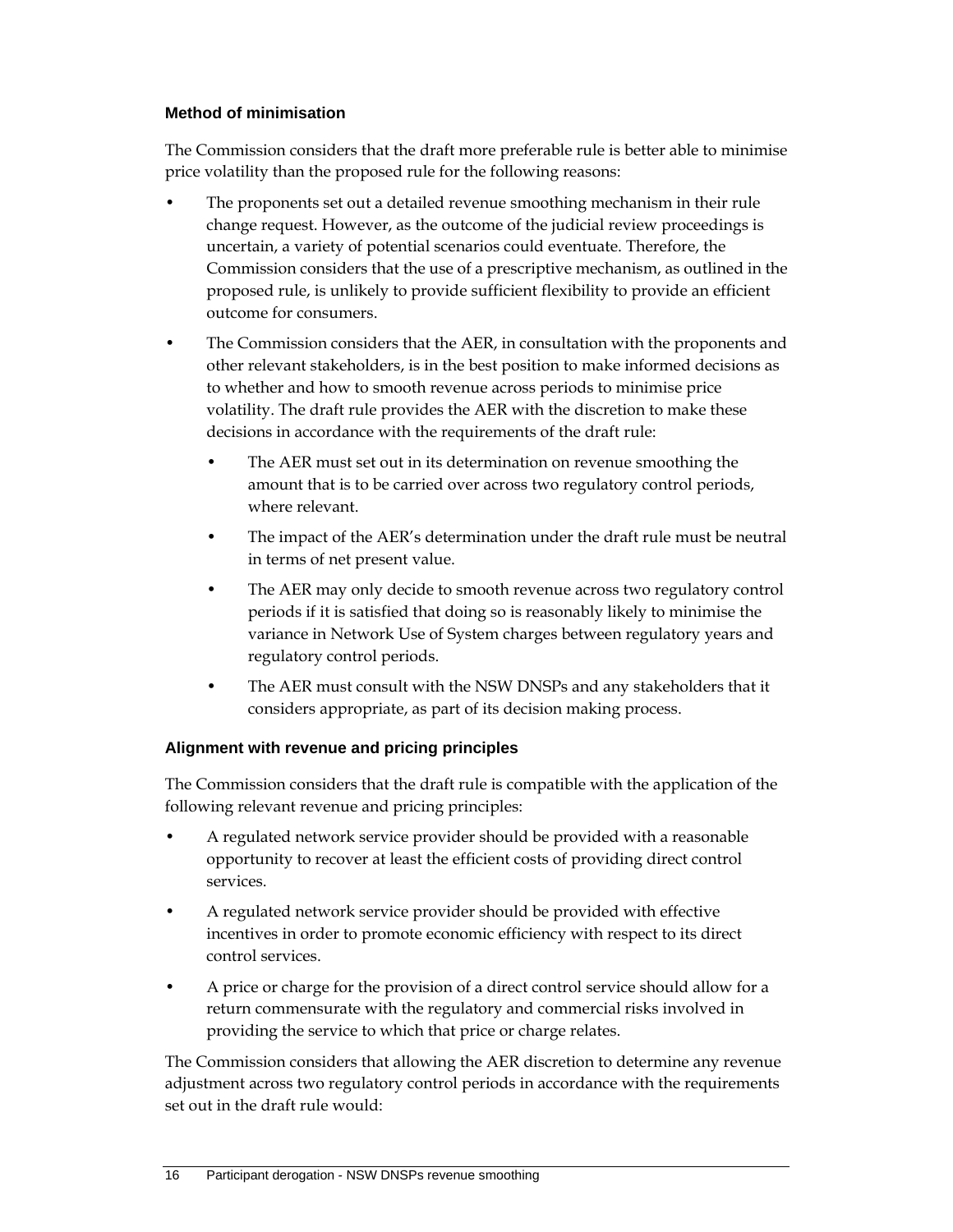- provide the proponents with a reasonable opportunity to recover their efficient costs, as well as
- achieve the most efficient outcomes for consumers.

### **2.5 Consistency with strategic priority**

This rule change request is relevant to the Commission's strategic priority relating to market and network arrangements that encourage efficient investment and flexibility. The draft more preferable rule would allow the proponents to recover their efficient costs, which consequently encourages efficient investment. In addition, allowing revenue to be recovered over two regulatory control periods will mitigate against price volatility for consumers. The draft more preferable rule would also provide an appropriate level of flexibility to adapt to changing circumstances.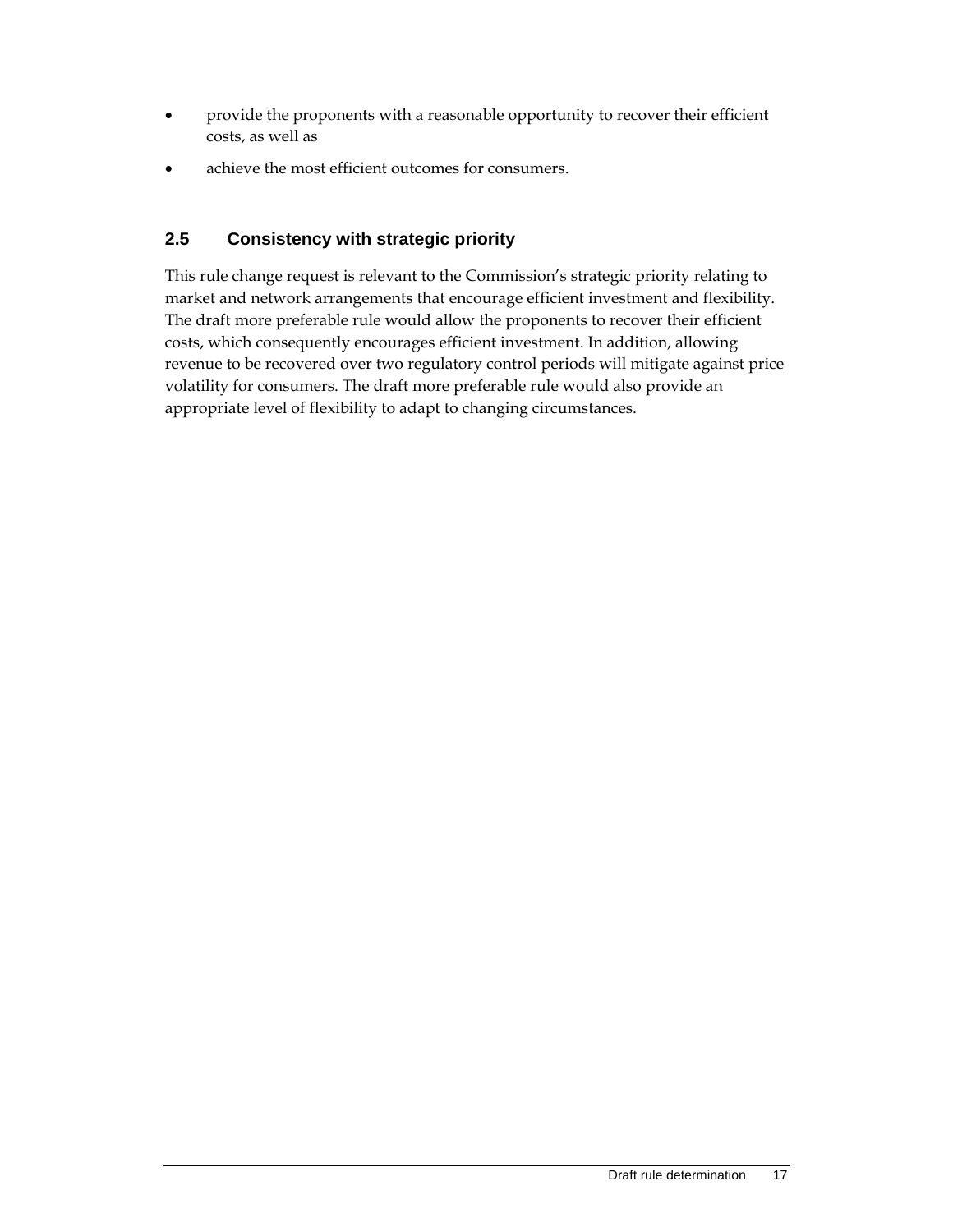## **3 Reasons for making more preferable rule**

This chapter outlines the rationale for the Commission's draft more preferable rule to allow the proponents to recover their adjusted revenue across the current regulatory control period and the subsequent regulatory control period. The chapter is structured to discuss the Commission's reasoning on the following key issues:

- reducing price volatility
- method of minimisation of price volatility
- alignment with revenue and pricing principles

### **3.1 Reducing price volatility**

#### **3.1.2 Proponents' views**

As discussed in section 1.3, the proponents submit that the outcome of the judicial review proceedings could lead to significant adjustment to the revenue that they are entitled to recover in the current regulatory control period. The proponents also submit that under the current rules, any revenue adjustment can only be recovered in the current regulatory control period. In the absence of a rule change, NSW DNSP customers could experience a significant price shock. This could occur regardless of whether the AER is required to remake the 2015 determinations.

The proponents sought to resolve this issue by proposing a mechanism that allows the recovery of revenue across the current regulatory control period and the subsequent regulatory control period. The proposed mechanism is described in section 1.4.

The proponents consider that the proposed rule promotes the NEO and is consistent with the revenue and pricing principles as it:

- allows the proponents to recover the revenue that they are entitled to, thus providing a reasonable opportunity to recover at least their efficient costs (as determined by the AER)
- avoids price shocks for consumers
- increases regulatory certainty

enables efficient investment in, and efficient use of, electricity services.

The proponents also consider the impact of setting revenues above or below efficient costs. Boxes 3.1 and 3.2 set out these considerations. The proponents submit that the proposed rule achieves a balance between the objectives of minimising pricing volatility and the setting of efficient prices to encourage efficient spending and usage.<sup>41</sup>

<sup>41</sup> Ausgrid, Endeavour Energy and Essential Energy, *Request for a rule change relating to derogation for the current regulatory control period and subsequent regulatory control period to minimize pricing volatility following the Australian Competition Tribunal's decision*, p. 29.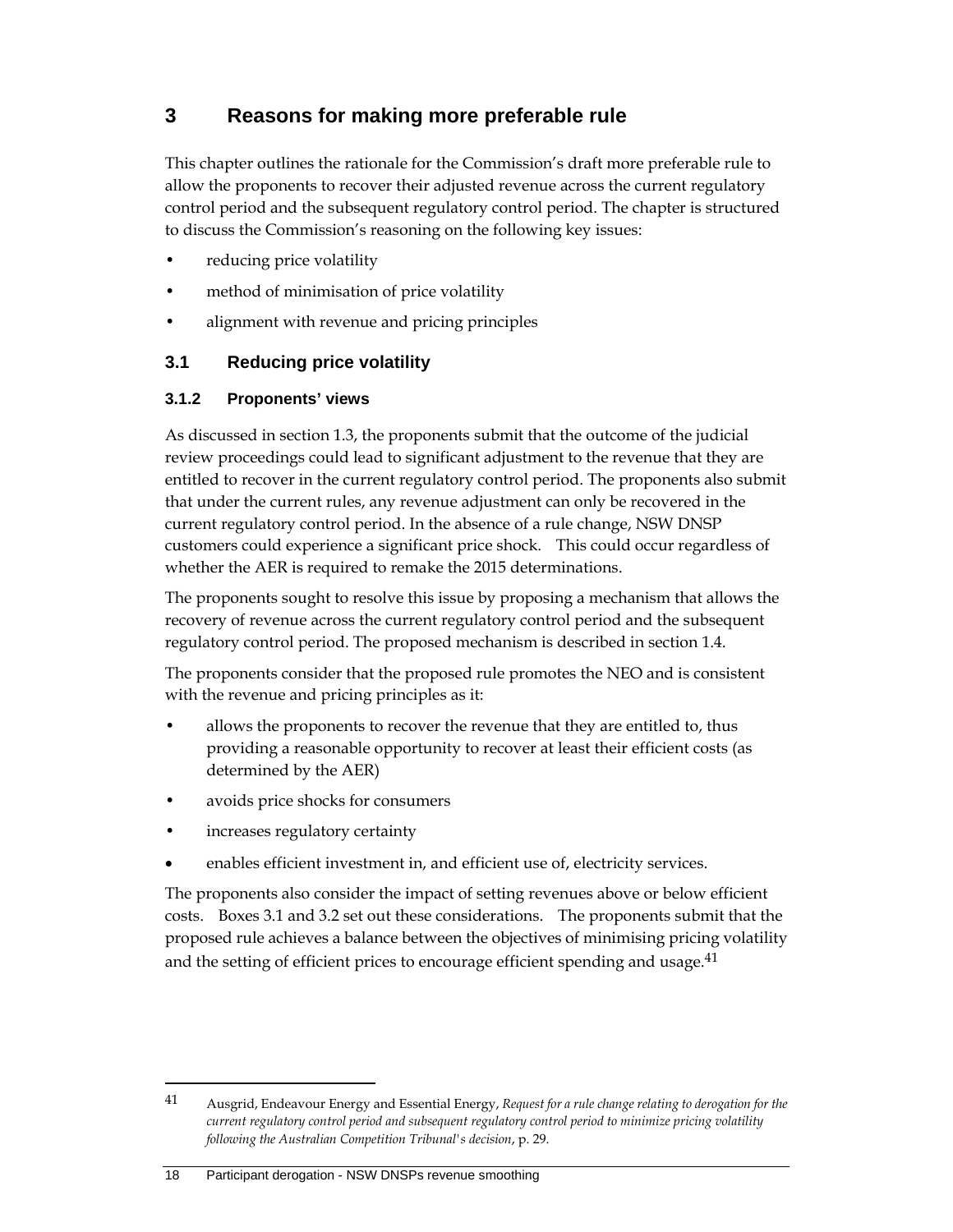#### **Box 3.1. Impacts of revenue set above efficient level**

The proponents consider that the main impacts arising from revenues that are set above efficient levels for a short period include lower usage and network under-utilisation. This could lead to:

- increased uptake by consumers of other energy sources, such as gas or renewable energy, based on comparisons of network charges that are above efficient levels in the short term
- purchase of equipment by consumers, such as battery storage / load control, based on inefficient short term pricing arrangements that could lead to consumers not receiving the expected payback on their investment
- future network price increases to meet the requirements of the AER's revenue cap form of price control if the networks are under-utilised.

Source: Ausgrid, Endeavour Energy and Essential Energy, *Request for a rule change relating to derogation for the current regulatory control period and subsequent regulatory control period to minimize pricing volatility following the Australian Competition Tribunal's decision*, pp. 28-29

#### **Box 3.2 Impacts of revenue set below efficient level**

The proponents consider that the main impacts arising from revenues that are set below efficient levels for a short period include higher usage and network over-utilisation. This could lead to:

- reduced uptake by consumers of other energy sources that may be efficient in the long term, based on inefficient short term price comparisons
- lack of investment by consumers in equipment, such as battery storage/load control, that could otherwise lead to efficient avoidance of future network charges
- increased capital investment to meet increased demand growth and corresponding future network price increases for customers.

Source: Ausgrid, Endeavour Energy and Essential Energy, *Request for a rule change relating to derogation for the current regulatory control period and subsequent regulatory control period to minimize pricing volatility following the Australian Competition Tribunal's decision*, pp. 28-29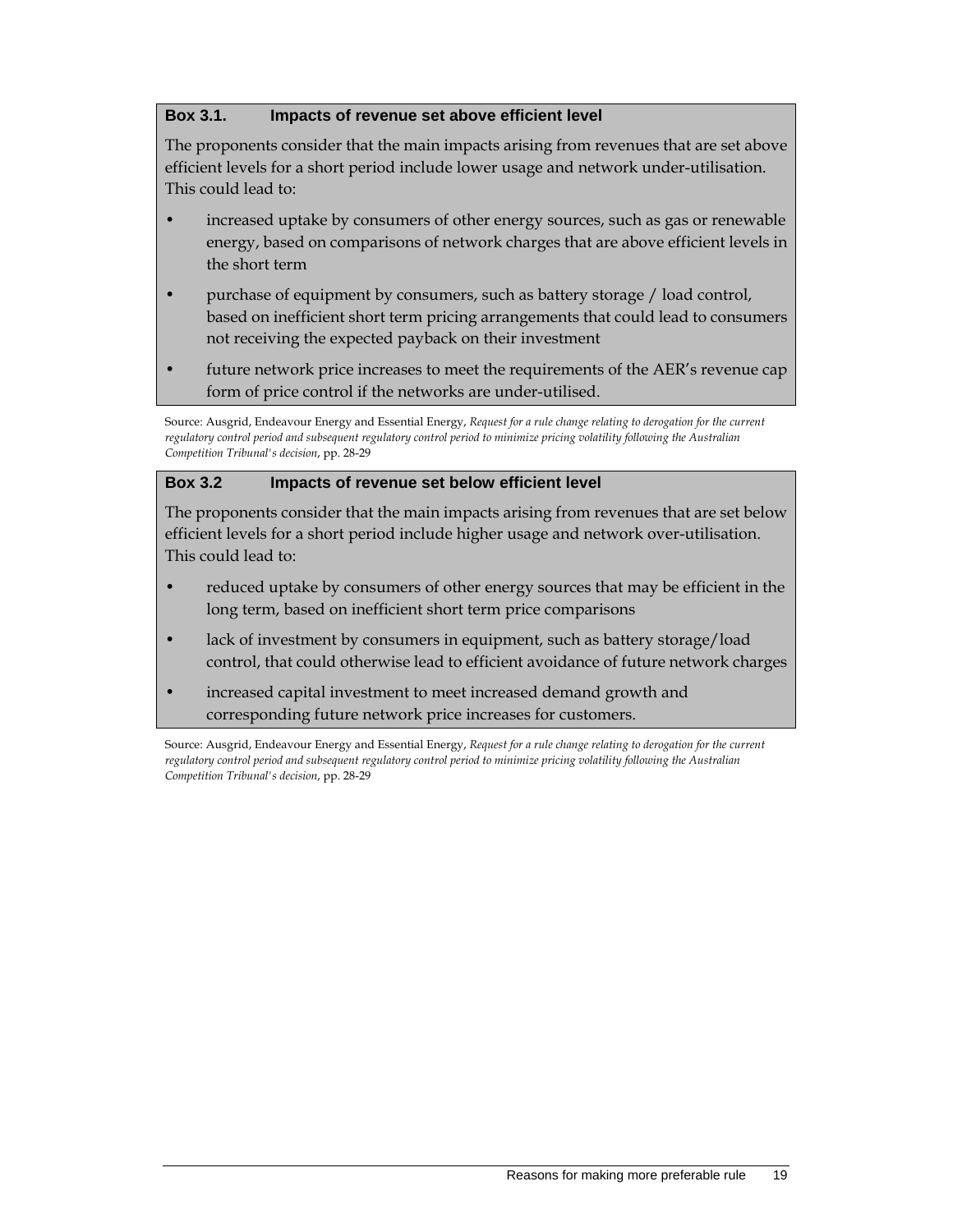#### **3.1.3 Stakeholders' views**

Ausgrid and Energy Networks Australia supported the rule change request. Energy Networks Australia considered that the rule change would increase regulatory certainty and promote efficient investment decisions by decreasing price volatility.<sup>42</sup> Ausgrid considered that minimising price volatility between regulatory years and regulatory control periods aligns with the intent of the regulatory framework.<sup>43</sup>

Red and Lumo Energy agreed with the importance of reducing price volatility, but considered that the Commission should wait for the judicial review outcome before making a rule change.44

Energy Consumers Australia agreed with the proponents' intent to reduce price volatility, and considered that electricity consumers look for predictability in order to manage their budgets. Energy Consumers Australia also stated that price volatility would cause consumers to further lose confidence in the electricity market.<sup>45</sup>

The Ethnic Communities Council of NSW (ECCNSW) commented that it is not clear what the result of significant price volatility would be on consumer behaviour. ECCNSW also noted the lack of significant research $46$  to establish what consumer attitudes and behaviour might be around rapid and significant price variation.<sup>47</sup>

The AER recognised the potential for price shocks if a rule was not made. The AER also agreed with the proponents that price shocks would lead consumers to make inefficient decisions. The AER further elaborated that the minimisation of price shocks was a key driver of the regulatory framework, as evident in:<sup>48</sup>

- requirement for tariffs to move towards efficient structures
- application of side constraints

 $\overline{a}$ 

revenue smoothing through the X factor.

<sup>42</sup> Energy Networks Australia, *Response to Consultation Paper – NSW and ACT DNSPs revenue smoothing*, 15 December 2016.

<sup>43</sup> Ausgrid, *Re:ERC0210 – Participant derogation – NSW DNSPs revenue smoothing*, 12 December 2016, p.1

<sup>44</sup> Red and Lumo Energy, *Re: National Electricity Amendment (Participant derogation - NSW DNSPs revenue smoothing) Rule 2016 (ERC0201)*, 15 December 2016.

<sup>45</sup> Energy Consumers Australia, *Submission to NSW and ACT Distribution Network Service Providers' (DNSP) revenue smoothing participant derogations (ERC0210)*, 23 December 2016.

<sup>&</sup>lt;sup>46</sup> Ethnic Communities' Council of NSW clarified this statement with Commission staff during informal consultation after submission to the consultation paper closed. This statement is intended to say that no such research has been conducted by industry participants.

<sup>47</sup> Ethnic Communities' Council of NSW, *Submission on The National Electricity Amendment (Participant derogation - NSW DNSPs Revenue Smoothing) Rule 2016*, 15 December 2016, p. 4.

<sup>48</sup> AER, *NSW and ACT revenue smoothing rule change: AER submission to Australian Energy Market Commission consultation paper*, December 2016, p.16.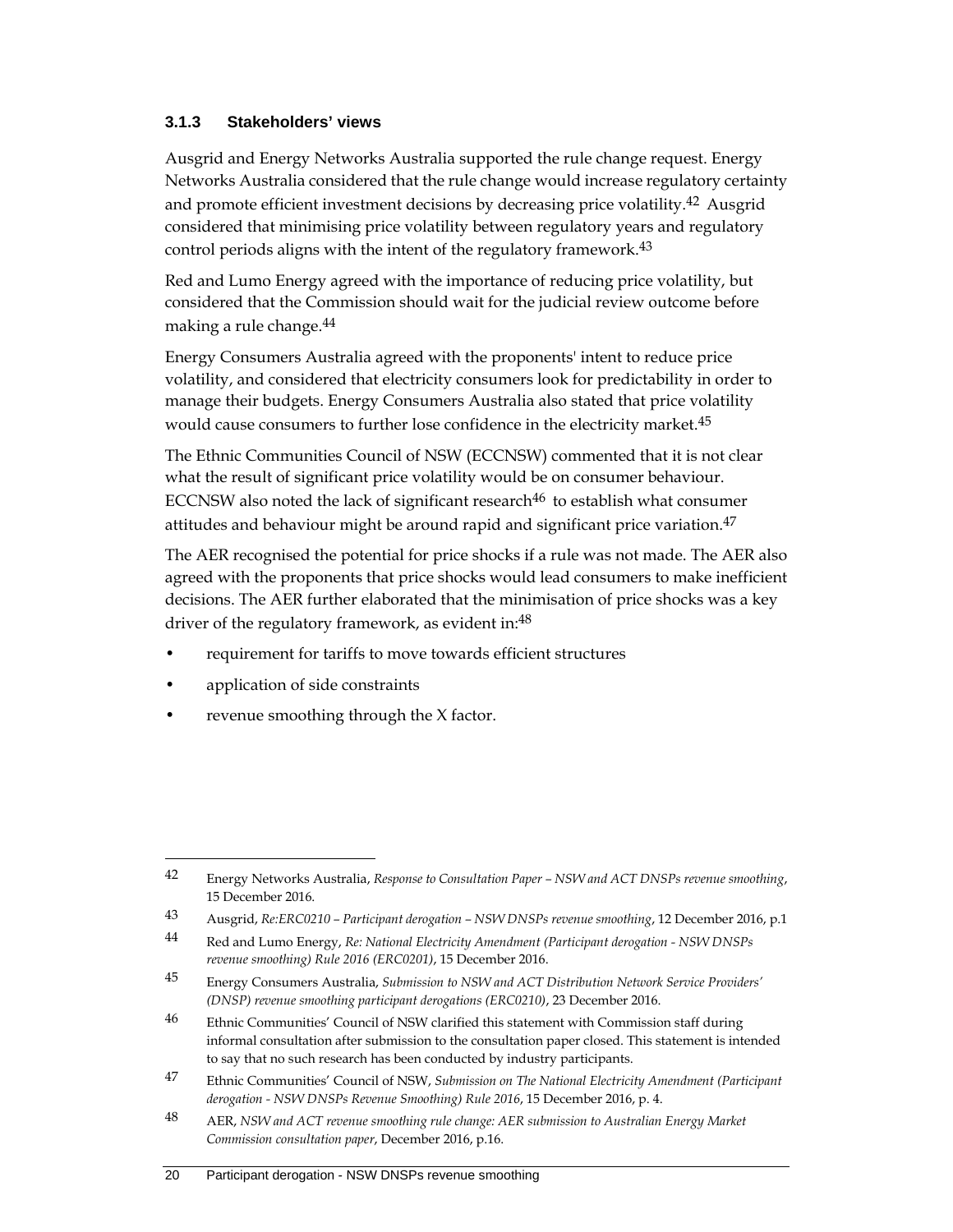### **3.1.4 Analysis and conclusions**

The Commission's research suggests that consumer preferences generally display a present bias.49 Consumers place more weight on costs and benefits in the present than on costs and benefits at any point in the future. If a significant fall in prices were to occur, consumers would prefer to experience this benefit immediately. However, given the nature of a regulatory control period, this benefit is likely to be a one-off occurrence. This may ultimately result in a significant price rise the following year, which consumers would prefer not to experience.

This research has also suggested that consumers' preferences are often time inconsistent. Consumers' interest in energy is sporadic and typically triggered by certain events, for example a sudden price shock. This supports the view that distorted price signals through price shocks could result in inefficient outcomes for consumers.

Taking into account research undertaken by the Commission and stakeholders' comments, the Commission has concluded that a mechanism that reduces price volatility by smoothing the recovery of adjustment revenue across two regulatory control periods is less likely to result in inefficient outcomes for customers. The Commission therefore considers such a mechanism to be in the long term interests of consumers.

### **3.2 Method of minimisation of price volatility**

### **3.2.1 Proponents' views**

The rule change request proposed a detailed mechanism that allows the recovery of revenue across the current regulatory control period and the subsequent regulatory control period. The proposed mechanism is summarised in section 1.4.

#### **3.2.2 Stakeholders' views**

 $\overline{a}$ 

The AER provided a detailed submission on the operation of the proponents' suggested smoothing mechanism. The AER outlined a set of considerations for the draft rule: <sup>50</sup>

- **Allowing the proponents or the AER to vary the revenue smoothing through the pricing proposals would increase uncertainty**. The NER requires the AER to approve and publish a pricing proposal within 30 business days of receipt. The AER considers that this timeframe would not allow for stakeholder consultation on departures from the default allocation in the AER determination on adjustment amount allocation under the participant derogation. This timeframe also does not allow the AER to assess and make a decision on such a departure from the default allocation.
- **Proposed derogations create unnecessary duplication of the regulatory process**. The proposed rule splits the decision making process on the smoothing of revenue across two separate processes: determination of revenue adjustment and

<sup>49</sup> Oxera, *Behavioural insights into Australian retail energy markets, report prepared for the AEMC*, March 2016.

<sup>50</sup> AER, *NSW and ACT revenue smoothing rule change: AER submission to Australian Energy Market Commission consultation paper*, December 2016, pp. 4-5.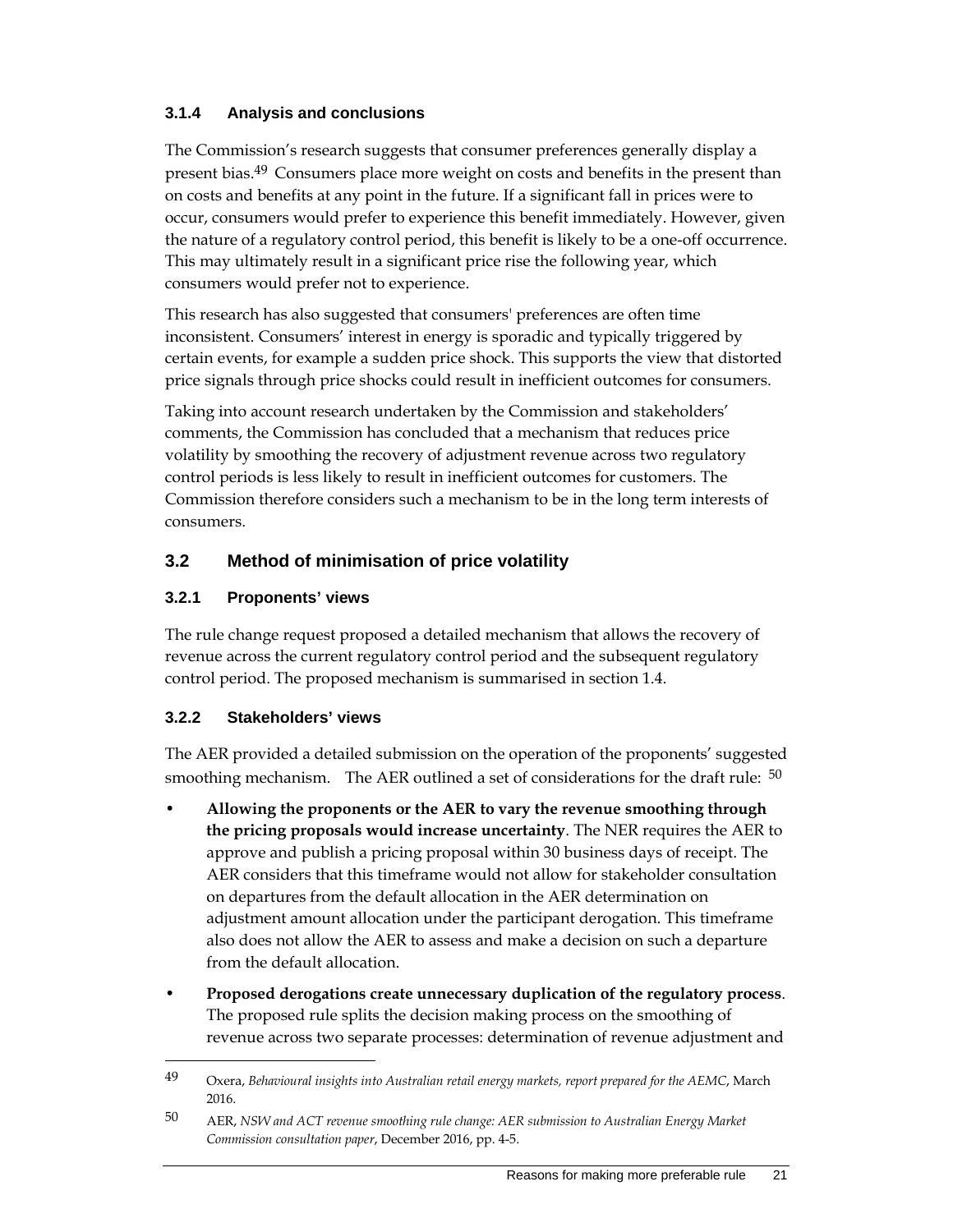allocation across regulatory control periods. This would increase the administrative burden for the AER and the proponents. The AER considers that it is preferable to finalise the allocation of revenue adjustments across regulatory control periods within the AER determination on revenue smoothing.

• **Allocation of the revenue adjustment having regard to high level principles rather than a prescribed calculation**. The AER considers that it may or may not need to remake the 2015 determinations. Moreover, the proponents may be under recovering or over recovering revenues in the current regulatory control period.

### **3.2.3 Analysis and conclusions**

The Commission agrees with each of the AER's comments above.

The Commission considers that the smoothing mechanism in the rule change request is too prescriptive. While the mechanism does provide certainty, it is not sufficiently flexible to respond to a range of possible outcomes from the judicial review proceedings. The Commission reached this conclusion after conducting extensive consultation with the proponents and the AER after submissions closed on the consultation paper. The additional consultation provided the Commission with a better understanding of the objectives the proponents are trying to achieve, and the AER's concerns regarding the proposed mechanism.

The Commission's draft more preferable rule is better able to resolve the proponents' aim of minimising price volatility by balancing the need to provide regulatory certainty, with the flexibility to respond to uncertain outcomes from the judicial review proceedings.

The draft rule takes into account the impact of the timing of the judicial review outcome on the pricing proposal and distribution determination processes. The draft rule also provides the AER with discretion to determine whether smoothing should occur between the current regulatory control period and the subsequent regulatory control period. Where the AER decides to smooth across the two periods, the draft rule also provides the AER the discretion to determine the amount allocated to the respective periods.

Importantly, the draft rule does not change the NER's application to the remaking of the 2015 determination (if the AER is required to remake it). Figure 3.4 below illustrates the framework within which the decision will operate.

A detailed explanation of the draft rule's operation can be found in chapter 4.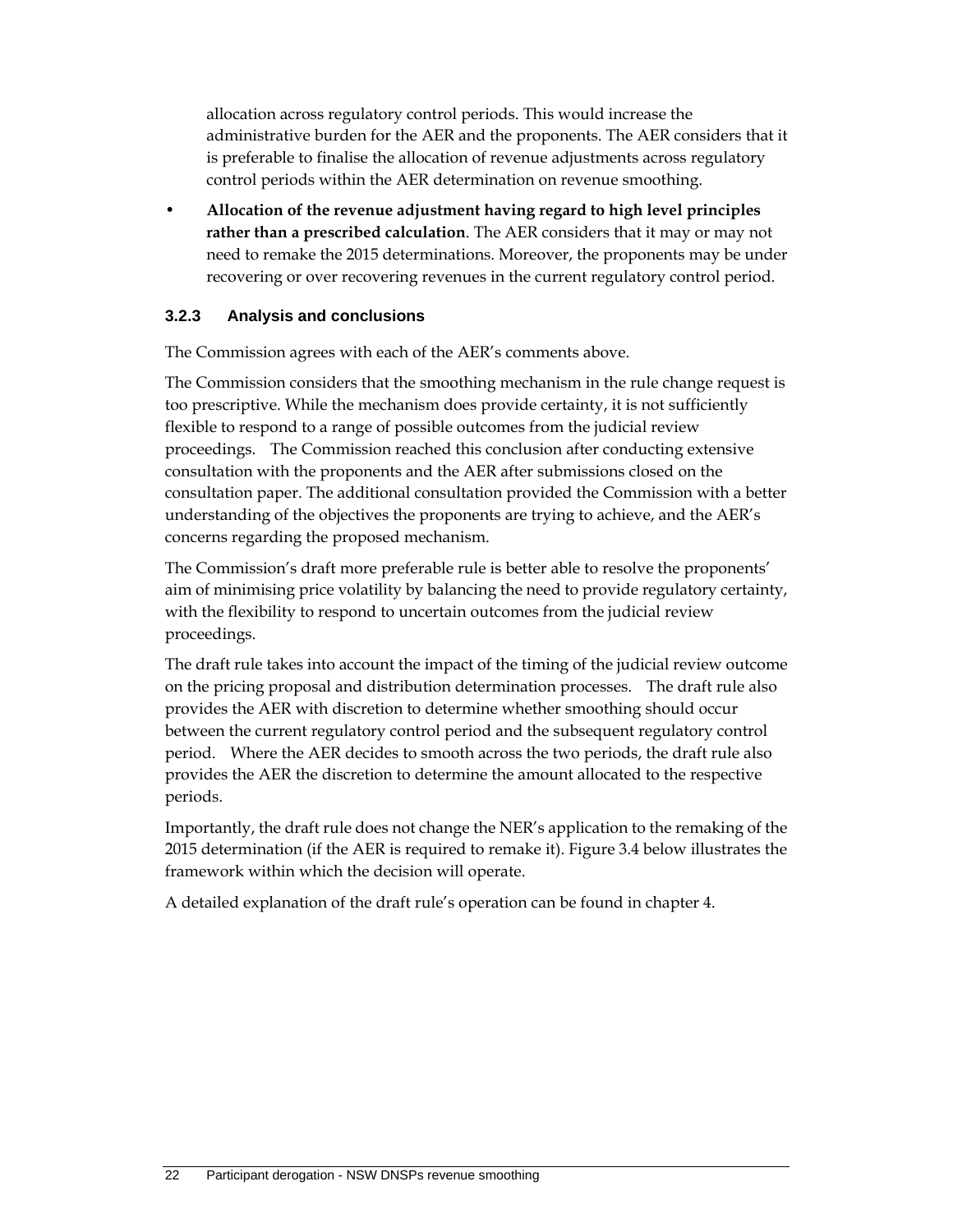### **Figure 3.4 Analysis and conclusions: Participant derogation**

| <b>Undertakings (assumed)</b>                                                                                              | current<br>requiatory control period                                  | <b>Revenue Determination for Revenue Determination for B</b><br>subsequent regulatory<br>control period                                   | <b>Participant Derogation</b>                                                                  |
|----------------------------------------------------------------------------------------------------------------------------|-----------------------------------------------------------------------|-------------------------------------------------------------------------------------------------------------------------------------------|------------------------------------------------------------------------------------------------|
| $\blacksquare$ AER and NSP<br>agreements on revenue<br>allowances for years in<br>the current control<br>regulatory period | • Revenue determination<br>for NSPs resulting from<br>judicial review | • Revenue determination<br>for NSPs as part of<br>regulatory proposal and<br>determination for<br>subsequent regulatory<br>control period | • Rule change that will<br>allow revenue smoothing<br>across two regulatory<br>control periods |
|                                                                                                                            | <b>Scope of Rule Change</b>                                           |                                                                                                                                           |                                                                                                |

### **3.3 Alignment with revenue and pricing principles**

### **3.3.1 Revenue and pricing principles**

As discussed in the consultation paper, the Commission is required to consider whether the proposed rule is consistent with the revenue and pricing principles set out in section 7A of the NEL. The following revenue and pricing principles are most relevant in the context of this rule change request:

- a network service provider should be provided with a reasonable opportunity to recover at least the efficient costs the operator incurs in providing direct control network services and complying with regulatory obligations
- a network service provider should be provided with effective incentives to promote economic efficiency with respect to direct control network services
- price or charge for the provision of a direct control network service should allow for a return commensurate with the regulatory and commercial risks involved in providing the direct control network service to which that price or charge relates.

#### **3.3.2 Proponents' views**

 $\overline{a}$ 

The NSW DNSPs consider that the proposed participant derogation is consistent with the revenue and pricing principles, as it:<sup>51</sup>

- minimises price volatility for consumers, where price volatility is not a result of cost volatility
- provides the NSW DNSPs with a reasonable opportunity to recover at least their efficient costs of providing the direct control services, as determined by the AER
- enhances certainty of revenue and price outcomes, which results in more efficient investment and consumption decisions

<sup>51</sup> Ausgrid, Endeavour Energy and Essential Energy, *Request for a rule change relating to derogation for the current regulatory control period and subsequent regulatory control period to minimize pricing volatility following the Australian Competition Tribunal's decision*, p.2 and pp.26-30.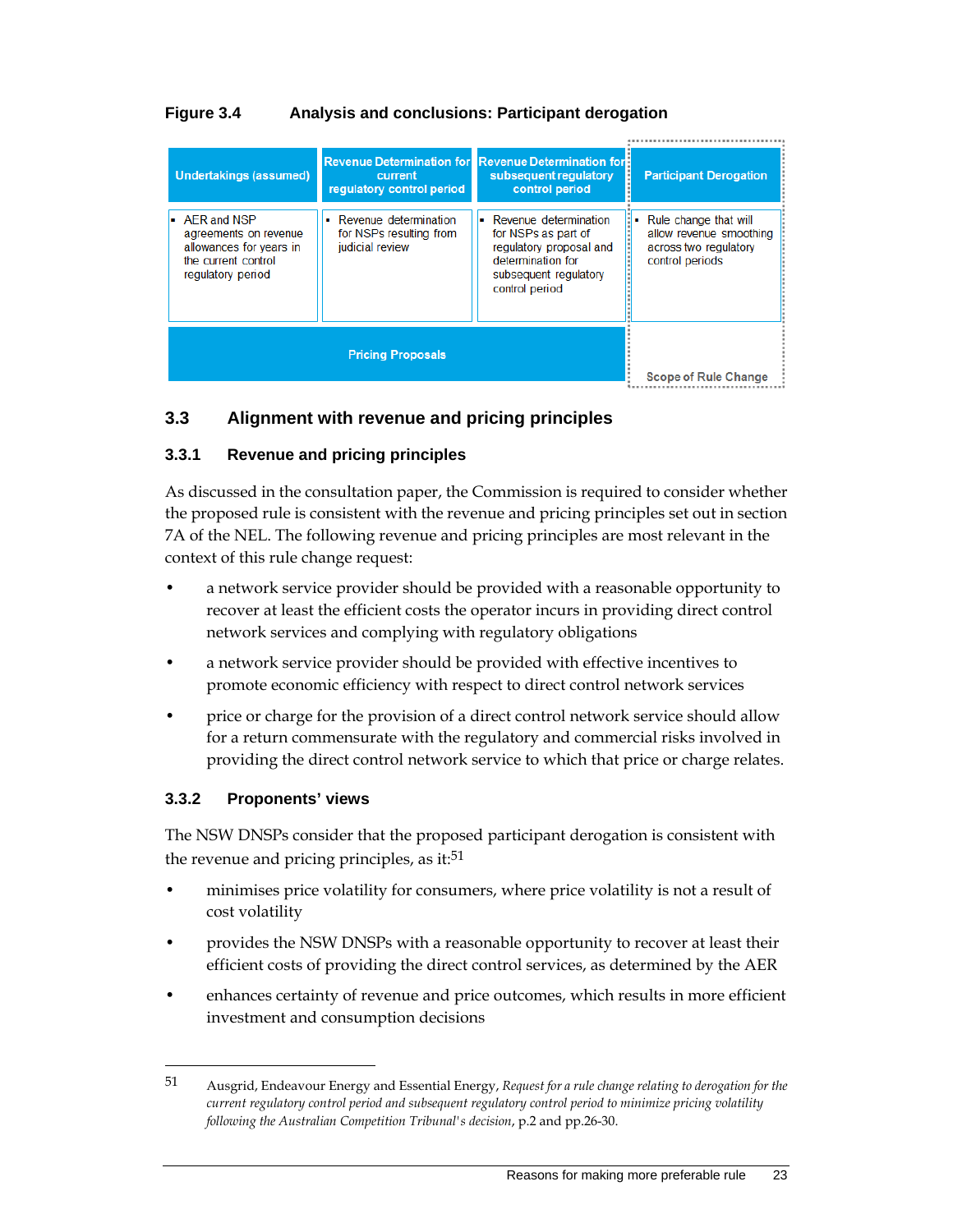• minimises administrative costs for the AER and NSW DNSPs.

### **3.3.3 Stakeholder views**

Red and Lumo Energy considered that the rule change could breach the first and third revenue and pricing principles referred to in section 3.3.1 above.<sup>52</sup> They consider that a one-off full adjustment to network charges would be more consistent with these principles. Red and Lumo Energy considered that a one-off adjustment would:

- allow the proponents to recover their efficient costs immediately, if the outcome of the judicial review proceedings leads to an increase in revenue requirement; or conversely
- allow network charges to readjust to their efficient levels, if the outcome of the judicial review leads to a decrease in revenue requirements.

Public Interest Advocacy Centre considered that the Commission should:<sup>53</sup>

- consider the adequacy of the suite of existing side constraints
- assess whether the main effect of the derogation would be to increase potential network revenues from a positive adjustment amount
- undertake further consideration of the interaction between the network pricing objective and the pricing principles
- consider adopting temporary rules that prescribe variances to the method for revenue smoothing normally adopted by the AER.

### **3.3.4 Analysis and conclusions**

The Commission considers that the draft more preferable rule is consistent with the revenue and pricing principles discussed in section 3.3.1. The uncertainty in the timeframe of the outcome of the judicial review proceedings means that there is a possibility that an outcome may not be known until after the current regulatory control period has passed. In the absence of a rule change, the NSW DNSPs may be prevented from recovering the efficient costs of providing network services. The draft rule therefore provides certainty that the proponents have a reasonable opportunity to recover their efficient costs between two regulatory control periods.

As discussed in section 3.1, the draft rule balances the need for regulatory certainty with the desire to minimise price volatility between regulatory years and regulatory control periods. This promotes efficient decision making by consumers by minimising price volatility in a short period of time. Therefore, the draft rule satisfies the principle that a network service provider should promote economic efficiency with respect to direct control network services.

#### 24 Participant derogation - NSW DNSPs revenue smoothing

<sup>52</sup> Red and Lumo Energy, *Re: National Electricity Amendment (Participant derogation - NSW DNSPs revenue smoothing) Rule 2016 (ERC0201)*, 15 December 2016.

<sup>53</sup> Public Interest Advocacy Centre, *Submission in response to the AEMC consultation paper on the DNSP proposed revenue smoothing derogation*, 15 December 2016.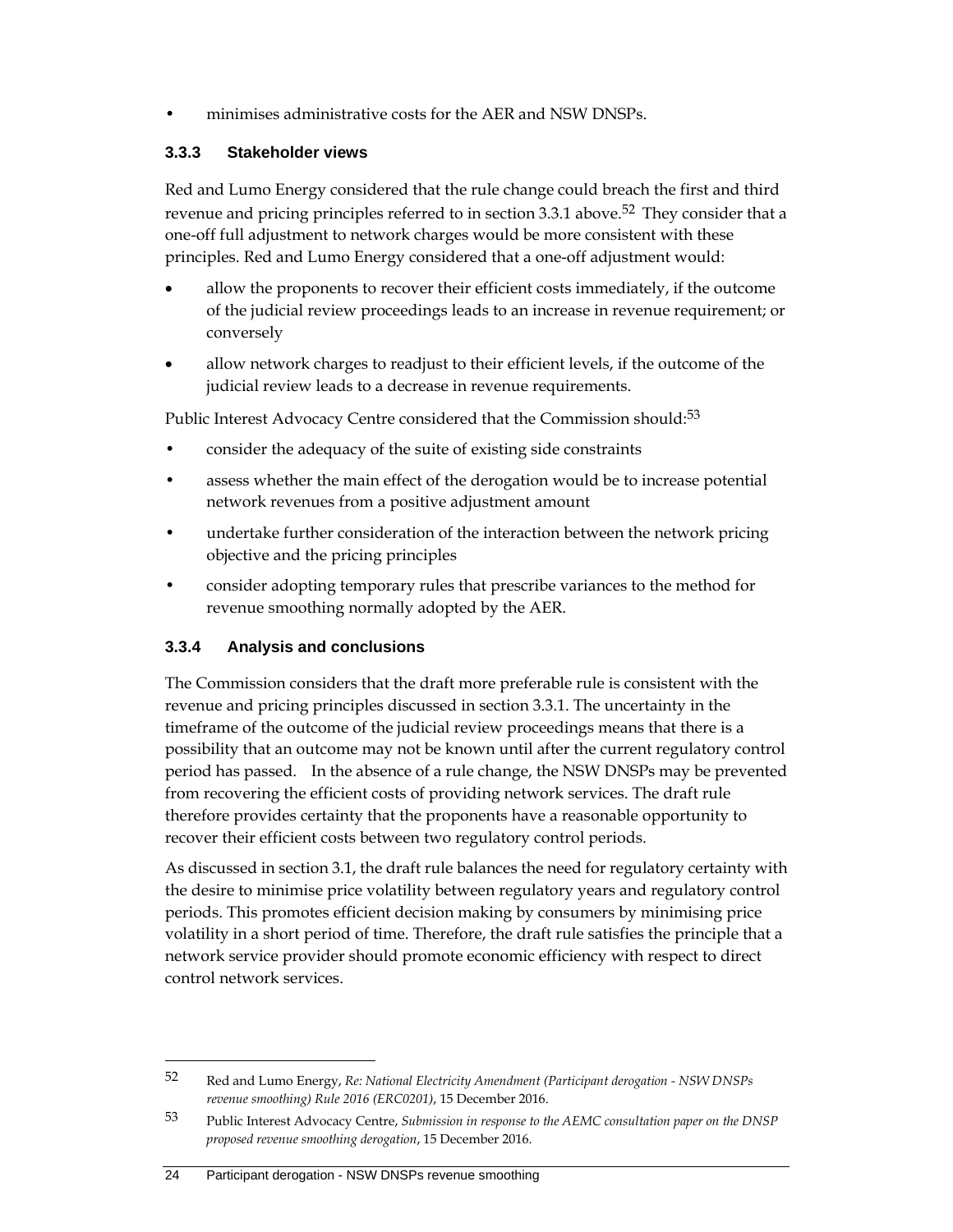# **4 Operation of the draft rule**

Whilst allowing the smoothing of revenue across two regulatory control periods is a relatively simple concept, the draft rule needs to include a level of detail as it involves processes that relate to the making (and potential remaking by the AER, or affirming or varying by the Tribunal) of distribution determinations as well as the pricing proposal processes54. This chapter therefore provides an explanation of the intended operation of the draft rule.

This chapter is structured as follows:

- section 4.1 provides a summary of the key aspects of the draft rule
- section 4.2 outline the key factors affecting the operation of the draft rule
- sections 4.3, 4.4 and 4.5 details the operation of the draft rule under each of the three scenarios that the Commission has considered.

### **4.1 Key objectives of the draft rule**

The key objectives of the draft rule are:

- **Provide a mechanism to minimise price volatility.** The draft rule provides a mechanism to minimise price volatility that may occur as a result of the outcome of the judicial review proceedings. As discussed in sections 2.4.3 and 3.1.4, the Commission considers that stable prices allow consumers to make efficient decisions. The Commission also considers that allowing revenue smoothing across the current regulatory control period and subsequent regulatory control period would result in more efficient outcomes for consumers.
- **Provide the NSW DNSPs with an opportunity to recover efficient costs.** The outcome of the judicial review proceedings may not be known until after the current regulatory control period ends. The Commission considers that the draft rule provides NSW DNSPs with a reasonable opportunity to recover the efficient costs of providing direct control services, over the current regulatory control period and subsequent regulatory control period. The draft rule is designed so that each NSW DNSP does not derive any windfall gains or losses through the smoothing of revenue across the current regulatory control period and the subsequent regulatory control period.

### **4.2 Key aspects of the draft rule**

 $\overline{a}$ 

### **4.2.1 The draft rule does not change the application of the NER to any remaking of the 2015 determination**

This draft rule does not change the application of the NER to any remaking of a 2015 distribution determination. If, at the conclusion of the judicial review proceedings, the AER is required to remake the 2015 distribution determination, it must do so in

<sup>54</sup> The key processes are the DNSPs' preparation and the AER's subsequent review and approval of annual pricing proposals under Part I of Chapter 6 of the NER.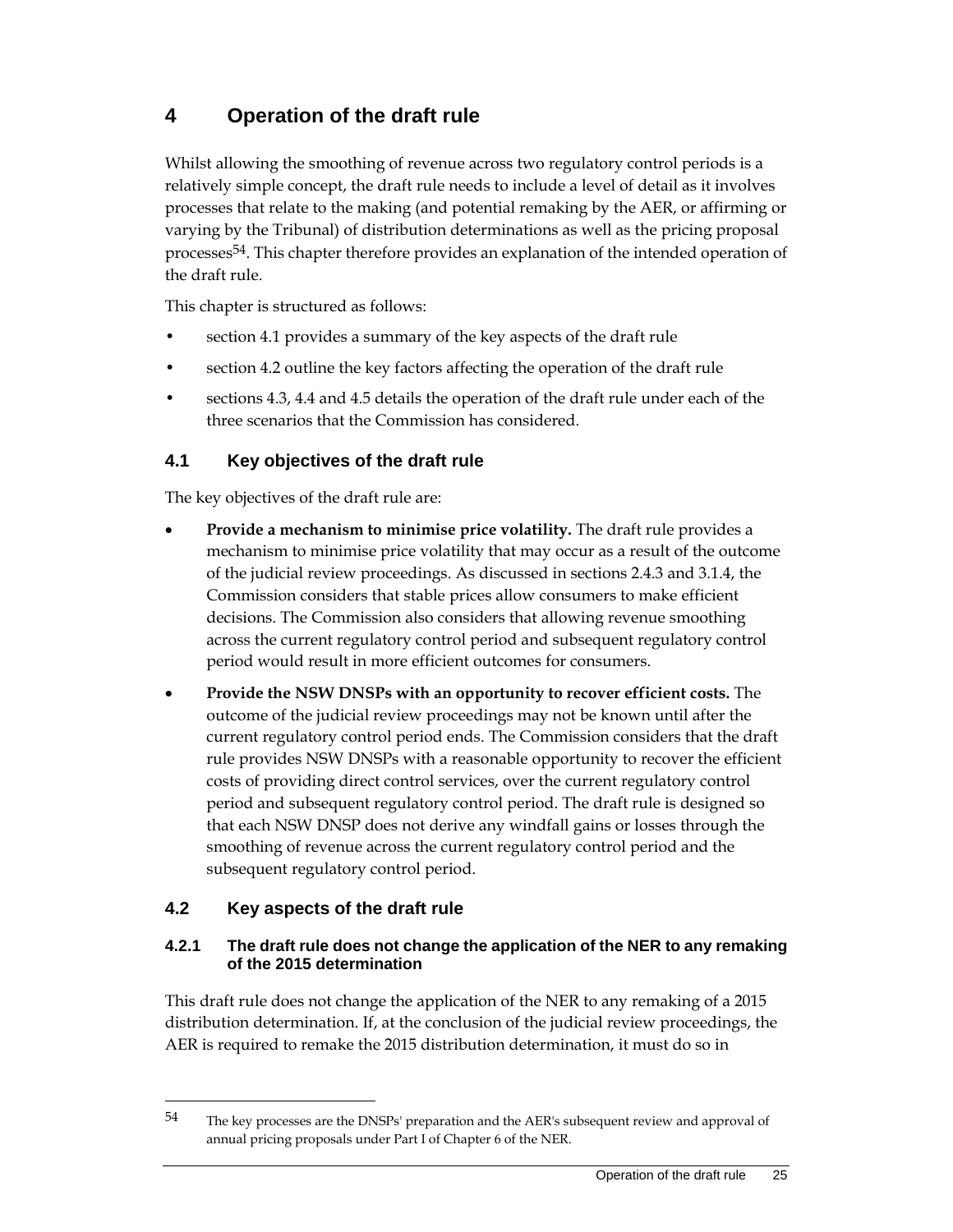accordance with the Tribunal's decision as well as the current NER provisions that cover the making of distribution determinations.

The draft rule is designed to work alongside the existing rules, and to provide a mechanism to allow smoothing of the recovery of revenue across two regulatory control periods to minimise price volatility if the need arises.

The draft rule also provides for certain limited circumstances in which a DNSP is not required to comply with existing rules relating to the pricing proposal process and tariff arrangements. This is only to the extent necessary to give effect to the operation of the draft rule.<sup>55</sup> These modifications to the existing requirements under the NER are set out in clause 8A.14.8 of the draft rule. The Commission considers such modifications to be appropriate to eliminate inconsistencies between the operation of the draft rule and the parts of Chapter 6 that continue to operate concurrently with the derogation.

### **4.2.2 Provides the AER with discretion**

Where the timing of the outcome of the judicial review proceedings provides the opportunity to smooth the recovery of revenue across two regulatory control periods, the draft rule provides the AER discretion to:

- decide whether revenue should be smoothed across two regulatory control periods; and
- if the AER decides to smooth the recovery of revenue across two regulatory control periods, decide how any adjustment is allocated between the two regulatory control periods.

Where the AER decides revenue should be smoothed across two regulatory control periods, it must be satisfied that doing so would reasonably minimise variation in network use of system charges.

## **4.2.3 Provides transparency of process**

The draft rule requires the AER to make a separate decision in relation to revenue adjustment and smoothing, and to publish a separate determination (adjustment determination) that sets out the reasons for its decision. Before making the adjustment determination, the AER must consult with the relevant proponent as well as the relevant stakeholders. The adjustment determination will also set out how the AER allocates revenue across the current regulatory control period and subsequent regulatory control period.56

Once the AER has decided on the revenue adjustment required, it is given effect through the annual pricing proposal process and the revenue determination process for

#### 26 Participant derogation - NSW DNSPs revenue smoothing

 $55$  For example, under clause 8A.14.8(b)(5) of the draft the rule, the side constraint provisions do not apply to the extent that a proponent's tariffs vary from tariffs which would otherwise result from complying with those provisions, due to the application of the participant derogation.

<sup>&</sup>lt;sup>56</sup> It is important to note that the adjustment determination also captures circumstances where adjustment is made to revenue allowances in the subsequent regulatory control period only.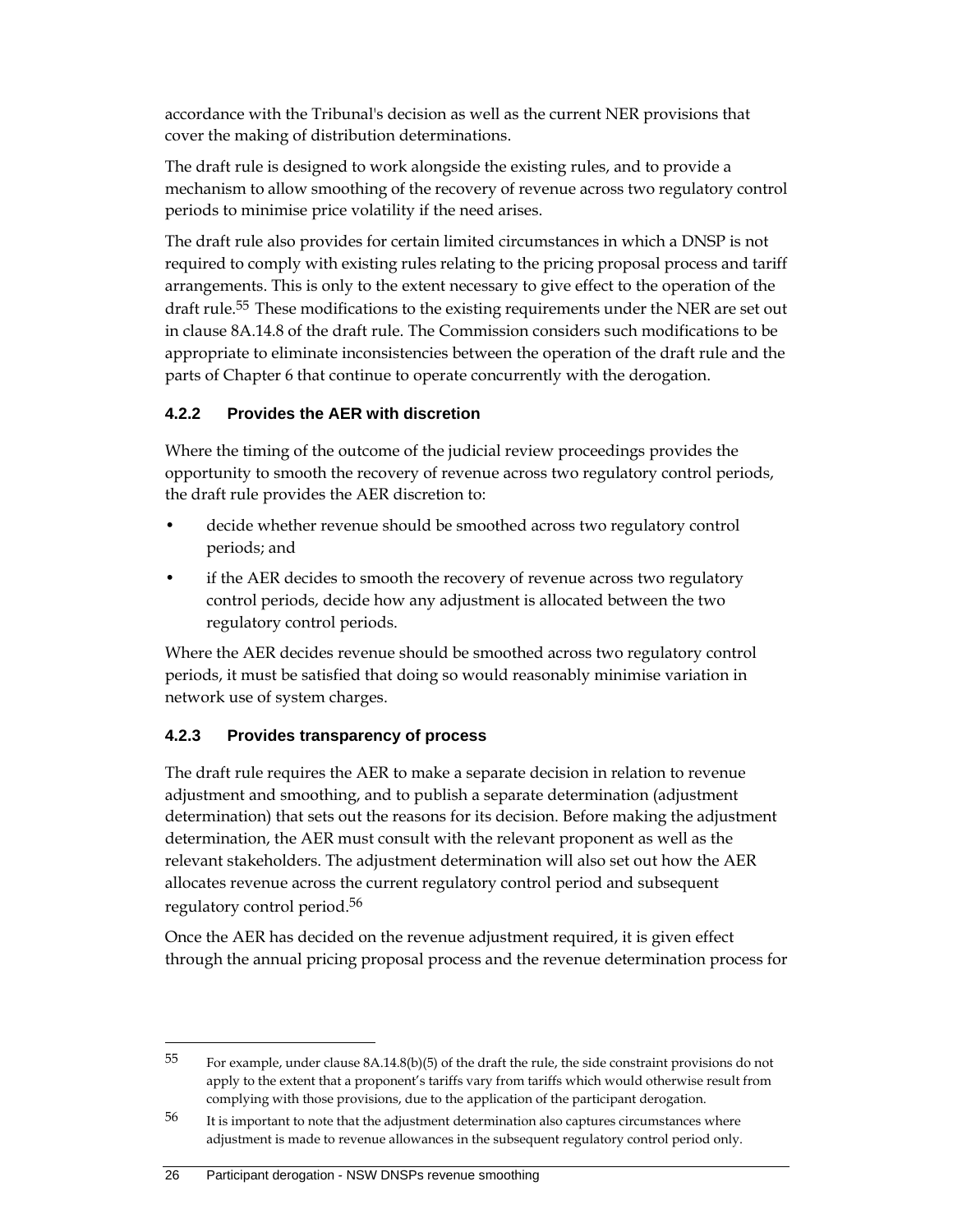the subsequent determination period.<sup>57</sup> The draft rule differs from the proposed rule in that the draft rule does not provide either the AER or the proponents an opportunity to propose a different adjustment amount at the pricing proposal process.

### **4.3 Matters affecting the operation of the draft rule**

Prior to discussing the detailed operation of the draft rule, it is useful to outline the possible outcomes of the judicial review proceedings and the timing of these outcomes as they will affect the following:

- the price setting process for the final year of the current regulatory control period
- the distribution determination process for the subsequent regulatory control period.

### **4.3.1 Possible outcomes of the judicial review proceedings**

At the conclusion of the judicial review proceedings, there are two possible outcomes:

- **The AER is required to remake the 2015 distribution determinations**. Under this outcome, the Tribunal remits the matter back to the AER. Then, the AER is required to remake the 2015 distribution determinations in accordance with the Tribunal's orders and the NER provisions that govern the making of distribution determinations in Chapter 6 of the NER.
- **The Tribunal affirms or varies the 2015 distribution determinations.**58 Under this outcome, the Tribunal affirms<sup>59</sup> or varies<sup>60</sup> the 2015 distribution determinations, and makes no concurrent order to set aside and remit the matter back to the AER to make the decision again.<sup>61</sup>

#### **4.3.2 Timing of the outcomes**

 $\overline{a}$ 

The timing of the outcome of the judicial review proceedings will have a significant impact on how revenue is recovered in the current regulatory control period and the subsequent regulatory control period. The Commission has considered three broad scenarios that the draft rule would operate in. These scenarios are:

• **Scenario 1: recovery of revenue across the current regulatory control period and subsequent regulatory control period.**62 This scenario applies prior to 1

<sup>57</sup> In Scenario 3 (section 4.3.2 of this Draft Determination), the adjustment determination is issued after the distribution determination of the subsequent regulatory control period but requires a re-opening of the distribution determination.

<sup>58</sup> Put simply, the AER is not required to remake the 2015 distribution determinations under this outcome.

<sup>59</sup> Refer to section 71P(2)(a) of the NEL or any other relevant power of the Tribunal.

<sup>60</sup> Refer to section 71P(2)(b) of the NEL or any other relevant power of the Tribunal.

<sup>61</sup> Refer to section  $71P(2)(c)$  of the NEL or any other relevant power of the Tribunal.

 $62$  Clause 8A.14.4 of the draft rule covers this scenario.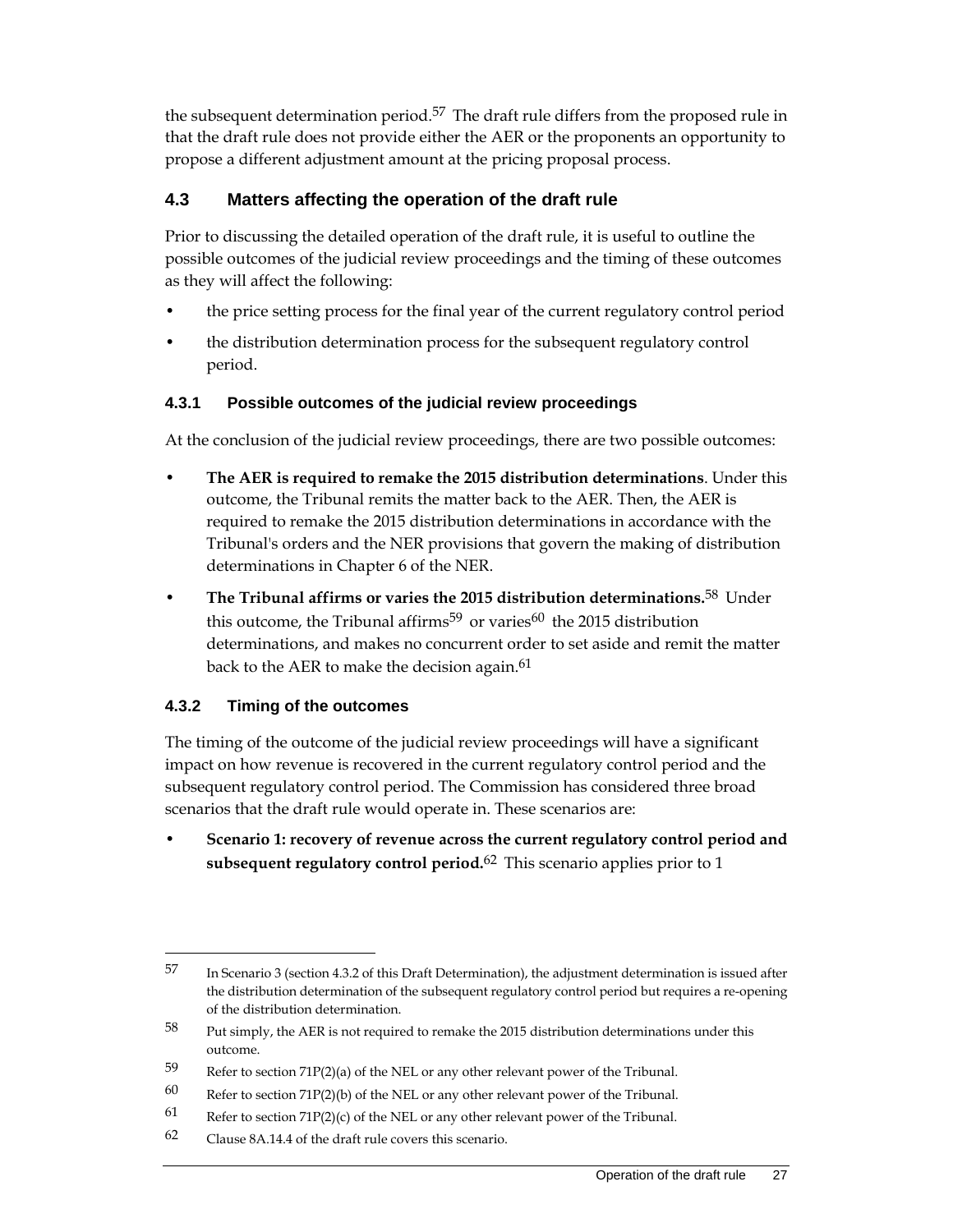December 2017 or 1 March 2018.<sup>63</sup> Under this scenario, the judicial review outcome is known ahead of the price setting processes  $64$  for the 2018/19 regulatory year<sup>65</sup> and provides the opportunity for the revenue to be recovered over the current regulatory control period and the subsequent regulatory control period.

- **Scenario 2: recovery of revenue in the subsequent regulatory control period only and no requirement for reopening of the distribution determination for the subsequent regulatory control period.**66 This scenario applies between 1 December 2017/1 March 2018 and 1 February 2019. Under this scenario, the judicial review outcome is known after the commencement of price setting processes for the 2018/19 regulatory year but before the AER has made the distribution determination for the subsequent regulatory control period.<sup>67</sup> As the price setting processes for the 2018/19 regulatory year have already commenced in this scenario, there is insufficient time to include an adjustment amount in the proponent's pricing proposal for that year. However, as the AER would not have finalised its decision for the subsequent regulatory control period, revenue can be included in (or removed from) the subsequent distribution determination.
- **Scenario 3: recovery of revenue in the subsequent regulatory control period only and reopening of the distribution determination for the subsequent regulatory control period.**68 This scenario applies between 1 February 2019 and 1 December of the fourth final regulatory year of the subsequent regulatory control period.69 Under this scenario, there is insufficient time for revenue to be included in the distribution determination of the subsequent regulatory control period. A limited re-opening of the subsequent regulatory control period's distribution determination would be required to incorporate the revenue.

<sup>63</sup> The timeframe for the application of scenario 1 is prior to 1 December 2017 in the case that the Tribunal affirms or varies the 2015 distribution determination and 1 March 2018 in the case that AER remakes the 2015 distribution determination.

<sup>64</sup> The key processes are the DNSPs' preparation and the AER's subsequent review and approval of annual pricing proposals.

<sup>65</sup> This is the final regulatory year of the current regulatory control period.

<sup>66</sup> Clause 8A.14.5 of the draft rule covers this scenario.

<sup>&</sup>lt;sup>67</sup> The subsequent regulatory control period will commence on 1 July 2019. In accordance with clause 6.11.2 of the NER, the AER is required to publish the NSW DNSPs distribution determination by no later than 30 April 2019, which is two months before the commencement of the subsequent regulatory control period.

<sup>68</sup> Clause 8A.14.6 of the draft rule covers this scenario.

<sup>69</sup> Clause 6.3.2(b) of the NER requires the length of the regulatory control period to be a minimum of five years and the AER has historically set distribution determination at this length. The Commission's intent in setting this end date is to ensure there is at least three full regulatory years for the subsequent adjustment amount to be recovered regardless of the length of the regulatory control period determined by the AER.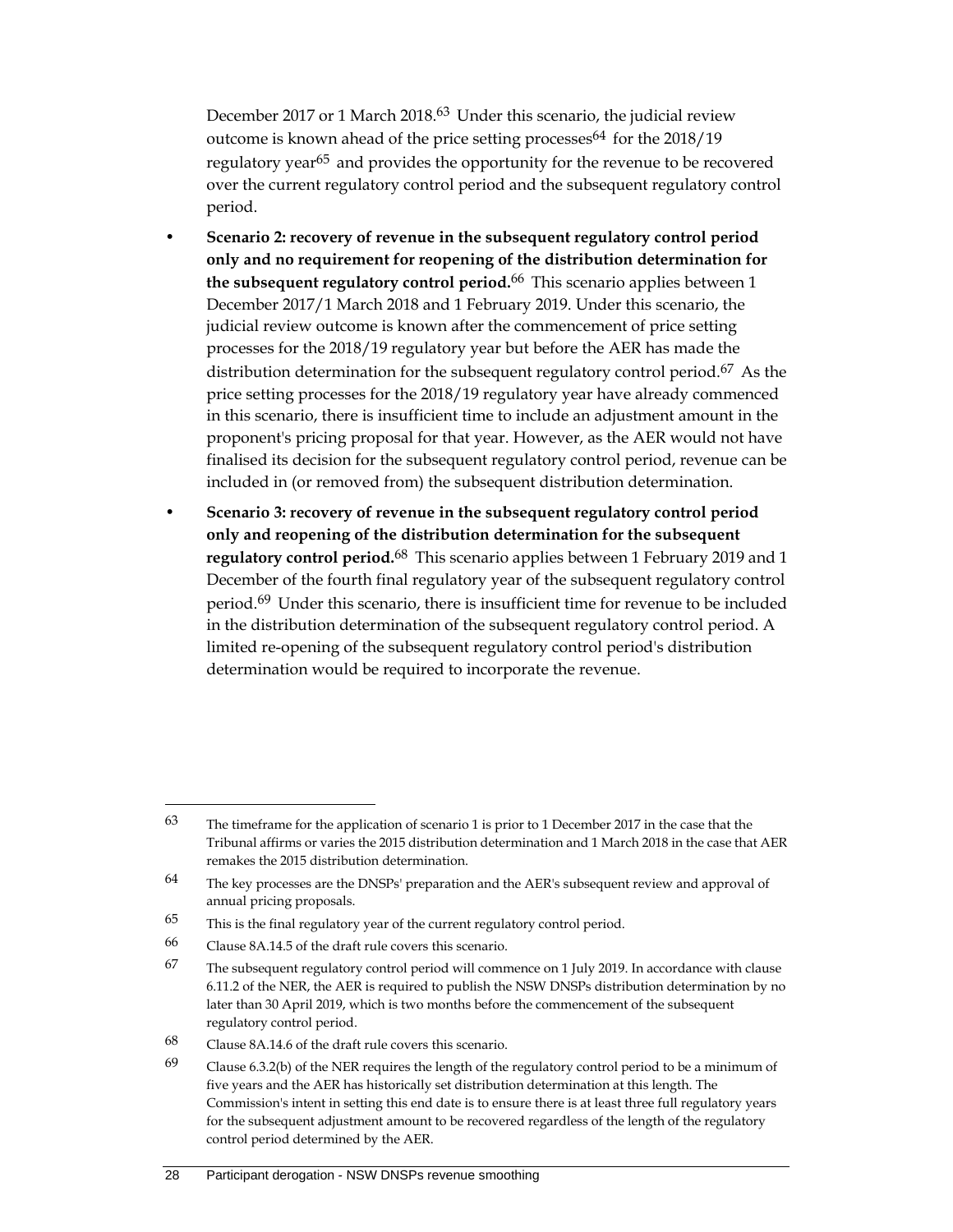### **4.4 Operation of the draft rule under scenario 1 - recovery of revenue in both current regulatory control period and the subsequent regulatory control period**

In this scenario, to reduce price volatility, the AER may decide to increase a proponent's allowed revenue in the current regulatory control period by a specified amount and decrease its allowed revenue in the subsequent regulatory control period by an equivalent amount in NPV terms, or vice versa.

### **4.4.1 If the AER is required to remake the 2015 distribution determination**

This scenario applies prior to 1 March 2018. Under this scenario, the judicial review outcome is known ahead of the pricing proposal process for the 2018/19 regulatory year.

### **The making of the adjustment determination**

At the time of remaking the 2015 determination for the relevant proponent, the AER may make a separate but concurrent decision (adjustment determination) on whether to allow revenue to be recovered over the current regulatory control period and subsequent regulatory control period, and how much to recover in each period. The adjustment determination must be published at the same time that the AER publishes the remade 2015 distribution determination.

For the avoidance of doubt, the AER is required to publish an adjustment determination even if it decides not to smooth revenue across the current and subsequent regulatory control periods.

### **Determining the adjustment amounts**

 $\overline{a}$ 

If the AER determines to allow revenue recovery across both the current regulatory control period and subsequent regulatory control period, the adjustment determination must set out how the AER determines the following:

- **Adjustment amount**. The adjustment amount is a revenue increment/decrement to the total annual revenue that may be earned by the relevant proponent for 2018/19 in accordance with the annual revenue requirement and control mechanism that apply under the remade 2015 distribution determination. This amount represents the revenue that is re-allocated between the current regulatory control period and the subsequent regulatory control period to minimise price volatility.
- **Subsequent adjustment amount**. The subsequent adjustment amount is the inverse of the adjustment amount.<sup>70</sup> This amount is to be included in the annual revenue requirement of the first regulatory year of the subsequent regulatory control period at the AER's discretion.<sup>71</sup>

 $70$  For example, if the adjustment amount is a revenue increase of \$1, then the subsequent adjustment amount is the NPV equivalent of a \$1 revenue decrease.

 $71$  The Commission considers that the AER has the discretion to smooth the subsequent adjustment amount over the subsequent regulatory control period through the application of X factor.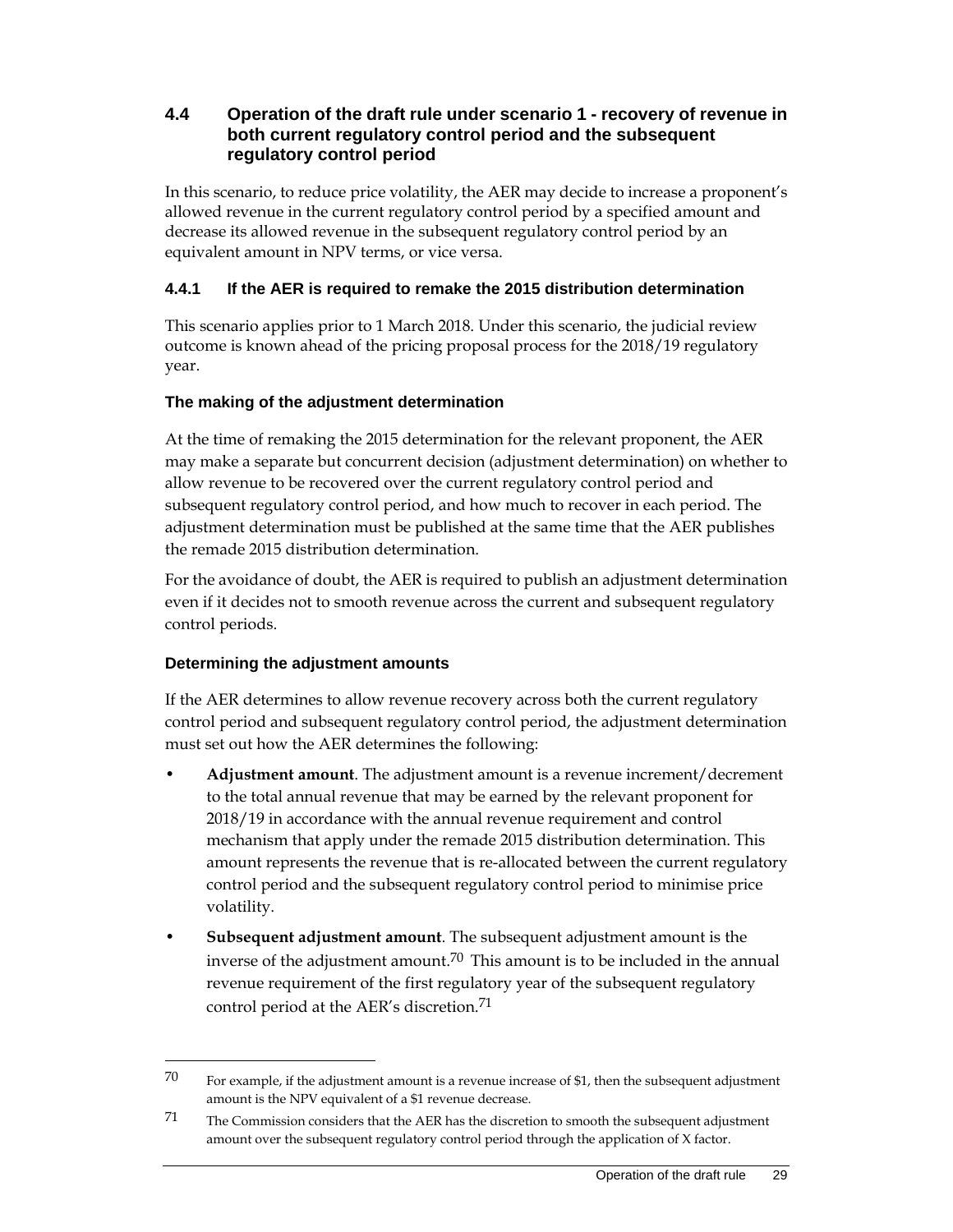In determining the above amounts, the AER needs to be satisfied that their application would be reasonably likely to minimise variation in the network use of system charges72 between the penultimate and final regulatory years of the current regulatory control period (2017/18 and 2018/19) and between the current regulatory control period and the subsequent regulatory control period.

The AER must also ensure that the adjustment amount and subsequent adjustment amount are equivalent in net present value terms. This means that the relevant proponent does not derive any windfall gains or losses as a result of revenue smoothing.

#### **Recovery of adjustment amount in the current regulatory control period**

In the current regulatory control period, the AER's adjustment decision is given effect to through the pricing proposal for 2018/19. The pricing proposal for 2018/19 must provide for the recovery of the following amount:

- total annual revenue for the final regulatory year, determined in accordance with the annual revenue requirement and control mechanism under the remade 2015 distribution determination, $73$  plus or minus (as applicable)
- the adjustment amount.

 $\overline{a}$ 

#### **Recovery of adjustment amount in the subsequent regulatory control period**

As discussed above, the subsequent adjustment amount is to be included as an increment or decrement in the annual revenue requirement for the first regulatory year of the subsequent regulatory control period. This amount may be smoothed across the whole of the subsequent regulatory control period under the AER's normal process of setting smoothed revenue through the application of X factor.

The subsequent adjustment amount is able to be included in the annual revenue requirement of the first regulatory year of the subsequent regulatory control period at the AER's discretion. The adjustment determination would be published well in advance of the subsequent distribution determination.

#### 30 Participant derogation - NSW DNSPs revenue smoothing

<sup>72</sup> The term 'network use of system charges' is not defined in the NER. However, 'use of system' is defined to include distribution use of system and transmission use of system - see Chapter 10 of the NER. Chapter 10 defines a distribution use of system service as a service provided to a Distribution Network User for use of the distribution network for the conveyance of electricity that can be reasonably allocated on a locational and/or voltage basis. The intention of this draft rule is to provide a mechanism to minimise the variation in the network component of the final consumers' prices.

<sup>73</sup> The relevant DNSP would set its prices to achieve this as their target revenue in the absence of this draft rule.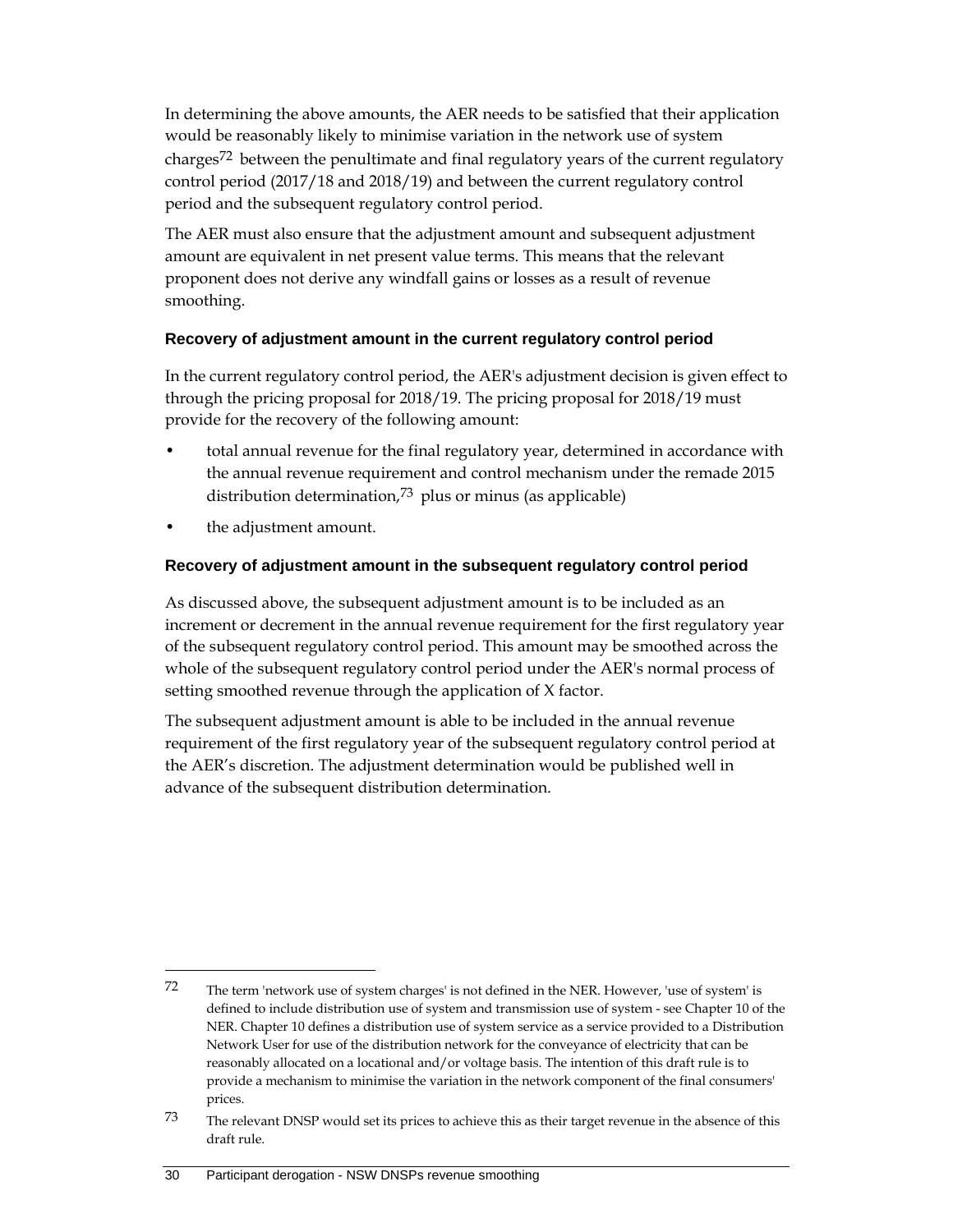### **4.4.2 If the Tribunal affirms or varies the 2015 distribution determination**

This scenario applies prior to 1 December 2017. Under this scenario, the judicial review outcome is known ahead of the pricing proposal process for the 2018/19 regulatory year.

### **The making of the adjustment determination**

In the event that Tribunal affirms or varies the 2015 distribution determination, there may still be a need to consider whether adjustment needs to be made in order to minimise price volatility as the undertakings mean that the revenue collected by the relevant proponent is highly likely to be different to the amounts allowed under the affirmed or varied 2015 distribution determination. Under this scenario, the AER may make an adjustment determination setting out the same matters as above.

The adjustment determination must be published by 28 February 2018. This is to provide the relevant proponent sufficient time to incorporate the AER's decision when preparing the pricing proposal for 2018-19.

### **Determining the adjustment amounts**

The process in determining the adjustment amount is the same as that described in section 4.3.1 above, except the amounts are derived with reference to the affirmed or varied 2015 distribution determination.

#### **Recovery of adjustment amount in the current regulatory control period and the subsequent regulatory control period**

Once the adjustment and subsequent adjustment amount has been determined, the method of recovery in both the current regulatory control period and the subsequent regulatory control period is the same as that described in section 4.3.1.

### **4.5 Operation of the draft rule under scenario 2 - recovery of revenue in the subsequent regulatory control period only and no reopening of the subsequent distribution determination is required**

In this scenario, the AER must increase or decrease a proponent's allowed revenue in the subsequent regulatory control period by a specified amount to adjust for the difference between the revenue that it was entitled to recover under the undertaking and the revenue that it is entitled to recover under the in force revenue determination following the outcome of the judicial review proceedings.

### **4.5.1 If the AER is required to remake the 2015 distribution determination**

This scenario applies between 1 March 2018 and 1 February 2019. Under this scenario, the judicial review outcome is known after the commencement of price setting processes for the 2018/19 regulatory year but before the AER has made the distribution determination for the subsequent regulatory control period.

#### **The making of the adjustment determination**

Similar to scenario 1, at the time of remaking the 2015 distribution determination for the relevant proponent, the AER must make an adjustment determination that is separate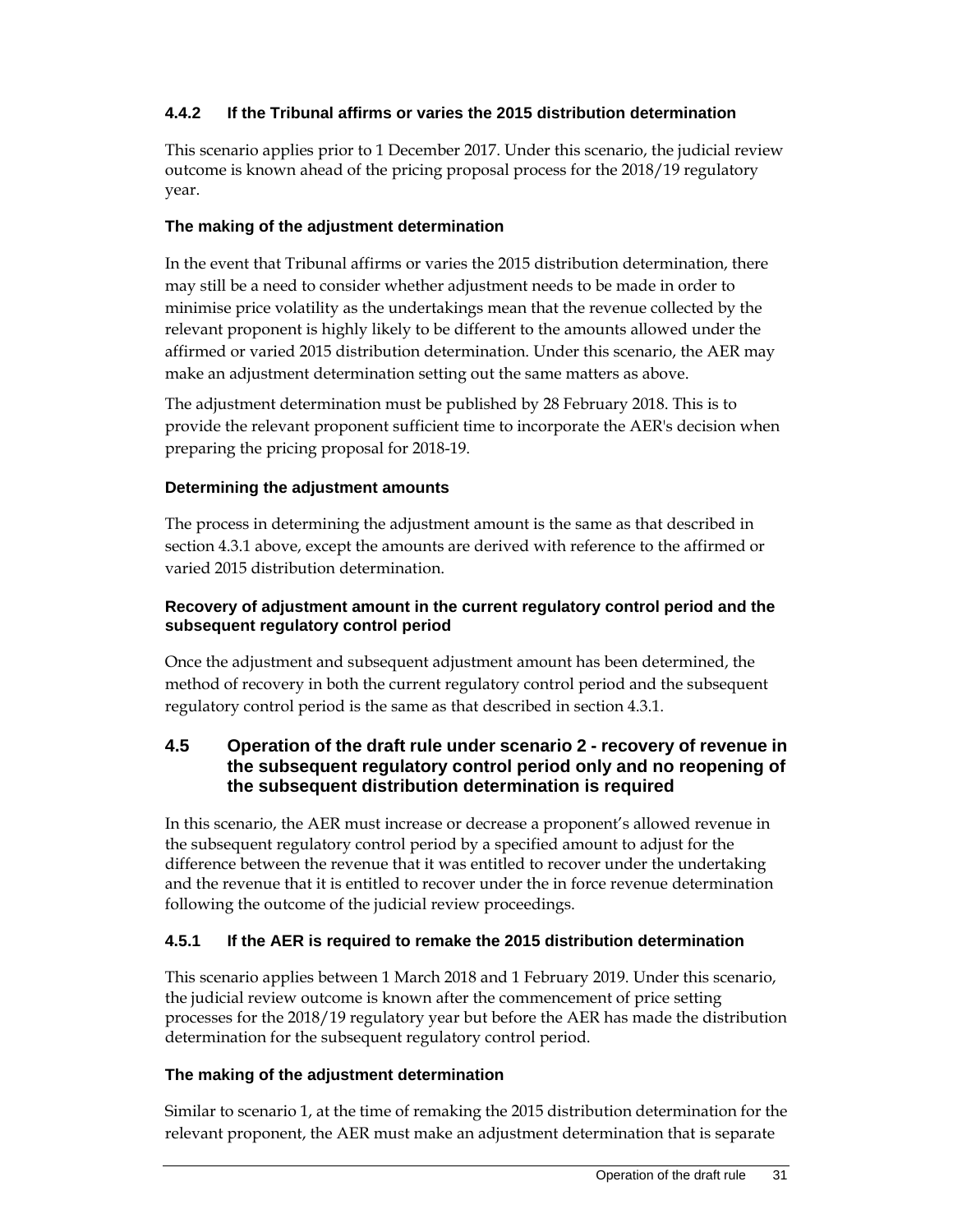to, but made concurrently with the remade determination. The adjustment determination must be published at the same time the AER publishes the remade 2015 distribution determination.

Any changes to revenue would occur in the subsequent regulatory control period only as there is insufficient time for adjustments to be included in the 2018/19 pricing proposal.

#### **Determining the variation amount and the subsequent adjustment amount**

The adjustment determination must set out how the AER determines the following amounts:

• **Variation amount**. The variation amount is the difference between the total annual revenue requirement for 2018/19 in accordance with:

 (a) the annual revenue requirement and control mechanism that apply under the remade 2015 distribution determination; and

(b) any undertaking that applies for that regulatory year.<sup>74</sup>

• **Subsequent adjustment amount**. The subsequent adjustment amount is the equivalent in net present value<sup>75</sup> terms to the variation amount.

#### **Recovery of the subsequent adjustment amount in the subsequent regulatory control period**

The subsequent adjustment amount is to be included as an increment or decrement (as applicable) in the annual revenue requirement of the first regulatory year of the subsequent regulatory control period. This amount may be smoothed across the whole of the subsequent regulatory control period under the AER's normal process of setting smoothed revenue through the application of X factor.

Similar to scenario 1 above, the subsequent adjustment amount is able to be included in the annual revenue requirement for the subsequent regulatory control period as the adjustment determination would be published in advance of the subsequent distribution determination.

#### **4.5.2 If the Tribunal affirms or varies the 2015 distribution determination**

This scenario applies between 1 December 2017 and 1 February 2019. Under this scenario, the judicial review outcome is known after the commencement of price setting processes for the 2018/19 regulatory year but before the AER has made the distribution determination for the subsequent regulatory control period.

#### 32 Participant derogation - NSW DNSPs revenue smoothing

 $74$  The draft rule assumes that the relevant NSW DNSP will enter into an enforceable undertaking under section 59A of the NEL to set prices for the final regulatory year of the current regulatory period.

<sup>75</sup> As discussed in section 4.3.1, the application of net present value is to ensure the DNSP does not derive any windfall gains or losses as part of the adjustment process.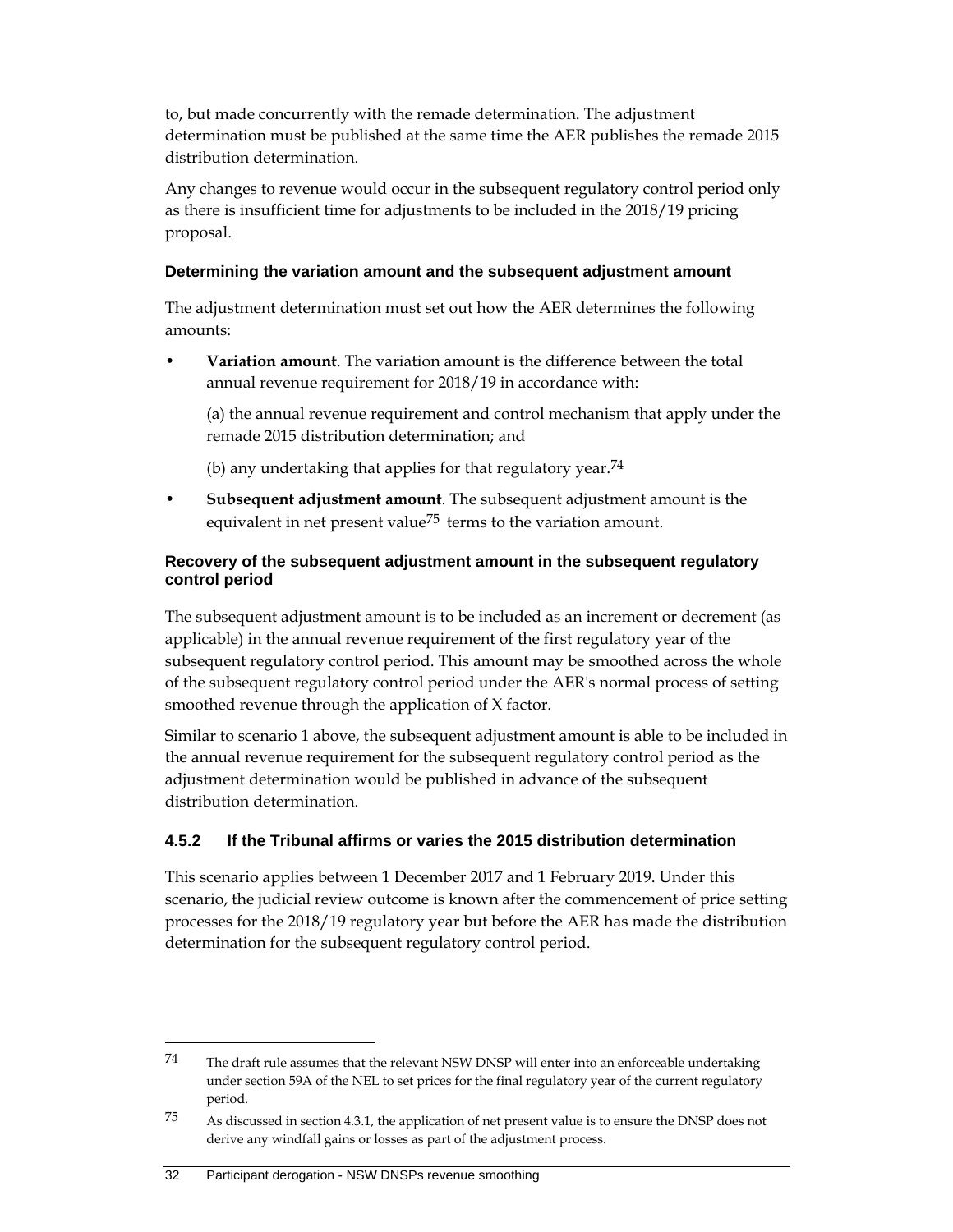#### **The making of the adjustment determination**

In the event that Tribunal affirms or varies the 2015 distribution determination, there is a high likelihood that the revenue the relevant proponent is entitled to earn under the undertaking<sup>76</sup> is different to the amounts that are allowed under the affirmed or varied 2015 distribution determination. Under this scenario, the AER is required to make an adjustment determination setting out the variation amount and subsequent adjustment amount. The adjustment determination must be published by 31 March 2019.77

#### **Determining the variation amount and the subsequent adjustment amount**

The process of determining the variation amount and the subsequent adjustment amount is the same as that described in section 4.4.1 above, except the amounts are calculated with reference to the affirmed or varied 2015 distribution determination.

#### **Recovery of the subsequent adjustment amount in the subsequent regulatory control period**

Once the adjustment and subsequent adjustment amount has been determined, the method of recovery in the subsequent regulatory control period is the same as that described in section 4.4.1.

### **4.6 Operation of the draft rule under scenario 3 - recovery of revenue in the subsequent regulatory control period only and reopening of distribution determination is required**

In this scenario, the draft rule operates in the same way as in scenario 2, except that a limited reopening of the subsequent distribution determination is needed to incorporate the revenue adjustment. This is because the judicial review outcome is known too late for the AER to address it before publishing the subsequent distribution determination.

The operation of this part of the rule will not extend beyond 1 December of the fourth final regulatory year of the subsequent regulatory control period. The Commission's intent in setting this end date is to ensure there is at least three full regulatory years for the adjustment amounts to be recovered regardless of the length of the regulatory control period determined by the AER.78

<sup>76</sup> The draft rule assumes that the relevant NSW DNSP will enter into an enforceable undertaking under section 59A of the NEL to set prices.

<sup>77</sup> The Commission considers this is the latest date for which any revenue increment or decrement resulting from the adjustment determination can be included in the distribution determination of the subsequent regulatory control period.

<sup>78</sup> Clause 6.3.2(b) of the NER requires the length of a regulatory period to be a minimum of five years and the AER has historically set regulatory control period at this length. However, the AER may decide to set a regulatory period for longer than five years.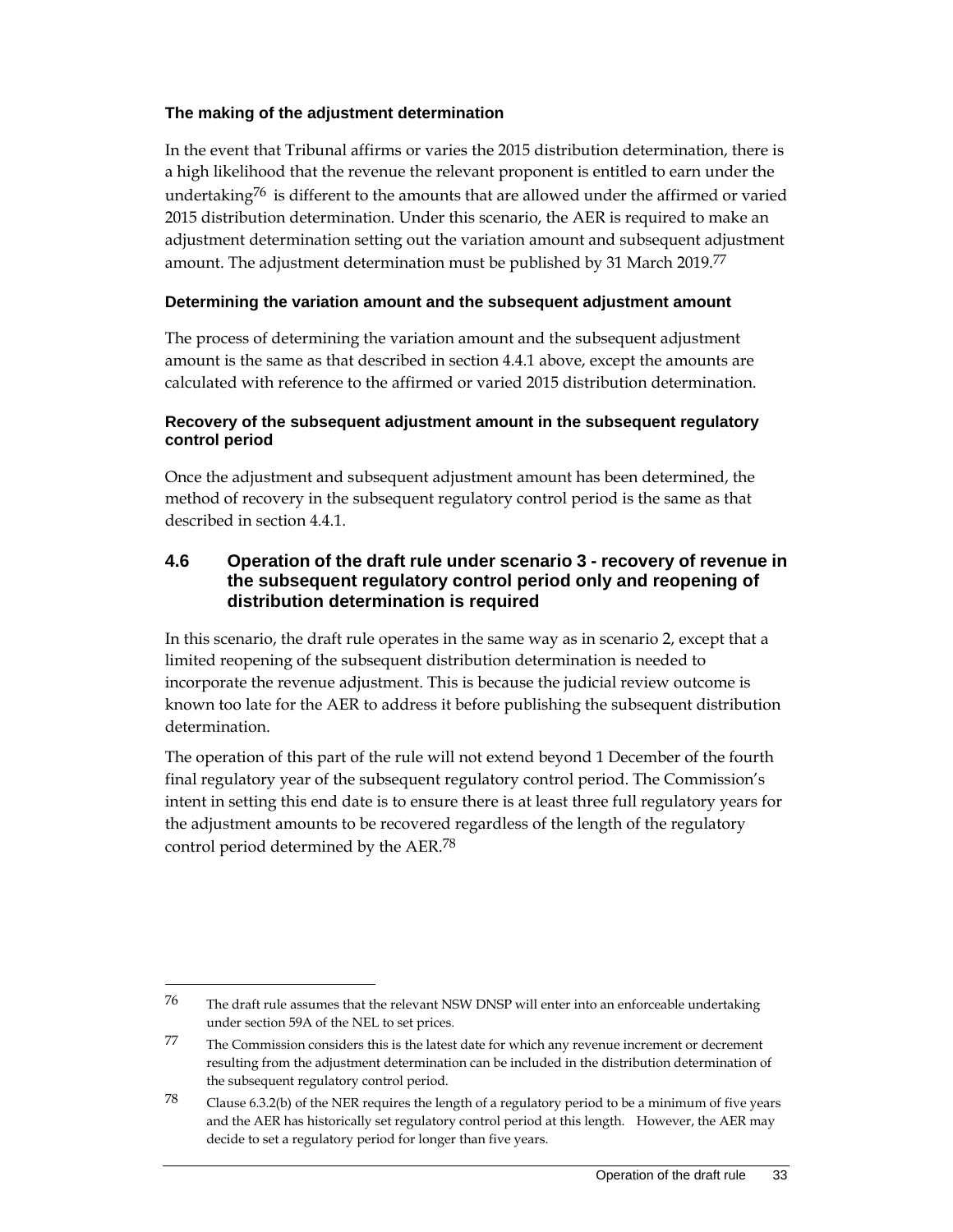#### **4.6.1 If the AER is required to remake the 2015 distribution determination**

#### **The making of the adjustment determination**

The requirement for the AER to make a separate adjustment determination in this scenario is the same as scenarios 1 and 2. The adjustment determination must be published at the same time as the remade 2015 distribution determination is published.

#### **Determining the variation amount and the subsequent adjustment amount**

The process of determining the variation amount and subsequent adjustment amount is the same as that described in section 4.4.1.

#### **Recovery of the subsequent adjustment amount in the subsequent regulatory control period**

Under this scenario, the draft rule requires the AER to:

- Revoke the subsequent distribution determination and make a substituted determination covering the remainder of the subsequent regulatory control period
- include the subsequent adjustment amount as an increment or decrement (as applicable) to one or more regulatory years for the remainder of the subsequent regulatory control period.

Where the AER decides to allocate the subsequent adjustment amount over more than one regulatory year, the aggregate of the amount allocated to each of the regulatory year must be equivalent in net present value terms to the subsequent adjustment amount.

In addition, the substituted distribution determination must only vary from the revoked distribution determination to the extent necessary to reflect the inclusion of the revenue increment or decrement referred to above. It is not the Commission's intention for the reopening of the subsequent distribution determination to include items unrelated to this rule change.

#### **4.6.2 If the Tribunal affirms or varies the 2015 distribution determination**

#### **The making of the adjustment determination**

Under this scenario, the AER must publish its adjustment determination by 28 February of the fourth last regulatory year of the subsequent regulatory control period.

#### **Determining the variation amount and the subsequent adjustment amount**

The process of determining the variation amount and subsequent adjustment amount is the same as that described in section 4.4.2 above.

#### **Recovery of the subsequent adjustment amount in the subsequent regulatory control period**

The recovery of the subsequent adjustment amount in the subsequent regulatory control period is the same as that described in section 4.5.1 above.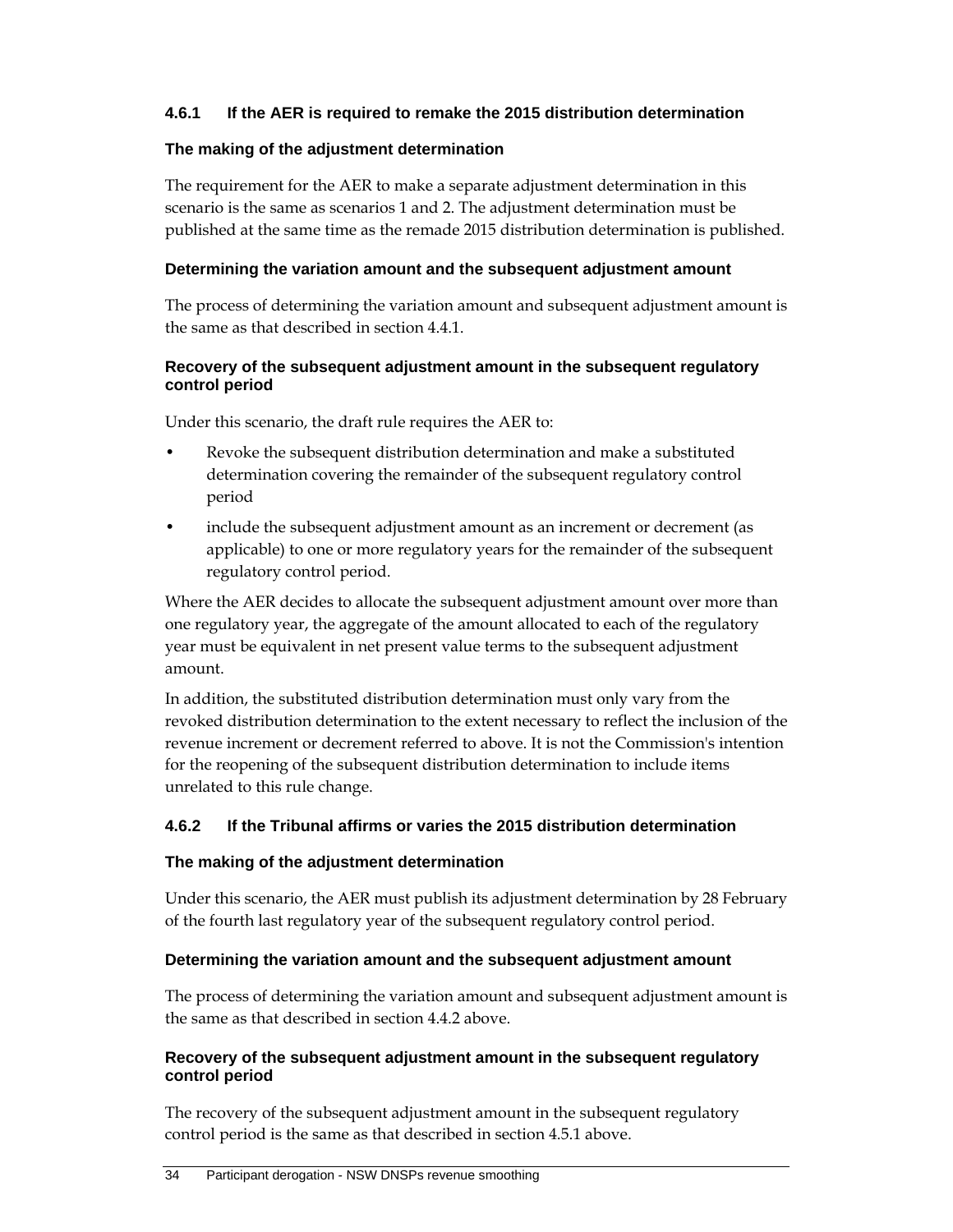# **Abbreviations**

| <b>AEMC</b>   | <b>Australian Energy Market Commission</b>                                                                                  |
|---------------|-----------------------------------------------------------------------------------------------------------------------------|
| AEMO          | Australian Energy Market Operator                                                                                           |
| AER           | Australian Energy Regulator                                                                                                 |
| Commission    | See AEMC                                                                                                                    |
| <b>ECCNSW</b> | Ethnic Communities' Council of NSW                                                                                          |
| <b>MCE</b>    | Ministerial Council on Energy                                                                                               |
| <b>NEL</b>    | National Electricity Law                                                                                                    |
| <b>NEO</b>    | National electricity objective                                                                                              |
| NSW DNSPs     | New South Wales Distribution Network Service<br>Providers. This includes Ausgrid, Endeavour<br>Energy and Essential Energy. |
| Tribunal      | The Australian Competition Tribunal                                                                                         |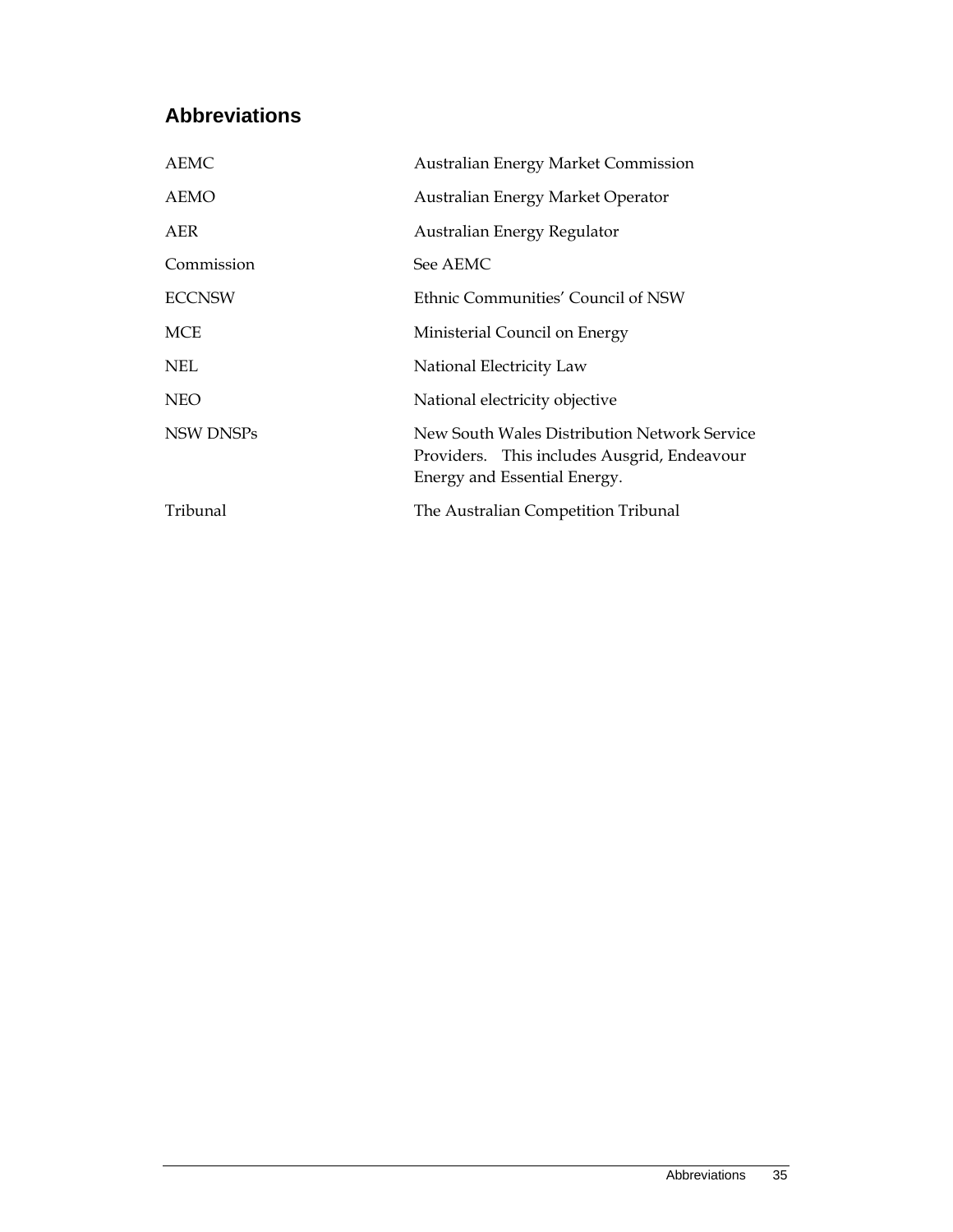# **A Summary of other issues raised in submissions**

This appendix sets out other issues raised in the first round of consultation on this rule change request, and the Commission's response to each issue. If an issue raised in a submission has been discussed in the main body of this document, it has not been included in this table.

| <b>Issue</b>                                                                                                                                                                                                                                             | <b>Stakeholder</b>                                | <b>Commission's Response</b>                                                                                                                      |
|----------------------------------------------------------------------------------------------------------------------------------------------------------------------------------------------------------------------------------------------------------|---------------------------------------------------|---------------------------------------------------------------------------------------------------------------------------------------------------|
| Note that the discount rate for the NPV calculation will<br>be the relevant weighted average cost of capital in<br>the remade 2015 determination, noting that this will<br>vary year-by-year because of annual updates to the<br>cost of debt.           | AER, p.17                                         | The draft rule gives AER discretion to determine the discount rate.                                                                               |
| Agree that it is the AER's task to ensure NPV<br>neutrality in setting X factors within the constraints of<br>the NER.                                                                                                                                   | Ausgrid, p.2                                      | The draft rule gives AER discretion to determine the applicable discount<br>rate consistent with the existing provisions of Chapter 6 of the NER. |
| Consider that the proposal should take the form of<br>general rule change to apply in future to all DNSPs in<br>these circumstances.                                                                                                                     | <b>Energy Consumers</b><br>Australia, p.2         | This is outside the scope of the rule change request.                                                                                             |
| Consider that a 'one-off' steep fluctuation and return<br>in prices may not necessarily be a worse outcome<br>than steady increases over 6-7 years, especially if<br>mitigated for the most vulnerable consumers by<br>'one-off' supplementary payments. | <b>Ethnic Communities'</b><br>Council of NSW, p.2 | The AEMC considers that reducing price volatility best promotes the<br>National Electricity Objective.                                            |
| Consider whether the likely effect of the proposed<br>derogation would be to increase the amount of<br>revenue that could be recovered in the absence of<br>the derogation, regardless of the final adjustment<br>amount.                                | <b>Public Interest</b><br>Advocacy Centre, p.3    | The draft rule requires a revenue outcome that is neutral in Net Present<br>Value terms.                                                          |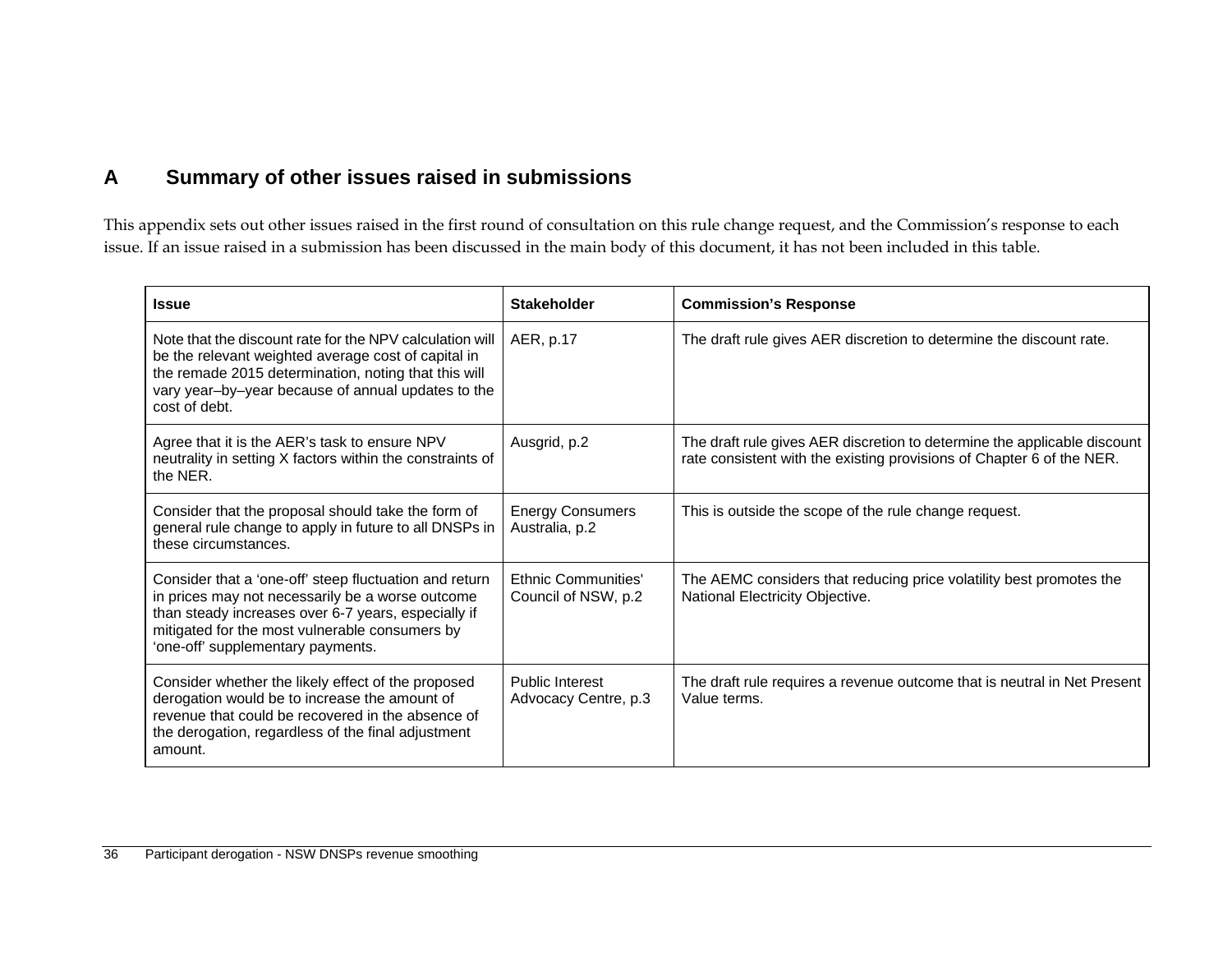| <b>Issue</b>                                                                                                                                                                                                                                                                                                             | <b>Stakeholder</b>                                        | <b>Commission's Response</b>                                                                                                                                                                                                                                                                                                                                                                                                                          |
|--------------------------------------------------------------------------------------------------------------------------------------------------------------------------------------------------------------------------------------------------------------------------------------------------------------------------|-----------------------------------------------------------|-------------------------------------------------------------------------------------------------------------------------------------------------------------------------------------------------------------------------------------------------------------------------------------------------------------------------------------------------------------------------------------------------------------------------------------------------------|
| Note that the best method to reduce volatility may be<br>to retain the existing rules, including the remaining<br>side constraints and the customer impact principle.                                                                                                                                                    | <b>Public Interest</b><br>Advocacy Centre, p.3            | The draft rule is not inconsistent with existing NER rules on side<br>constraints and pricing principles. The draft rule provides that the side<br>constraint provision (clause 6.18.6 of the NER) does not apply to the<br>extent that the proponents' tariffs vary from tariffs that would otherwise<br>result from complying with the side constraints, due to the application of<br>the participant derogation (clause 8A.15.8(b)(5) of the NER). |
| Note that movements in regulated revenue may not<br>necessarily result in volatility.                                                                                                                                                                                                                                    | <b>Public Interest</b><br>Advocacy Centre, p.5            | The draft rule gives AER discretion to determine, in consultation with the<br>relevant proponent and such other persons that the AER considers<br>appropriate, whether or not to smooth revenue across the current<br>regulatory control period and the subsequent regulatory control period<br>under the requirement of minimising price volatility.                                                                                                 |
| Consider that review of the interaction between the<br>network pricing objective and the pricing principles,<br>and the impact of under recovery of the adjustment<br>amount on capital costs for networks, is important.                                                                                                | <b>Public Interest</b><br>Advocacy Centre, pp.<br>$6 - 7$ | The draft rule is not inconsistent with existing NER rules on pricing<br>principles, and is consistent with the network pricing objective in so far<br>as it allows the recovery of efficient costs of providing direct control<br>services for the current regulatory control period (refer to Chapter 4 of<br>the Draft Determination).                                                                                                             |
| Consider that temporary rules that prescribe<br>variances to the method for revenue smoothing<br>normally adopted by the AER should only be on<br>grounds for reducing compensation for the time value<br>of money, rather than being overly generous to<br>networks by increasing total amount of revenue<br>recovered. | <b>Public Interest</b><br>Advocacy Centre, p.7            | The draft rule is consistent with the revenue and pricing principles<br>(refer to section 3.3 of the draft determination), and requires that any<br>revenue adjustment be equivalent in net present value terms.                                                                                                                                                                                                                                      |
| Question whether derogation is required given<br>significant uncertainty associated with the judicial<br>review, and whether Commission should wait for the<br>outcome before issuing a rule change determination.                                                                                                       | Red and Lumo Energy,<br>p.2                               | The draft rule reduces the regulatory uncertainty that is associated with<br>the judicial review, and incorporates various timeframes and outcomes<br>of the judicial review.                                                                                                                                                                                                                                                                         |
| Consider that any revenue smoothing derogation that                                                                                                                                                                                                                                                                      | Red and Lumo Energy,                                      | The draft rule is consistent with the revenue and pricing principles                                                                                                                                                                                                                                                                                                                                                                                  |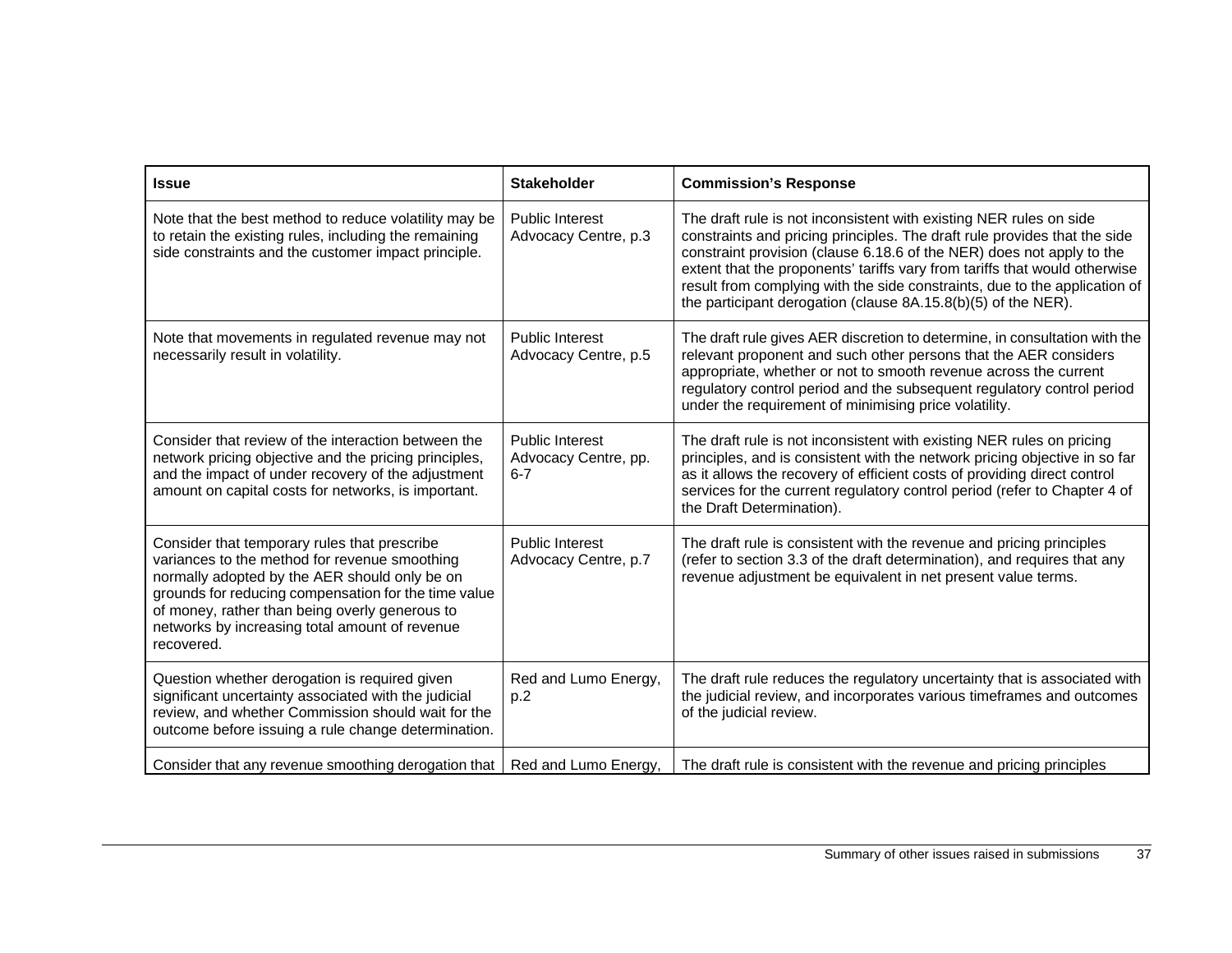| <b>Issue</b>                                                                                                                             | <b>Stakeholder</b> | <b>Commission's Response</b>                       |
|------------------------------------------------------------------------------------------------------------------------------------------|--------------------|----------------------------------------------------|
| avoids required network price adjustments in favour<br>of revenue smoothing may breach the revenue and<br>pricing principles in the NEL. | p.2                | (refer to section 3.3 of the draft determination). |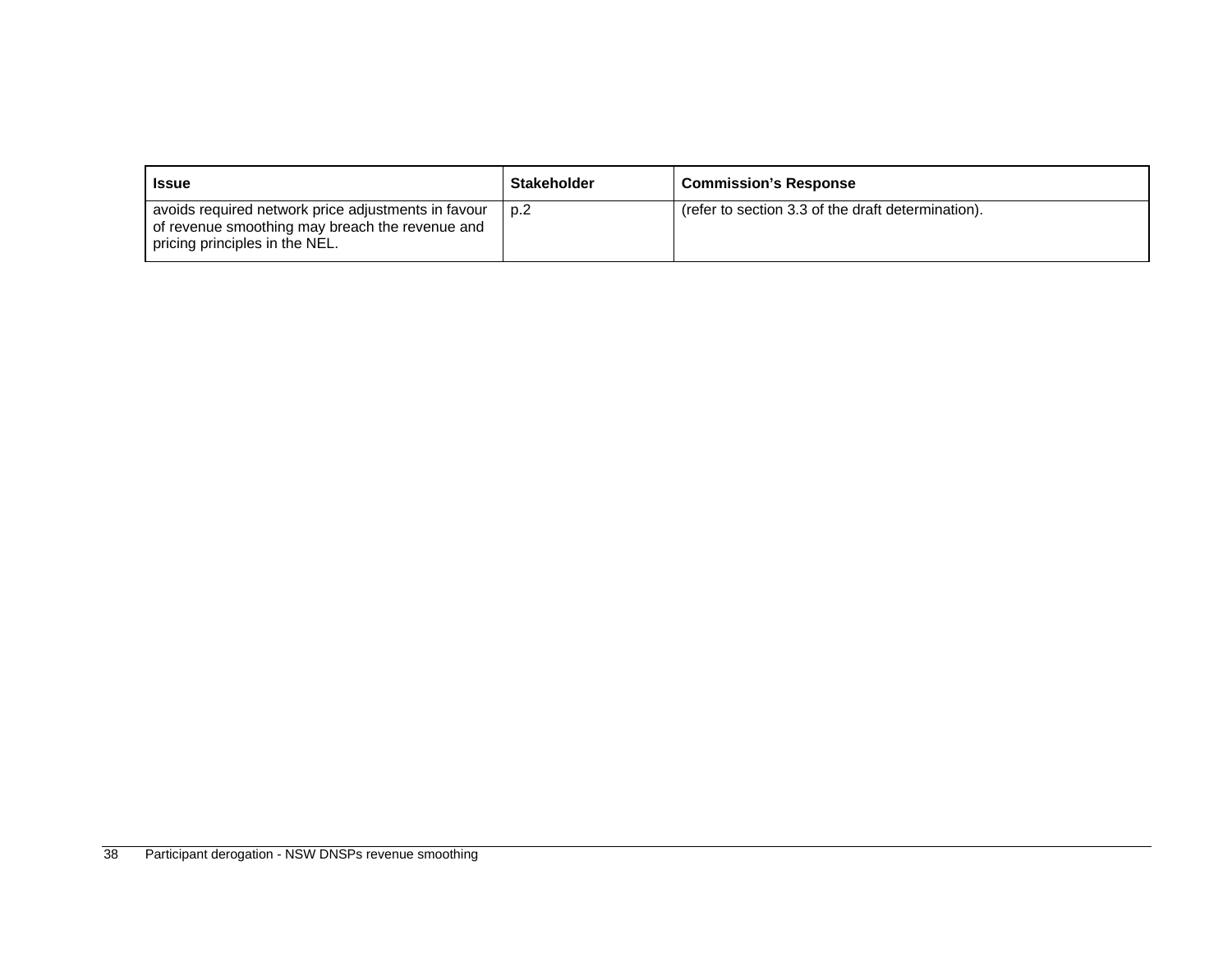# **B Legal requirements under the National Electricity Law**

This appendix sets out the relevant legal requirements under the National Electricity Law (NEL) for the Commission to make this draft rule determination.

### **B.1 Draft rule determination**

In accordance with section 99 of the NEL the Commission has made this draft rule determination in relation to the rule proposed by the NSW DNSPs.

A copy of the more preferable draft rule is published with this draft rule determination. Its key features are described in section 2.4.

The Commission's reasons for making this draft rule determination are set out in Chapter 3.

### **B.2 Power to make the rule**

The Commission is satisfied that the more preferable draft rule falls within the subject matter about which the Commission may make rules. The more preferable draft rule falls within section 34 of the NEL as it relates to the activities of persons participating in the national electricity market or involved in the operation of the national electricity system.<sup>79</sup>

### **B.3 Additional rule making test – Northern Territory**

From 1 July 2016, the NER, as amended from time to time, apply in the Northern Territory, subject to derogations set out in regulations made under the Northern Territory legislation adopting the NEL.<sup>80</sup> Under those regulations, only certain parts of the NER have been adopted in the Northern Territory.<sup>81</sup>

The National Electricity (Northern Territory) (National Uniform Legislation) Act 2015 allows for an expanded definition of the national electricity system in the context of the application of the NEO to rules made in respect of the Northern Territory, as well as providing the Commission with the ability to make a differential rule that varies in its terms between the national electricity system and the Northern Territory's local electricity system.

The Commission has considered whether a differential rule is required for the Northern Territory electricity service providers and concluded that it is not required in this instance. This is because the provisions of the draft rule have no practical effect in the Northern Territory because they relate to a participant derogation for New South Wales distribution network service providers, and are not relevant to participants in the Northern Territory.

<sup>79</sup> Refer to section  $34(1)(a)(iii)$  of the NEL.

<sup>80</sup> Refer to National Electricity (Northern Territory) (National Uniform Legislation) (Modification) Regulations.

<sup>81</sup> For the version of the Electricity Rules that applies in the Northern Territory, refer to: http://www.aemc.gov.au/Energy-Rules/National-electricity-rules/National-Electricity-Rules-(No rthern-Territory).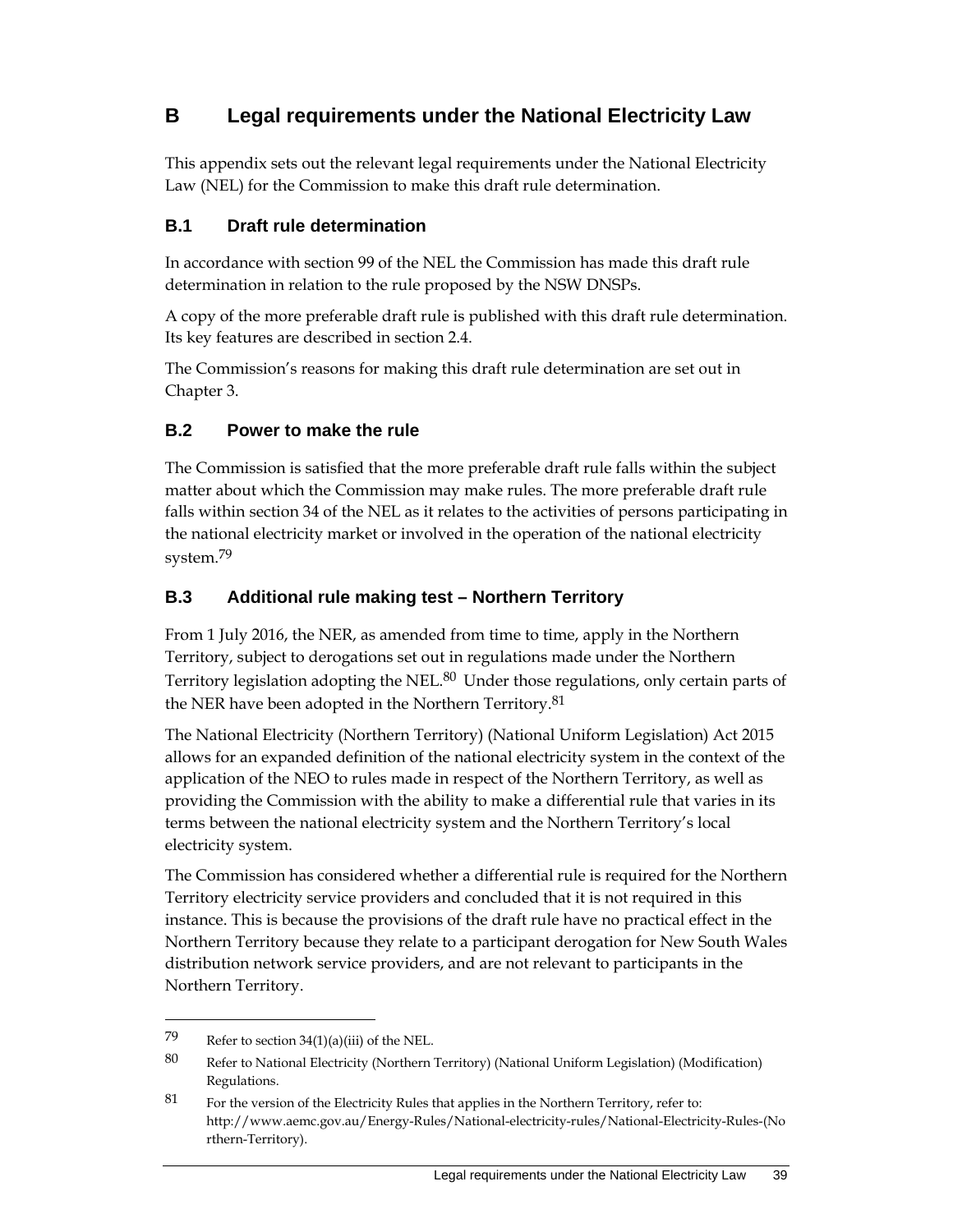### **B.4 Participant derogations**

Under the NEL,82 the Commission may make a rule (**participant derogation**) at the request of a person who is conferred a right, or on whom an obligation is imposed, under the Rules (including a Registered participant), that:

(a) exempts, in a specified case or class of cases, that person or a class of person of which that person is a member, from complying with a provision, or a part of a provision, of the Rules; or

(b) modifies or varies the application of a provision of the Rules, (with or without substitution of a provision of the Rules or a part of a provision of the Rules) to that person or class of person of which that person is a member.

The Commission must not make a participant derogation unless the derogation specifies a date on which it will expire.<sup>83</sup>

### **B.5 Commission's considerations**

In assessing the rule change request the Commission considered:

- its powers under the NEL to make the rule
- the rule change request
- submissions received during first round consultation
- the Commission's analysis as to the ways in which the proposed rule will or is likely to, contribute to the national electricity objective

There is no relevant Ministerial Council on Energy (MCE) statement of policy principles for this rule change request.84

The Commission may only make a rule that has effect with respect to an adoptive jurisdiction if it is satisfied that the proposed rule is compatible with the proper performance of Australian Energy Market Operator's (AEMO's) declared network and system functions.<sup>85</sup> The more preferable draft rule is compatible with AEMO's declared network and system functions because it is unrelated to them and therefore does not affect the performance of those functions.

<sup>82</sup> Refer to section 91(5) of the NEL.

<sup>83</sup> Refer to section 103 of the NEL.

<sup>84</sup> Under section 33 of the NEL, the Commission must have regard to any relevant MCE statement of policy principles in making a rule. The MCE is referenced in the Commission's governing legislation, and is a legally enduring body comprising the Federal, State and Territory Ministers responsible for Energy. On 1 July 2011 the MCE was amalgamated with the Ministerial Council on Mineral and Petroleum Resources. The amalgamated council is now called the COAG Energy Council.

<sup>85</sup> Refer to section 91(8) of the NEL.